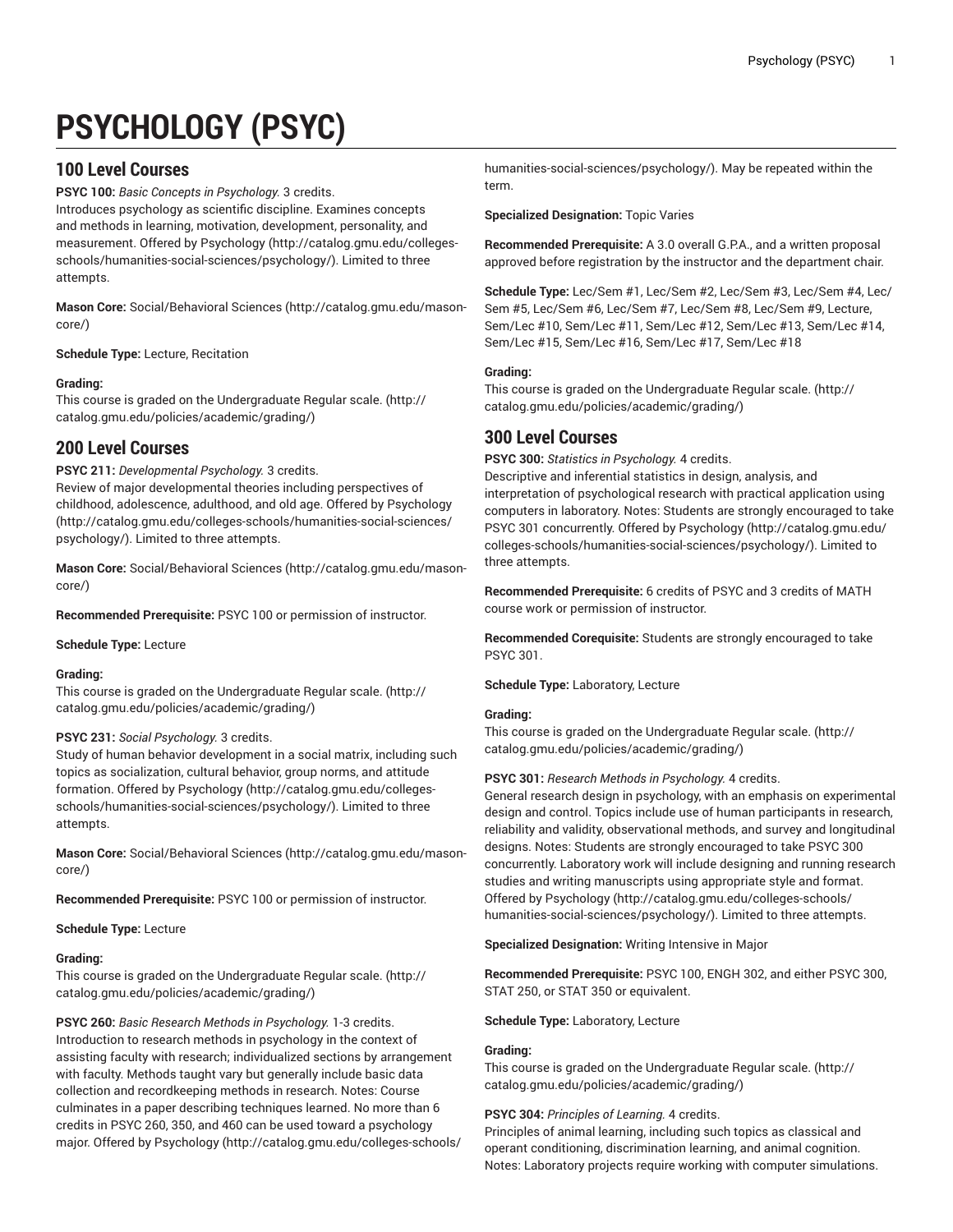Offered by [Psychology \(http://catalog.gmu.edu/colleges-schools/](http://catalog.gmu.edu/colleges-schools/humanities-social-sciences/psychology/) [humanities-social-sciences/psychology/\)](http://catalog.gmu.edu/colleges-schools/humanities-social-sciences/psychology/). Limited to three attempts.

**Specialized Designation:** Writing Intensive in Major

**Recommended Prerequisite:** ENGH 302 and PSYC 300 or permission of instructor.

**Schedule Type:** Laboratory, Lecture

#### **Grading:**

This course is graded on the [Undergraduate](http://catalog.gmu.edu/policies/academic/grading/) Regular scale. ([http://](http://catalog.gmu.edu/policies/academic/grading/) [catalog.gmu.edu/policies/academic/grading/\)](http://catalog.gmu.edu/policies/academic/grading/)

**PSYC 309:** *Sensation, Perception, and Information Processing.* 4 credits. Principles of perception, including topics such as psychophysics, perceptual organization, perceptual learning, and perceptual constancies. Notes: Laboratory projects demonstrate and investigate perceptual phenomena. Offered by [Psychology](http://catalog.gmu.edu/colleges-schools/humanities-social-sciences/psychology/) [\(http://catalog.gmu.edu/colleges](http://catalog.gmu.edu/colleges-schools/humanities-social-sciences/psychology/)[schools/humanities-social-sciences/psychology/](http://catalog.gmu.edu/colleges-schools/humanities-social-sciences/psychology/)). Limited to three attempts.

**Specialized Designation:** Writing Intensive in Major

**Recommended Prerequisite:** PSYC 300, PSYC 301, and ENGH 302.

**Schedule Type:** Laboratory, Lecture

#### **Grading:**

This course is graded on the [Undergraduate](http://catalog.gmu.edu/policies/academic/grading/) Regular scale. ([http://](http://catalog.gmu.edu/policies/academic/grading/) [catalog.gmu.edu/policies/academic/grading/\)](http://catalog.gmu.edu/policies/academic/grading/)

#### **PSYC 312:** *Educational Psychology.* 3 credits.

Enables students to apply psychological principles to the learning process in the classroom context. Examines the theoretical and applied aspects of learning, motivation, human development, personality, assessment, and evaluation in educational settings. Corresponding implications for effective teaching will be discussed. Offered by [Psychology \(http://catalog.gmu.edu/colleges-schools/humanities-social](http://catalog.gmu.edu/colleges-schools/humanities-social-sciences/psychology/)[sciences/psychology/\)](http://catalog.gmu.edu/colleges-schools/humanities-social-sciences/psychology/). Limited to three attempts.

#### **Schedule Type:** Lecture

#### **Grading:**

This course is graded on the [Undergraduate](http://catalog.gmu.edu/policies/academic/grading/) Regular scale. ([http://](http://catalog.gmu.edu/policies/academic/grading/) [catalog.gmu.edu/policies/academic/grading/\)](http://catalog.gmu.edu/policies/academic/grading/)

#### **PSYC 313:** *Child Development.* 3 credits.

Study of human psychological development from conception to adolescence including such topics as genetic factors, emotional and intellectual growth, and environmental influences. Offered by [Psychology](http://catalog.gmu.edu/colleges-schools/humanities-social-sciences/psychology/) ([http://catalog.gmu.edu/colleges-schools/humanities-social-sciences/](http://catalog.gmu.edu/colleges-schools/humanities-social-sciences/psychology/) [psychology/](http://catalog.gmu.edu/colleges-schools/humanities-social-sciences/psychology/)). Limited to three attempts.

**Recommended Prerequisite:** PSYC 100 or equivalent.

**Schedule Type:** Lecture

#### **Grading:**

This course is graded on the [Undergraduate](http://catalog.gmu.edu/policies/academic/grading/) Regular scale. ([http://](http://catalog.gmu.edu/policies/academic/grading/) [catalog.gmu.edu/policies/academic/grading/\)](http://catalog.gmu.edu/policies/academic/grading/)

## **PSYC 314:** *Adolescent Development.* 3 credits.

Study of the biological and cultural changes accompanying adolescence, including the effect of these changes on emotional, intellectual, and social development. Offered by [Psychology \(http://catalog.gmu.edu/](http://catalog.gmu.edu/colleges-schools/humanities-social-sciences/psychology/)

[colleges-schools/humanities-social-sciences/psychology/\)](http://catalog.gmu.edu/colleges-schools/humanities-social-sciences/psychology/). Limited to three attempts.

**Recommended Prerequisite:** PSYC 100 or equivalent.

**Schedule Type:** Lecture

#### **Grading:**

This course is graded on the [Undergraduate](http://catalog.gmu.edu/policies/academic/grading/) Regular scale. ([http://](http://catalog.gmu.edu/policies/academic/grading/) [catalog.gmu.edu/policies/academic/grading/](http://catalog.gmu.edu/policies/academic/grading/))

## **PSYC 317:** *Cognitive Psychology.* 3 credits.

An in-depth overview of important topics in cognitive psychology, including memory, attention, pattern recognition, problem solving, reasoning, and psycholinguistics. Offered by [Psychology](http://catalog.gmu.edu/colleges-schools/humanities-social-sciences/psychology/) ([http://](http://catalog.gmu.edu/colleges-schools/humanities-social-sciences/psychology/) [catalog.gmu.edu/colleges-schools/humanities-social-sciences/](http://catalog.gmu.edu/colleges-schools/humanities-social-sciences/psychology/) [psychology/\)](http://catalog.gmu.edu/colleges-schools/humanities-social-sciences/psychology/). Limited to three attempts.

**Recommended Prerequisite:** Six credits of psychology or permission of instructor.

#### **Schedule Type:** Lecture

#### **Grading:**

This course is graded on the [Undergraduate](http://catalog.gmu.edu/policies/academic/grading/) Regular scale. ([http://](http://catalog.gmu.edu/policies/academic/grading/) [catalog.gmu.edu/policies/academic/grading/](http://catalog.gmu.edu/policies/academic/grading/))

**PSYC 320:** *Psychological Tests and Measurements.* 4 credits. Examination and application of principles underlying the theory, interpretation, and administration of psychological tests, including a study of tests of intelligence, achievement, and ability. This course may count for both the Applied Psychology and Experimental Psychology lab requirements or for both the Applied Psychology and Technical Writing requirements. Offered by [Psychology \(http://catalog.gmu.edu/colleges](http://catalog.gmu.edu/colleges-schools/humanities-social-sciences/psychology/)[schools/humanities-social-sciences/psychology/](http://catalog.gmu.edu/colleges-schools/humanities-social-sciences/psychology/)). Limited to three attempts.

**Recommended Prerequisite:** PSYC 300 or permission of instructor.

**Schedule Type:** Laboratory, Lecture

## **Grading:**

This course is graded on the [Undergraduate](http://catalog.gmu.edu/policies/academic/grading/) Regular scale. ([http://](http://catalog.gmu.edu/policies/academic/grading/) [catalog.gmu.edu/policies/academic/grading/](http://catalog.gmu.edu/policies/academic/grading/))

#### **PSYC 321:** *Clinical Psychology.* 3 credits.

Examines evidence-based psychological assessment and psychotherapy techniques to understand, prevent, and treat psychological distress and dysfunction and promote well-being. Offered by [Psychology](http://catalog.gmu.edu/colleges-schools/humanities-social-sciences/psychology/) [\(http://catalog.gmu.edu/colleges-schools/humanities-social-sciences/](http://catalog.gmu.edu/colleges-schools/humanities-social-sciences/psychology/) [psychology/\)](http://catalog.gmu.edu/colleges-schools/humanities-social-sciences/psychology/). Limited to three attempts.

**Recommended Prerequisite:** PSYC 325 or permission of instructor.

**Schedule Type:** Lecture

#### **Grading:**

This course is graded on the [Undergraduate](http://catalog.gmu.edu/policies/academic/grading/) Regular scale. ([http://](http://catalog.gmu.edu/policies/academic/grading/) [catalog.gmu.edu/policies/academic/grading/](http://catalog.gmu.edu/policies/academic/grading/))

#### **PSYC 322:** *Behavior Modification.* 3-5 credits.

Examination of experimental principles of human and animal learning within theoretical framework of applied behavior analysis, including design, implementation, and evaluation of operant intervention programs across a wide variety of human situations. Offered by [Psychology](http://catalog.gmu.edu/colleges-schools/humanities-social-sciences/psychology/)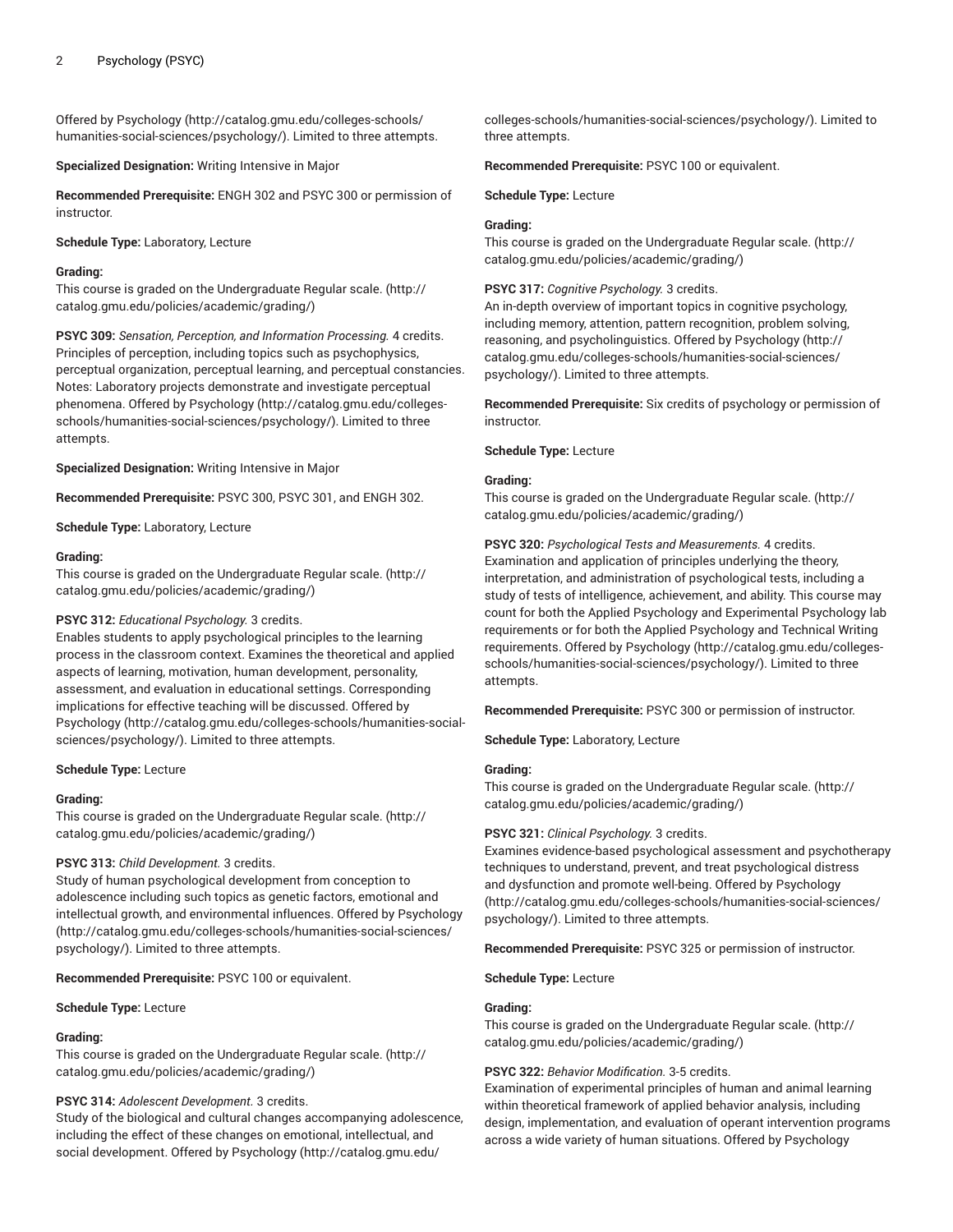([http://catalog.gmu.edu/colleges-schools/humanities-social-sciences/](http://catalog.gmu.edu/colleges-schools/humanities-social-sciences/psychology/) [psychology/](http://catalog.gmu.edu/colleges-schools/humanities-social-sciences/psychology/)). Limited to three attempts.

**Recommended Prerequisite:** PSYC 324 or permission of instructor.

#### **Schedule Type:** Lecture

#### **Grading:**

This course is graded on the [Undergraduate](http://catalog.gmu.edu/policies/academic/grading/) Regular scale. ([http://](http://catalog.gmu.edu/policies/academic/grading/) [catalog.gmu.edu/policies/academic/grading/\)](http://catalog.gmu.edu/policies/academic/grading/)

#### **PSYC 324:** *Personality Theory.* 3 credits.

Introduction to classical and contemporary theories of personality, and comparative evaluation of major theories in terms of relevant studies. Offered by [Psychology \(http://catalog.gmu.edu/colleges-schools/](http://catalog.gmu.edu/colleges-schools/humanities-social-sciences/psychology/) [humanities-social-sciences/psychology/\)](http://catalog.gmu.edu/colleges-schools/humanities-social-sciences/psychology/). Limited to three attempts.

**Recommended Prerequisite:** PSYC 100 or permission of instructor.

**Schedule Type:** Lecture

#### **Grading:**

This course is graded on the [Undergraduate](http://catalog.gmu.edu/policies/academic/grading/) Regular scale. ([http://](http://catalog.gmu.edu/policies/academic/grading/) [catalog.gmu.edu/policies/academic/grading/\)](http://catalog.gmu.edu/policies/academic/grading/)

#### **PSYC 325:** *Abnormal Psychology.* 3 credits.

Study of development of abnormal behavior patterns, including such topics as methods of diagnosis and prevention of serious mental disorders such as psychosomatic disorders, psychoses, character disorders, and intellectual disability. Offered by [Psychology](http://catalog.gmu.edu/colleges-schools/humanities-social-sciences/psychology/) ([http://](http://catalog.gmu.edu/colleges-schools/humanities-social-sciences/psychology/) [catalog.gmu.edu/colleges-schools/humanities-social-sciences/](http://catalog.gmu.edu/colleges-schools/humanities-social-sciences/psychology/) [psychology/](http://catalog.gmu.edu/colleges-schools/humanities-social-sciences/psychology/)). Limited to three attempts.

**Recommended Prerequisite:** PSYC 100 and either PSYC 211, 231, or 324 or permission of instructor.

#### **Schedule Type:** Lecture

#### **Grading:**

This course is graded on the [Undergraduate](http://catalog.gmu.edu/policies/academic/grading/) Regular scale. ([http://](http://catalog.gmu.edu/policies/academic/grading/) [catalog.gmu.edu/policies/academic/grading/\)](http://catalog.gmu.edu/policies/academic/grading/)

#### **PSYC 326:** *Therapeutic Communication Skills.* 3 credits.

Introduction to understanding and use of basic therapeutic communication skills used in clinical and counseling psychology. Offered by [Psychology](http://catalog.gmu.edu/colleges-schools/humanities-social-sciences/psychology/) ([http://catalog.gmu.edu/colleges-schools/humanities](http://catalog.gmu.edu/colleges-schools/humanities-social-sciences/psychology/)[social-sciences/psychology/](http://catalog.gmu.edu/colleges-schools/humanities-social-sciences/psychology/)). Limited to three attempts.

## **Registration Restrictions:**

**Required Prerequisites:** PSYC 325<sup>C-</sup>, 325<sup>XS</sup> or L325. <sup>C-</sup> Requires minimum grade of C-. XS Requires minimum grade of XS.

#### **Schedule Type:** Lecture

## **Grading:**

This course is graded on the [Undergraduate](http://catalog.gmu.edu/policies/academic/grading/) Regular scale. ([http://](http://catalog.gmu.edu/policies/academic/grading/) [catalog.gmu.edu/policies/academic/grading/\)](http://catalog.gmu.edu/policies/academic/grading/)

## **PSYC 327:** *Psychology in the Community.* 3 credits.

Individual placements in applied psychology settings. Notes: A maximum of 6 credits of PSYC 327, 328, 421, and 422 can be applied to the psychology major. Offered by [Psychology](http://catalog.gmu.edu/colleges-schools/humanities-social-sciences/psychology/) ([http://catalog.gmu.edu/](http://catalog.gmu.edu/colleges-schools/humanities-social-sciences/psychology/) [colleges-schools/humanities-social-sciences/psychology/](http://catalog.gmu.edu/colleges-schools/humanities-social-sciences/psychology/)). May be repeated within the degree for a maximum 6 credits.

**Recommended Prerequisite:** PSYC major with 6 hours of PSYC and permission of associate chair for undergraduate studies.

**Schedule Type:** Internship

#### **Grading:**

This course is graded on the [Undergraduate](http://catalog.gmu.edu/policies/academic/grading/) Regular scale. ([http://](http://catalog.gmu.edu/policies/academic/grading/) [catalog.gmu.edu/policies/academic/grading/](http://catalog.gmu.edu/policies/academic/grading/))

**PSYC 328:** *Psychology in the Community Laboratory.* 1 credit. Consists of a one-hour service learning component linked to selected psychology courses. Notes: A maximum of 6 credits of PSYC 327, 328, 421, and 422 can be applied to the psychology major. Offered by [Psychology](http://catalog.gmu.edu/colleges-schools/humanities-social-sciences/psychology/) ([http://catalog.gmu.edu/colleges-schools/humanities](http://catalog.gmu.edu/colleges-schools/humanities-social-sciences/psychology/)[social-sciences/psychology/\)](http://catalog.gmu.edu/colleges-schools/humanities-social-sciences/psychology/). May be repeated within the degree for a maximum 6 credits.

**Recommended Prerequisite:** PSYC major with 6 hours of PSYC and permission of instructor and associate chair for undergraduate studies.

#### **Schedule Type:** Internship

#### **Grading:**

This course is graded on the [Undergraduate](http://catalog.gmu.edu/policies/academic/grading/) Regular scale. ([http://](http://catalog.gmu.edu/policies/academic/grading/) [catalog.gmu.edu/policies/academic/grading/](http://catalog.gmu.edu/policies/academic/grading/))

**PSYC 333:** *Industrial and Organizational Psychology.* 3 credits. Examination of application of psychological principles and methods to problems commonly encountered in business and industry. Offered by [Psychology](http://catalog.gmu.edu/colleges-schools/humanities-social-sciences/psychology/) ([http://catalog.gmu.edu/colleges-schools/humanities-social](http://catalog.gmu.edu/colleges-schools/humanities-social-sciences/psychology/)[sciences/psychology/](http://catalog.gmu.edu/colleges-schools/humanities-social-sciences/psychology/)). Limited to three attempts.

**Recommended Prerequisite:** PSYC 100 and PSYC 300; or permission of instructor.

#### **Schedule Type:** Lecture

#### **Grading:**

This course is graded on the [Undergraduate](http://catalog.gmu.edu/policies/academic/grading/) Regular scale. ([http://](http://catalog.gmu.edu/policies/academic/grading/) [catalog.gmu.edu/policies/academic/grading/](http://catalog.gmu.edu/policies/academic/grading/))

**PSYC 335:** *Psychology of Creativity and Innovation.* 3 credits. Creativity and innovation take place in many domains such business, science and the arts. Learn the distinction between creativity and innovation. Apply findings from the scientific literature about the antecedents of creativity and innovation including emotions, cognition, individual differences, and social contexts. Experiment with ways to enhance your creativity and skills for innovation. Offered by [Psychology](http://catalog.gmu.edu/colleges-schools/humanities-social-sciences/psychology/) [\(http://catalog.gmu.edu/colleges-schools/humanities-social-sciences/](http://catalog.gmu.edu/colleges-schools/humanities-social-sciences/psychology/) [psychology/\)](http://catalog.gmu.edu/colleges-schools/humanities-social-sciences/psychology/). Limited to three attempts.

**Recommended Prerequisite:** PSYC 100 or permission of instructor.

#### **Schedule Type:** Seminar

#### **Grading:**

This course is graded on the [Undergraduate](http://catalog.gmu.edu/policies/academic/grading/) Regular scale. ([http://](http://catalog.gmu.edu/policies/academic/grading/) [catalog.gmu.edu/policies/academic/grading/](http://catalog.gmu.edu/policies/academic/grading/))

## **PSYC 340:** *Human Factors Psychology.* 3 credits.

Reviews history and current practice of optimal product and system design as a function of psychology. Includes a brief history of human factors psychology, a review of human memory and attentional systems as they relate to product and system design, and an introduction to current methods used to analyze and redesign products and systems for optimal human interaction. Offered by [Psychology \(http://](http://catalog.gmu.edu/colleges-schools/humanities-social-sciences/psychology/)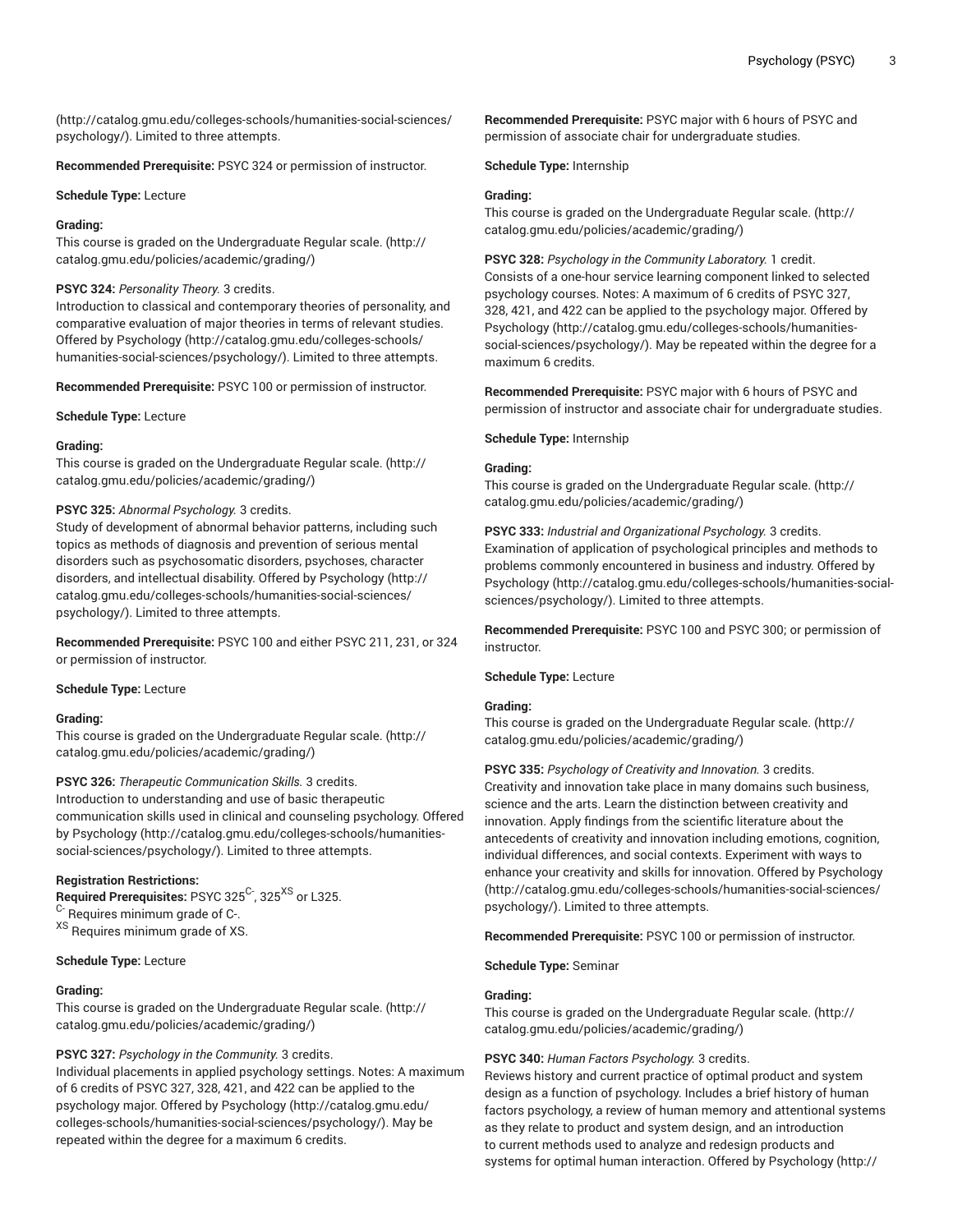[catalog.gmu.edu/colleges-schools/humanities-social-sciences/](http://catalog.gmu.edu/colleges-schools/humanities-social-sciences/psychology/) [psychology/](http://catalog.gmu.edu/colleges-schools/humanities-social-sciences/psychology/)). Limited to three attempts.

**Recommended Prerequisite:** PSYC 100 or permission of instructor.

#### **Schedule Type:** Lecture

#### **Grading:**

This course is graded on the [Undergraduate](http://catalog.gmu.edu/policies/academic/grading/) Regular scale. ([http://](http://catalog.gmu.edu/policies/academic/grading/) [catalog.gmu.edu/policies/academic/grading/\)](http://catalog.gmu.edu/policies/academic/grading/)

**PSYC 350:** *Directed Reading and Research in Psychology.* 1-3 credits. Library research in psychology, culminating in a substantial formal paper; individualized sections by arrangement with faculty. Notes: No more than 6 credits in PSYC 260, 350, and 460 can be used toward psychology major. Offered by [Psychology](http://catalog.gmu.edu/colleges-schools/humanities-social-sciences/psychology/) ([http://catalog.gmu.edu/colleges-schools/](http://catalog.gmu.edu/colleges-schools/humanities-social-sciences/psychology/) [humanities-social-sciences/psychology/\)](http://catalog.gmu.edu/colleges-schools/humanities-social-sciences/psychology/). May be repeated within the term.

#### **Specialized Designation:** Topic Varies

**Schedule Type:** Independent Study

#### **Grading:**

This course is graded on the [Undergraduate](http://catalog.gmu.edu/policies/academic/grading/) Regular scale. ([http://](http://catalog.gmu.edu/policies/academic/grading/) [catalog.gmu.edu/policies/academic/grading/\)](http://catalog.gmu.edu/policies/academic/grading/)

#### **PSYC 362:** *Psychology of Gender.* 3 credits.

Behavior and attitudes of women; influence of chromosomes and hormones on behavior, influence of culture on sex role differentiation, and theories of sex role development. Offered by [Psychology](http://catalog.gmu.edu/colleges-schools/humanities-social-sciences/psychology/) ([http://](http://catalog.gmu.edu/colleges-schools/humanities-social-sciences/psychology/) [catalog.gmu.edu/colleges-schools/humanities-social-sciences/](http://catalog.gmu.edu/colleges-schools/humanities-social-sciences/psychology/) [psychology/](http://catalog.gmu.edu/colleges-schools/humanities-social-sciences/psychology/)). Limited to three attempts.

**Recommended Prerequisite:** PSYC 100, BIOL 103, and BIOL 104 or permission of instructor.

#### **Schedule Type:** Lecture

#### **Grading:**

This course is graded on the [Undergraduate](http://catalog.gmu.edu/policies/academic/grading/) Regular scale. ([http://](http://catalog.gmu.edu/policies/academic/grading/) [catalog.gmu.edu/policies/academic/grading/\)](http://catalog.gmu.edu/policies/academic/grading/)

#### **PSYC 372:** *Biopsychology.* 3 credits.

Survey of neuroscience, including basic neuroanatomy, neural and synaptic transmission, neural mechanisms underlying normal and abnormal behavior, and biological mechanisms of drug action. Students may earn credit for PSYC 372 and either PSYC 375 or PSYC 376, but they may not earn credit for all three. Offered by [Psychology \(http://](http://catalog.gmu.edu/colleges-schools/humanities-social-sciences/psychology/) [catalog.gmu.edu/colleges-schools/humanities-social-sciences/](http://catalog.gmu.edu/colleges-schools/humanities-social-sciences/psychology/) [psychology/](http://catalog.gmu.edu/colleges-schools/humanities-social-sciences/psychology/)). Limited to three attempts.

**Recommended Prerequisite:** PSYC 100, BIOL 103 with BIOL 106 & BIOL 107; or permission of instructor.

**Schedule Type:** Lecture

#### **Grading:**

This course is graded on the [Undergraduate](http://catalog.gmu.edu/policies/academic/grading/) Regular scale. ([http://](http://catalog.gmu.edu/policies/academic/grading/) [catalog.gmu.edu/policies/academic/grading/\)](http://catalog.gmu.edu/policies/academic/grading/)

## **PSYC 373:** *Biopsychology Laboratory.* 2 credits.

Functional anatomy and physiology of the brain, including dissection of brain and eye, and a demonstration and practice in research methods for studying physiological mechanisms underlying behavior. Offered by

[Psychology](http://catalog.gmu.edu/colleges-schools/humanities-social-sciences/psychology/) ([http://catalog.gmu.edu/colleges-schools/humanities-social](http://catalog.gmu.edu/colleges-schools/humanities-social-sciences/psychology/)[sciences/psychology/](http://catalog.gmu.edu/colleges-schools/humanities-social-sciences/psychology/)). Limited to three attempts.

**Recommended Prerequisite:** PSYC 372 or 375, or permission of instructor. Concurrent enrollment is also permitted.

#### **Schedule Type:** Laboratory

#### **Grading:**

This course is graded on the [Undergraduate](http://catalog.gmu.edu/policies/academic/grading/) Regular scale. ([http://](http://catalog.gmu.edu/policies/academic/grading/) [catalog.gmu.edu/policies/academic/grading/](http://catalog.gmu.edu/policies/academic/grading/))

#### **PSYC 375:** *Brain and Sensory Processes.* 3 credits.

First half of comprehensive survey of neuroscience, including basic neuroanatomy, neural and synaptic transmission, neural mechanisms underlying normal and abnormal behavior, and biological mechanisms of drug action. Notes: Students may earn credit for 372 and either 375 or 376, but they may not earn credit for all three. Offered by [Psychology](http://catalog.gmu.edu/colleges-schools/humanities-social-sciences/psychology/) [\(http://catalog.gmu.edu/colleges-schools/humanities-social-sciences/](http://catalog.gmu.edu/colleges-schools/humanities-social-sciences/psychology/) [psychology/\)](http://catalog.gmu.edu/colleges-schools/humanities-social-sciences/psychology/). Limited to three attempts.

**Recommended Prerequisite:** PSYC 100 with a grade of C- or better, and BIOL 103, BIOL 106 & 107, or BIOL 213; or permission of instructor.

**Schedule Type:** Lecture

#### **Grading:**

This course is graded on the [Undergraduate](http://catalog.gmu.edu/policies/academic/grading/) Regular scale. ([http://](http://catalog.gmu.edu/policies/academic/grading/) [catalog.gmu.edu/policies/academic/grading/](http://catalog.gmu.edu/policies/academic/grading/))

#### **PSYC 376:** *Brain and Behavior.* 3 credits.

Second half of a comprehensive survey of neuroscience, including neural mechanisms underlying normal and abnormal behavior. Notes: Students may earn credit for 372 and either 375 or 376, but they may not earn credit for all three. Offered by [Psychology \(http://catalog.gmu.edu/](http://catalog.gmu.edu/colleges-schools/humanities-social-sciences/psychology/) [colleges-schools/humanities-social-sciences/psychology/\)](http://catalog.gmu.edu/colleges-schools/humanities-social-sciences/psychology/). Limited to three attempts.

#### **Registration Restrictions:**

 $\boldsymbol{\mathsf{Required} }$  Prerequisites: PSYC 372 $\mathrm{^C}$ , 372 $\mathrm{^{XS}}$ , 375 $\mathrm{^C}$ , 375 $\mathrm{^X}$ , L372 or L375. <sup>C</sup> Requires minimum grade of C.

XS Requires minimum grade of XS.

## **Schedule Type:** Lecture

#### **Grading:**

This course is graded on the [Undergraduate](http://catalog.gmu.edu/policies/academic/grading/) Regular scale. ([http://](http://catalog.gmu.edu/policies/academic/grading/) [catalog.gmu.edu/policies/academic/grading/](http://catalog.gmu.edu/policies/academic/grading/))

#### **PSYC 379:** *Applied Cross-Cultural Psychology.* 3 credits.

A review of important landmarks in cross-cultural research, showing how this research impacts psychology as a discipline. Emphasizes an empirical approach to cross-cultural study and includes topics such as theoretical and empirical developments in cross-cultural psychology, development of coherent schemas to guide cross-cultural research and interventions, comparison of psychology's goals and assumptions in Western and other cultures, and integration of course materials into educational and career goals of students. Offered by [Psychology](http://catalog.gmu.edu/colleges-schools/humanities-social-sciences/psychology/) [\(http://catalog.gmu.edu/colleges-schools/humanities-social-sciences/](http://catalog.gmu.edu/colleges-schools/humanities-social-sciences/psychology/) [psychology/\)](http://catalog.gmu.edu/colleges-schools/humanities-social-sciences/psychology/). Limited to three attempts.

**Mason Core:** [Global Understanding \(http://catalog.gmu.edu/mason](http://catalog.gmu.edu/mason-core/)[core/](http://catalog.gmu.edu/mason-core/))

**Recommended Prerequisite:** PSYC 100 or permission of instructor.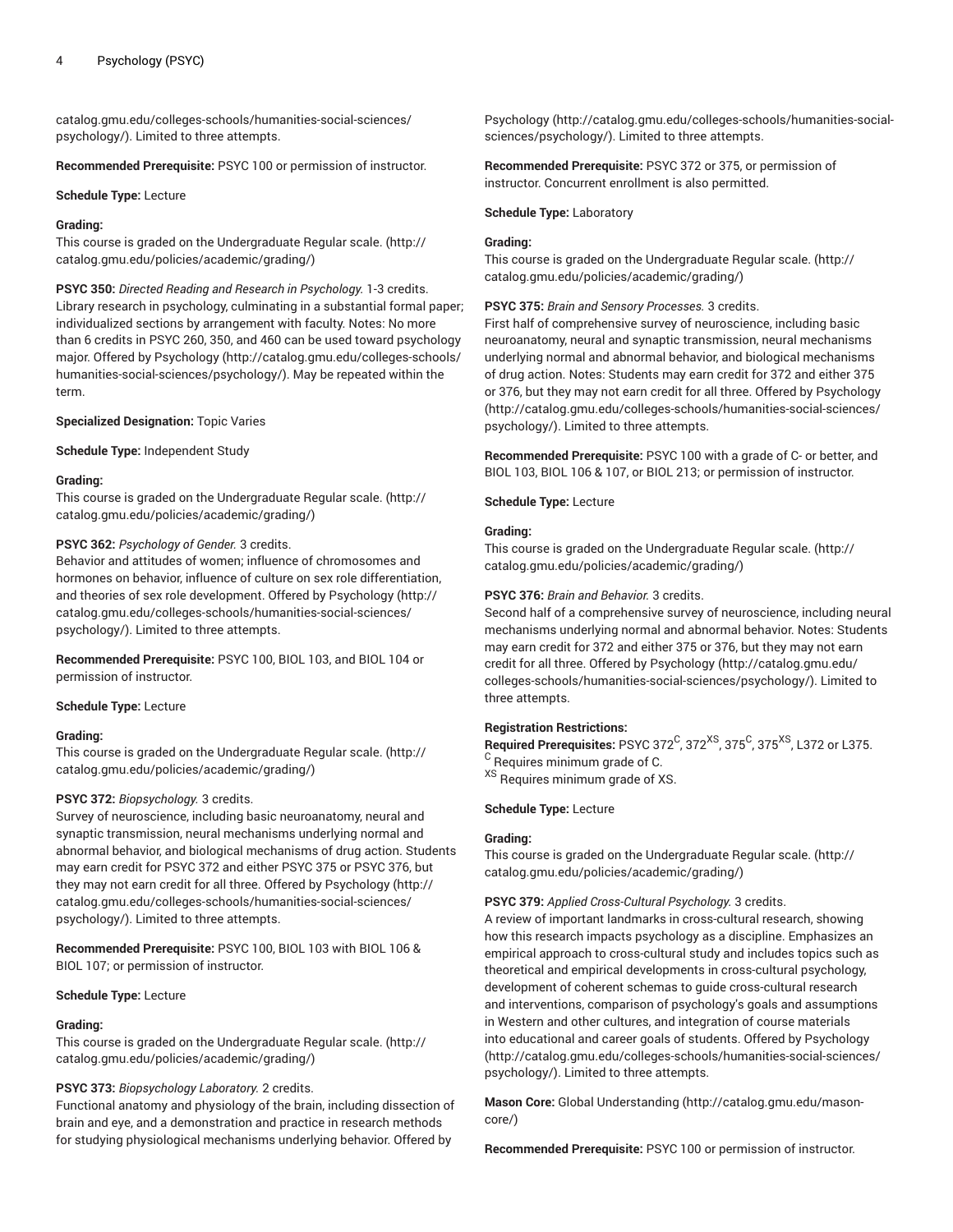## **Schedule Type:** Lecture

#### **Grading:**

This course is graded on the [Undergraduate](http://catalog.gmu.edu/policies/academic/grading/) Regular scale. ([http://](http://catalog.gmu.edu/policies/academic/grading/) [catalog.gmu.edu/policies/academic/grading/\)](http://catalog.gmu.edu/policies/academic/grading/)

#### **PSYC 380:** *Introduction to Forensic Psychology.* 3 credits.

Explores the differing, yet varied facets of the field of forensic psychology including landmark legal cases relevant to psychology, potential careers in forensic psychology, police psychology, expert testimony, forensic psychological assessment, psychopathy, homeland security, ethics, correctional psychology, and issues in working in the juvenile justice system. Offered by [Psychology](http://catalog.gmu.edu/colleges-schools/humanities-social-sciences/psychology/) ([http://catalog.gmu.edu/colleges](http://catalog.gmu.edu/colleges-schools/humanities-social-sciences/psychology/)[schools/humanities-social-sciences/psychology/](http://catalog.gmu.edu/colleges-schools/humanities-social-sciences/psychology/)). Limited to three attempts.

#### **Schedule Type:** Lecture

#### **Grading:**

This course is graded on the [Undergraduate](http://catalog.gmu.edu/policies/academic/grading/) Regular scale. ([http://](http://catalog.gmu.edu/policies/academic/grading/) [catalog.gmu.edu/policies/academic/grading/\)](http://catalog.gmu.edu/policies/academic/grading/)

## **PSYC 381:** *Mental Illness and Criminal Justice.* 3 credits.

Examines the frequent intersection of individuals diagnosed with severe mental illness and the criminal justice system. Includes case studies that demonstrate possible judicial, therapeutic, correctional, and postadjudication outcomes. Offered by [Psychology](http://catalog.gmu.edu/colleges-schools/humanities-social-sciences/psychology/) [\(http://catalog.gmu.edu/](http://catalog.gmu.edu/colleges-schools/humanities-social-sciences/psychology/) [colleges-schools/humanities-social-sciences/psychology/](http://catalog.gmu.edu/colleges-schools/humanities-social-sciences/psychology/)). Limited to three attempts.

#### **Recommended Prerequisite:** PSYC 325.

#### **Schedule Type:** Lecture

## **Grading:**

This course is graded on the [Undergraduate](http://catalog.gmu.edu/policies/academic/grading/) Regular scale. ([http://](http://catalog.gmu.edu/policies/academic/grading/) [catalog.gmu.edu/policies/academic/grading/\)](http://catalog.gmu.edu/policies/academic/grading/)

#### **PSYC 382:** *Psychology of Crime Victims.* 3 credits.

Explores short-term and long-term psychological effects of crime on victims through interviews with survivors of childhood abduction, elder abuse, intimate partner violence, and child abuse, among others. Evaluates roles and responsibilities of mental professionals and law enforcement when interacting with crime victims. Offered by [Psychology](http://catalog.gmu.edu/colleges-schools/humanities-social-sciences/psychology/) ([http://catalog.gmu.edu/colleges-schools/humanities-social-sciences/](http://catalog.gmu.edu/colleges-schools/humanities-social-sciences/psychology/) [psychology/](http://catalog.gmu.edu/colleges-schools/humanities-social-sciences/psychology/)). Limited to three attempts.

#### **Schedule Type:** Lecture

#### **Grading:**

This course is graded on the [Undergraduate](http://catalog.gmu.edu/policies/academic/grading/) Regular scale. ([http://](http://catalog.gmu.edu/policies/academic/grading/) [catalog.gmu.edu/policies/academic/grading/\)](http://catalog.gmu.edu/policies/academic/grading/)

#### **PSYC 399:** *Psychology: College to Career.* 3 credits.

Emphasizes development and readiness for a profession in the social sciences through self-assessment and professional skill acquisition. Offered by [Psychology \(http://catalog.gmu.edu/colleges-schools/](http://catalog.gmu.edu/colleges-schools/humanities-social-sciences/psychology/) [humanities-social-sciences/psychology/\)](http://catalog.gmu.edu/colleges-schools/humanities-social-sciences/psychology/). Limited to three attempts.

**Recommended Prerequisite:** At least 30 hours of completed college coursework and a declared major in the social sciences or permission of the instructor.

**Schedule Type:** Seminar

This course is graded on the [Undergraduate](http://catalog.gmu.edu/policies/academic/grading/) Regular scale. ([http://](http://catalog.gmu.edu/policies/academic/grading/) [catalog.gmu.edu/policies/academic/grading/](http://catalog.gmu.edu/policies/academic/grading/))

# **400 Level Courses**

**PSYC 405:** *Mystery, Madness, and Murder.* 3 credits.

Multidisciplinary approach to taboo topics that fascinate and frighten us. Instructors from disciplines across the arts and sciences bring expertise and diverse perspectives to provocative issues such as cannibalism and serial murder. Students learn to think critically and objectively while examining use in myth, literature, and popular culture. Offered by [Psychology](http://catalog.gmu.edu/colleges-schools/humanities-social-sciences/psychology/) ([http://catalog.gmu.edu/colleges-schools/humanities-social](http://catalog.gmu.edu/colleges-schools/humanities-social-sciences/psychology/)[sciences/psychology/](http://catalog.gmu.edu/colleges-schools/humanities-social-sciences/psychology/)). Limited to three attempts.

**Mason Core:** [Synthesis](http://catalog.gmu.edu/mason-core/) ([http://catalog.gmu.edu/mason-core/\)](http://catalog.gmu.edu/mason-core/)

**Recommended Prerequisite:** PSYC 100 or permission of instructor.

**Schedule Type:** Lecture

#### **Grading:**

This course is graded on the [Undergraduate](http://catalog.gmu.edu/policies/academic/grading/) Regular scale. ([http://](http://catalog.gmu.edu/policies/academic/grading/) [catalog.gmu.edu/policies/academic/grading/](http://catalog.gmu.edu/policies/academic/grading/))

#### **PSYC 406:** *Psychology of Communication.* 3 credits.

An examination of the behavior of communicating across species and sensory modalities, with an emphasis on the evolutionary basis for the various communication strategies used by animals and humans. Offered by [Psychology \(http://catalog.gmu.edu/colleges-schools/humanities](http://catalog.gmu.edu/colleges-schools/humanities-social-sciences/psychology/)[social-sciences/psychology/\)](http://catalog.gmu.edu/colleges-schools/humanities-social-sciences/psychology/). Limited to three attempts.

**Mason Core:** [Synthesis](http://catalog.gmu.edu/mason-core/) ([http://catalog.gmu.edu/mason-core/\)](http://catalog.gmu.edu/mason-core/)

**Recommended Prerequisite:** PSYC 100 or permission of instructor.

**Schedule Type:** Lecture

#### **Grading:**

This course is graded on the [Undergraduate](http://catalog.gmu.edu/policies/academic/grading/) Regular scale. ([http://](http://catalog.gmu.edu/policies/academic/grading/) [catalog.gmu.edu/policies/academic/grading/](http://catalog.gmu.edu/policies/academic/grading/))

#### **PSYC 408:** *Psychological Fitness.* 3 credits.

Evaluates and applies scientific research on psychological exercises to increase one's cognitive, behavioral, emotional, and physical health. Offered by [Psychology](http://catalog.gmu.edu/colleges-schools/humanities-social-sciences/psychology/) ([http://catalog.gmu.edu/colleges-schools/](http://catalog.gmu.edu/colleges-schools/humanities-social-sciences/psychology/) [humanities-social-sciences/psychology/\)](http://catalog.gmu.edu/colleges-schools/humanities-social-sciences/psychology/). Limited to three attempts.

**Recommended Prerequisite:** PSYC 100.

**Schedule Type:** Lecture

## **Grading:**

This course is graded on the [Undergraduate](http://catalog.gmu.edu/policies/academic/grading/) Regular scale. ([http://](http://catalog.gmu.edu/policies/academic/grading/) [catalog.gmu.edu/policies/academic/grading/](http://catalog.gmu.edu/policies/academic/grading/))

**PSYC 410:** *The Psychology of Environmental Stewardship.* 3 credits. Reviews theory and research from social psychology on encouraging behavioral and lifestyle changes that contribute to the conservation of natural resources and lead to reductions in harm to the environment. Theories reviewed include the theory of reasoned/action planned, social norms theories, and theories of self-regulation as applied to the conservation of energy, water, green spaces, and other issues. Offered by [Psychology](http://catalog.gmu.edu/colleges-schools/humanities-social-sciences/psychology/) ([http://catalog.gmu.edu/colleges-schools/humanities-social](http://catalog.gmu.edu/colleges-schools/humanities-social-sciences/psychology/)[sciences/psychology/](http://catalog.gmu.edu/colleges-schools/humanities-social-sciences/psychology/)). Limited to three attempts.

#### **Schedule Type:** Lecture

**Grading:**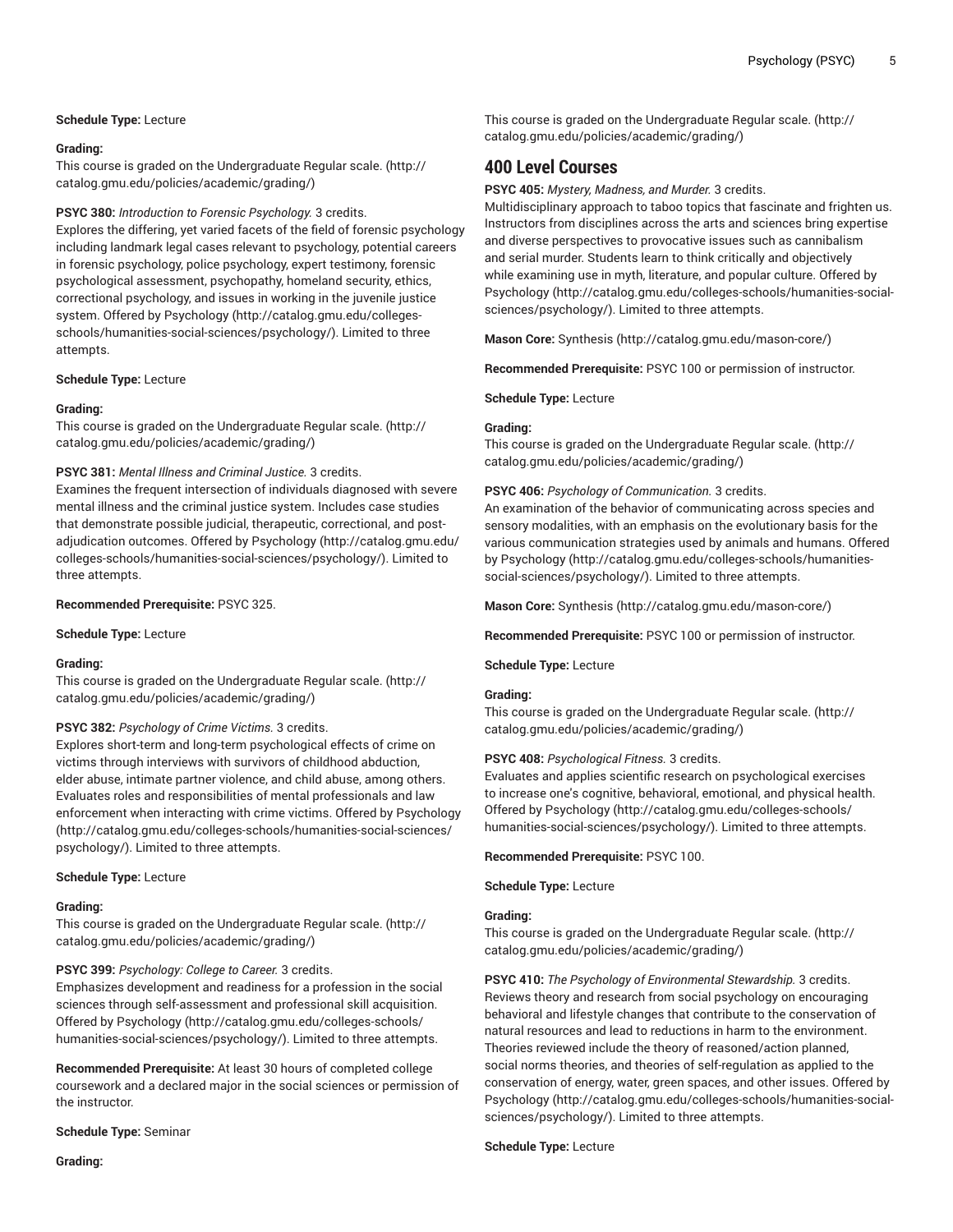## **Grading:**

This course is graded on the [Undergraduate](http://catalog.gmu.edu/policies/academic/grading/) Regular scale. ([http://](http://catalog.gmu.edu/policies/academic/grading/) [catalog.gmu.edu/policies/academic/grading/\)](http://catalog.gmu.edu/policies/academic/grading/)

**PSYC 414:** *Behavior Disorders of Childhood.* 3 credits.

Review of the theories, methods, and research dealing with emotional and behavioral disorders of children. Offered by [Psychology](http://catalog.gmu.edu/colleges-schools/humanities-social-sciences/psychology/) ([http://](http://catalog.gmu.edu/colleges-schools/humanities-social-sciences/psychology/) [catalog.gmu.edu/colleges-schools/humanities-social-sciences/](http://catalog.gmu.edu/colleges-schools/humanities-social-sciences/psychology/) [psychology/](http://catalog.gmu.edu/colleges-schools/humanities-social-sciences/psychology/)). Limited to three attempts.

**Recommended Prerequisite:** PSYC 313 and 325 or permission of instructor.

**Schedule Type:** Lecture

#### **Grading:**

This course is graded on the [Undergraduate](http://catalog.gmu.edu/policies/academic/grading/) Regular scale. ([http://](http://catalog.gmu.edu/policies/academic/grading/) [catalog.gmu.edu/policies/academic/grading/\)](http://catalog.gmu.edu/policies/academic/grading/)

#### **PSYC 415:** *Psychological Factors in Aging.* 3 credits.

Examination of the sensory, perceptual, intellectual, personality, health, and familial changes that occur as people age and adjust into their later years. Common and more serious adjustment difficulties and developments are discussed with attention to impacts on the individual and the family. Offered by [Psychology](http://catalog.gmu.edu/colleges-schools/humanities-social-sciences/psychology/) ([http://catalog.gmu.edu/colleges](http://catalog.gmu.edu/colleges-schools/humanities-social-sciences/psychology/)[schools/humanities-social-sciences/psychology/](http://catalog.gmu.edu/colleges-schools/humanities-social-sciences/psychology/)). Limited to three attempts.

**Recommended Prerequisite:** PSYC 100 or permission of instructor.

**Schedule Type:** Lecture

#### **Grading:**

This course is graded on the [Undergraduate](http://catalog.gmu.edu/policies/academic/grading/) Regular scale. ([http://](http://catalog.gmu.edu/policies/academic/grading/) [catalog.gmu.edu/policies/academic/grading/\)](http://catalog.gmu.edu/policies/academic/grading/)

#### **PSYC 417:** *Science of Well Being.* 3 credits.

This course will examine and interpret the latest research in social, personality, and clinical psychology on well-being, character strengths, and personal growth. Emphasis will be placed on the ways in which scientists generate hypotheses regarding the nature of positive psychological traits and processes and the methods by which these ideas are tested. Offered by [Psychology](http://catalog.gmu.edu/colleges-schools/humanities-social-sciences/psychology/) ([http://catalog.gmu.edu/](http://catalog.gmu.edu/colleges-schools/humanities-social-sciences/psychology/) [colleges-schools/humanities-social-sciences/psychology/](http://catalog.gmu.edu/colleges-schools/humanities-social-sciences/psychology/)). Limited to three attempts.

**Recommended Prerequisite:** PSYC 100 or permission of instructor

**Schedule Type:** Lecture

#### **Grading:**

This course is graded on the [Undergraduate](http://catalog.gmu.edu/policies/academic/grading/) Regular scale. ([http://](http://catalog.gmu.edu/policies/academic/grading/) [catalog.gmu.edu/policies/academic/grading/\)](http://catalog.gmu.edu/policies/academic/grading/)

## **PSYC 418:** *Death, Dying, and Grieving.* 3 credits.

Advanced survey of processes of grieving and their relationship to death and dying. Topics include ways of dying, effects of death on loved ones, and care for the terminally ill. Offered by [Psychology](http://catalog.gmu.edu/colleges-schools/humanities-social-sciences/psychology/) ([http://catalog.gmu.edu/colleges-schools/humanities-social-sciences/](http://catalog.gmu.edu/colleges-schools/humanities-social-sciences/psychology/) [psychology/](http://catalog.gmu.edu/colleges-schools/humanities-social-sciences/psychology/)). Limited to three attempts. Equivalent to PSYC 518.

**Recommended Prerequisite:** PSYC 100 or permission of instructor.

**Schedule Type:** Lecture

This course is graded on the [Undergraduate](http://catalog.gmu.edu/policies/academic/grading/) Regular scale. ([http://](http://catalog.gmu.edu/policies/academic/grading/) [catalog.gmu.edu/policies/academic/grading/](http://catalog.gmu.edu/policies/academic/grading/))

## **PSYC 423:** *Group Psychotherapy Techniques.* 3 credits.

Review of theory and methods of group therapy with emphasis on humanistic and interpersonal approaches, including applications to family therapy, alcoholism, and drug abuse. Offered by [Psychology](http://catalog.gmu.edu/colleges-schools/humanities-social-sciences/psychology/) [\(http://catalog.gmu.edu/colleges-schools/humanities-social-sciences/](http://catalog.gmu.edu/colleges-schools/humanities-social-sciences/psychology/) [psychology/\)](http://catalog.gmu.edu/colleges-schools/humanities-social-sciences/psychology/). Limited to three attempts.

**Recommended Prerequisite:** PSYC 324 or permission of instructor.

**Schedule Type:** Lecture

## **Grading:**

This course is graded on the [Undergraduate](http://catalog.gmu.edu/policies/academic/grading/) Regular scale. ([http://](http://catalog.gmu.edu/policies/academic/grading/) [catalog.gmu.edu/policies/academic/grading/](http://catalog.gmu.edu/policies/academic/grading/))

## **PSYC 427:** *Community Engagement for Social Change.* 3 credits.

Explores social problems and interpersonal, intrapersonal, and social aspects of addressing them. Addresses both theoretical aspects of social problems through readings and class discussion and application through community service. This course may count for both Applied Psychology and Professional Development requirements. Offered by [Psychology](http://catalog.gmu.edu/colleges-schools/humanities-social-sciences/psychology/) [\(http://catalog.gmu.edu/colleges-schools/humanities-social-sciences/](http://catalog.gmu.edu/colleges-schools/humanities-social-sciences/psychology/) [psychology/\)](http://catalog.gmu.edu/colleges-schools/humanities-social-sciences/psychology/). Limited to three attempts.

**Mason Core:** [Synthesis](http://catalog.gmu.edu/mason-core/) ([http://catalog.gmu.edu/mason-core/\)](http://catalog.gmu.edu/mason-core/)

**Recommended Prerequisite:** PSYC 100 or permission of instructor.

**Schedule Type:** Lecture

## **Grading:**

This course is graded on the [Undergraduate](http://catalog.gmu.edu/policies/academic/grading/) Regular scale. ([http://](http://catalog.gmu.edu/policies/academic/grading/) [catalog.gmu.edu/policies/academic/grading/](http://catalog.gmu.edu/policies/academic/grading/))

#### **PSYC 430:** *Clinical Practicum in Psychology.* 3 credits.

Gain professional experience in a clinical setting. This course takes place at the GMU Center for Psychological Services, a mental health training center that serves the community. Enrolled students provide reception room service to clients at the center, learning aspects of the center administration and acquiring relevant skills in the field. This course may count for both Applied Psychology and Professional Development requirements. Offered by [Psychology \(http://catalog.gmu.edu/colleges](http://catalog.gmu.edu/colleges-schools/humanities-social-sciences/psychology/)[schools/humanities-social-sciences/psychology/](http://catalog.gmu.edu/colleges-schools/humanities-social-sciences/psychology/)). May be repeated within the degree for a maximum 6 credits.

#### **Schedule Type:** Fieldwork

#### **Grading:**

This course is graded on the [Undergraduate](http://catalog.gmu.edu/policies/academic/grading/) Regular scale. ([http://](http://catalog.gmu.edu/policies/academic/grading/) [catalog.gmu.edu/policies/academic/grading/](http://catalog.gmu.edu/policies/academic/grading/))

## **PSYC 435:** *Personnel Training and Development: A Psychological Perspective.* 3 credits.

Overview and critique of training methods used in industry from viewpoint of psychological theory, including simulations, on-the-job training, supervisory/leadership skills training, computer-assisted instruction, and programmed texts. Principles of needs analysis, program development, and program evaluation are discussed within framework of industrial psychology. Offered by [Psychology](http://catalog.gmu.edu/colleges-schools/humanities-social-sciences/psychology/) [\(http://catalog.gmu.edu/](http://catalog.gmu.edu/colleges-schools/humanities-social-sciences/psychology/) [colleges-schools/humanities-social-sciences/psychology/\)](http://catalog.gmu.edu/colleges-schools/humanities-social-sciences/psychology/). Limited to three attempts.

**Grading:**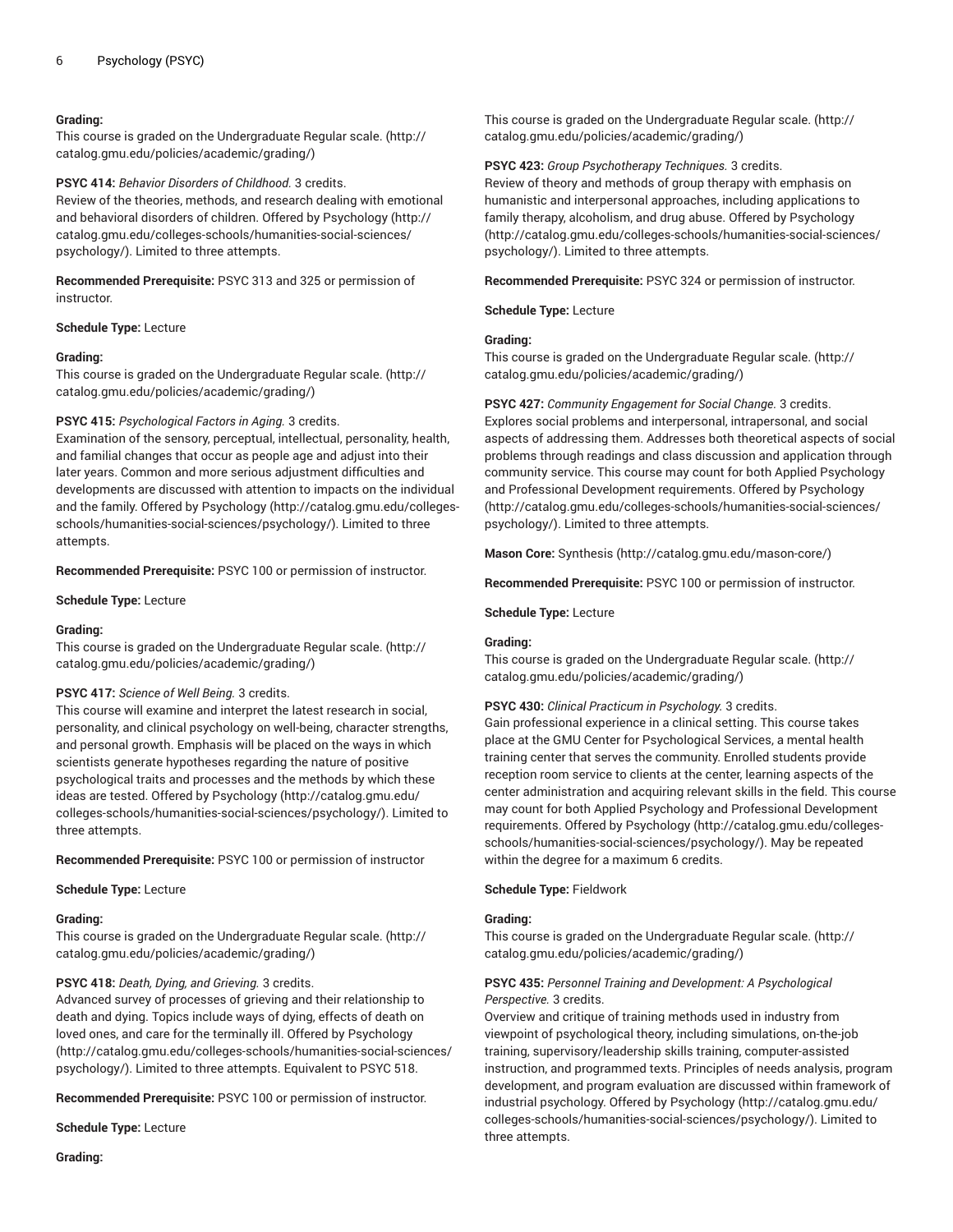**Recommended Prerequisite:** PSYC 333, PSYC 320 (may be taken concurrently) or permission of instructor.

#### **Schedule Type:** Lecture

#### **Grading:**

This course is graded on the [Undergraduate](http://catalog.gmu.edu/policies/academic/grading/) Regular scale. ([http://](http://catalog.gmu.edu/policies/academic/grading/) [catalog.gmu.edu/policies/academic/grading/\)](http://catalog.gmu.edu/policies/academic/grading/)

**PSYC 440:** *Forensic Psychology: Science and Pseudoscience.* 3 credits. Provides a critical, evidenced-based, examination of common psychological practices and constructs in the field of forensic psychology including psychological assessments, expert testimony, risk assessment, hypnosis, criminal profiling, polygraph examination, and methods of interrogation. Offered by [Psychology](http://catalog.gmu.edu/colleges-schools/humanities-social-sciences/psychology/) ([http://catalog.gmu.edu/colleges](http://catalog.gmu.edu/colleges-schools/humanities-social-sciences/psychology/)[schools/humanities-social-sciences/psychology/](http://catalog.gmu.edu/colleges-schools/humanities-social-sciences/psychology/)). Limited to three attempts.

#### **Schedule Type:** Lecture

#### **Grading:**

This course is graded on the [Undergraduate](http://catalog.gmu.edu/policies/academic/grading/) Regular scale. ([http://](http://catalog.gmu.edu/policies/academic/grading/) [catalog.gmu.edu/policies/academic/grading/\)](http://catalog.gmu.edu/policies/academic/grading/)

## **PSYC 441:** *Criminal Behavior: Psychological and Neurological Aspects.* 3 credits.

Considers the psychological factors and structural and functional neurological differences that influence criminal behaviors including murder, sexual assault, fraud, intimate partner violence, and arson. The predictive and explanatory abilities of neuroimaging with respect to the criminal acts in question, as well as the role of neuroimaging in the judicial system, will also be explored. Offered by [Psychology](http://catalog.gmu.edu/colleges-schools/humanities-social-sciences/psychology/) ([http://catalog.gmu.edu/colleges-schools/humanities-social-sciences/](http://catalog.gmu.edu/colleges-schools/humanities-social-sciences/psychology/) [psychology/](http://catalog.gmu.edu/colleges-schools/humanities-social-sciences/psychology/)). Limited to three attempts.

#### **Schedule Type:** Lecture

#### **Grading:**

This course is graded on the [Undergraduate](http://catalog.gmu.edu/policies/academic/grading/) Regular scale. ([http://](http://catalog.gmu.edu/policies/academic/grading/) [catalog.gmu.edu/policies/academic/grading/\)](http://catalog.gmu.edu/policies/academic/grading/)

#### **PSYC 460:** *Independent Study in Psychology.* 1-4 credits.

Advanced research methods in psychology in context of individual student projects or assisting with research on faculty projects; individual sections by arrangement with faculty. Notes: No more than 6 credits in PSYC 260, 350, and 460 can be used toward psychology major. Offered by [Psychology \(http://catalog.gmu.edu/colleges-schools/humanities-social](http://catalog.gmu.edu/colleges-schools/humanities-social-sciences/psychology/)[sciences/psychology/\)](http://catalog.gmu.edu/colleges-schools/humanities-social-sciences/psychology/). May be repeated within the term.

#### **Specialized Designation:** Topic Varies

**Recommended Prerequisite:** 18 credits of PSYC, including PSYC 301 (grade of C or better), a 2.500 GPA in PSYC, and a written proposal approved before registration by the instructor and the department.

**Schedule Type:** Independent Study

## **Grading:**

This course is graded on the [Undergraduate](http://catalog.gmu.edu/policies/academic/grading/) Regular scale. ([http://](http://catalog.gmu.edu/policies/academic/grading/) [catalog.gmu.edu/policies/academic/grading/\)](http://catalog.gmu.edu/policies/academic/grading/)

#### **PSYC 461:** *Special Topics.* 1-3 credits.

Selected topics reflecting interest in specialized areas. Notes: Topic announced in advance. May be repeated when topic is different. Offered by [Psychology \(http://catalog.gmu.edu/colleges-schools/humanities](http://catalog.gmu.edu/colleges-schools/humanities-social-sciences/psychology/)[social-sciences/psychology/\)](http://catalog.gmu.edu/colleges-schools/humanities-social-sciences/psychology/). May be repeated within the term.

#### **Specialized Designation:** Topic Varies

**Schedule Type:** Lec/Sem #1, Lec/Sem #2, Lec/Sem #3, Lec/Sem #4, Lec/ Sem #5, Lec/Sem #6, Lec/Sem #7, Lec/Sem #8, Lec/Sem #9, Lecture, Sem/Lec #10, Sem/Lec #11, Sem/Lec #12, Sem/Lec #13, Sem/Lec #14, Sem/Lec #15, Sem/Lec #16, Sem/Lec #17, Sem/Lec #18

#### **Grading:**

This course is graded on the [Undergraduate](http://catalog.gmu.edu/policies/academic/grading/) Regular scale. ([http://](http://catalog.gmu.edu/policies/academic/grading/) [catalog.gmu.edu/policies/academic/grading/](http://catalog.gmu.edu/policies/academic/grading/))

**PSYC 462:** *Selected Topics in Forensic Psychology.* 3 credits. Selected topics reflecting interest in forensic psychology. Notes: May be repeated for credit when topic is different. Offered by [Psychology](http://catalog.gmu.edu/colleges-schools/humanities-social-sciences/psychology/) [\(http://catalog.gmu.edu/colleges-schools/humanities-social-sciences/](http://catalog.gmu.edu/colleges-schools/humanities-social-sciences/psychology/) [psychology/\)](http://catalog.gmu.edu/colleges-schools/humanities-social-sciences/psychology/). May be repeated within the term.

#### **Specialized Designation:** Topic Varies

**Schedule Type:** Lec/Sem #1, Lec/Sem #2, Lec/Sem #3, Lec/Sem #4, Lec/ Sem #5, Lec/Sem #6, Lec/Sem #7, Lec/Sem #8, Lec/Sem #9, Lecture, Sem/Lec #10, Sem/Lec #11, Sem/Lec #12, Sem/Lec #13, Sem/Lec #14, Sem/Lec #15, Sem/Lec #16, Sem/Lec #17, Sem/Lec #18

#### **Grading:**

This course is graded on the [Undergraduate](http://catalog.gmu.edu/policies/academic/grading/) Regular scale. ([http://](http://catalog.gmu.edu/policies/academic/grading/) [catalog.gmu.edu/policies/academic/grading/](http://catalog.gmu.edu/policies/academic/grading/))

#### **PSYC 465:** *Pioneering Ideas in Psychology.* 3 credits.

Historical background and major theoretical systems in modern psychology. Approaches include behaviorism, cognitive/information processing approaches, and psychodynamic theories. Offered by [Psychology](http://catalog.gmu.edu/colleges-schools/humanities-social-sciences/psychology/) ([http://catalog.gmu.edu/colleges-schools/humanities-social](http://catalog.gmu.edu/colleges-schools/humanities-social-sciences/psychology/)[sciences/psychology/](http://catalog.gmu.edu/colleges-schools/humanities-social-sciences/psychology/)). Limited to three attempts.

**Recommended Prerequisite:** PSYC 100 or permission of instructor.

#### **Schedule Type:** Lecture

#### **Grading:**

This course is graded on the [Undergraduate](http://catalog.gmu.edu/policies/academic/grading/) Regular scale. ([http://](http://catalog.gmu.edu/policies/academic/grading/) [catalog.gmu.edu/policies/academic/grading/](http://catalog.gmu.edu/policies/academic/grading/))

**PSYC 466:** *Psychology of Intimate Relationships.* 3 credits. Advanced survey of theories and research related to intimate relationships, including romantic relations and those among family members and friends in diverse cultural and relationship contexts. Offered by [Psychology](http://catalog.gmu.edu/colleges-schools/humanities-social-sciences/psychology/) ([http://catalog.gmu.edu/colleges-schools/](http://catalog.gmu.edu/colleges-schools/humanities-social-sciences/psychology/) [humanities-social-sciences/psychology/\)](http://catalog.gmu.edu/colleges-schools/humanities-social-sciences/psychology/). Limited to three attempts.

**Recommended Prerequisite:** PSYC 100 and PSYC 231; PSYC 324 recommended.

#### **Schedule Type:** Lecture

#### **Grading:**

This course is graded on the [Undergraduate](http://catalog.gmu.edu/policies/academic/grading/) Regular scale. ([http://](http://catalog.gmu.edu/policies/academic/grading/) [catalog.gmu.edu/policies/academic/grading/](http://catalog.gmu.edu/policies/academic/grading/))

**PSYC 467:** *The Psychology of Working in Groups and Teams.* 3 credits. Teaches knowledge and the skills to meet communication, interpersonal, and task-related challenges that arise when functioning in work teams. Through readings, classroom activities, and applied problem-solving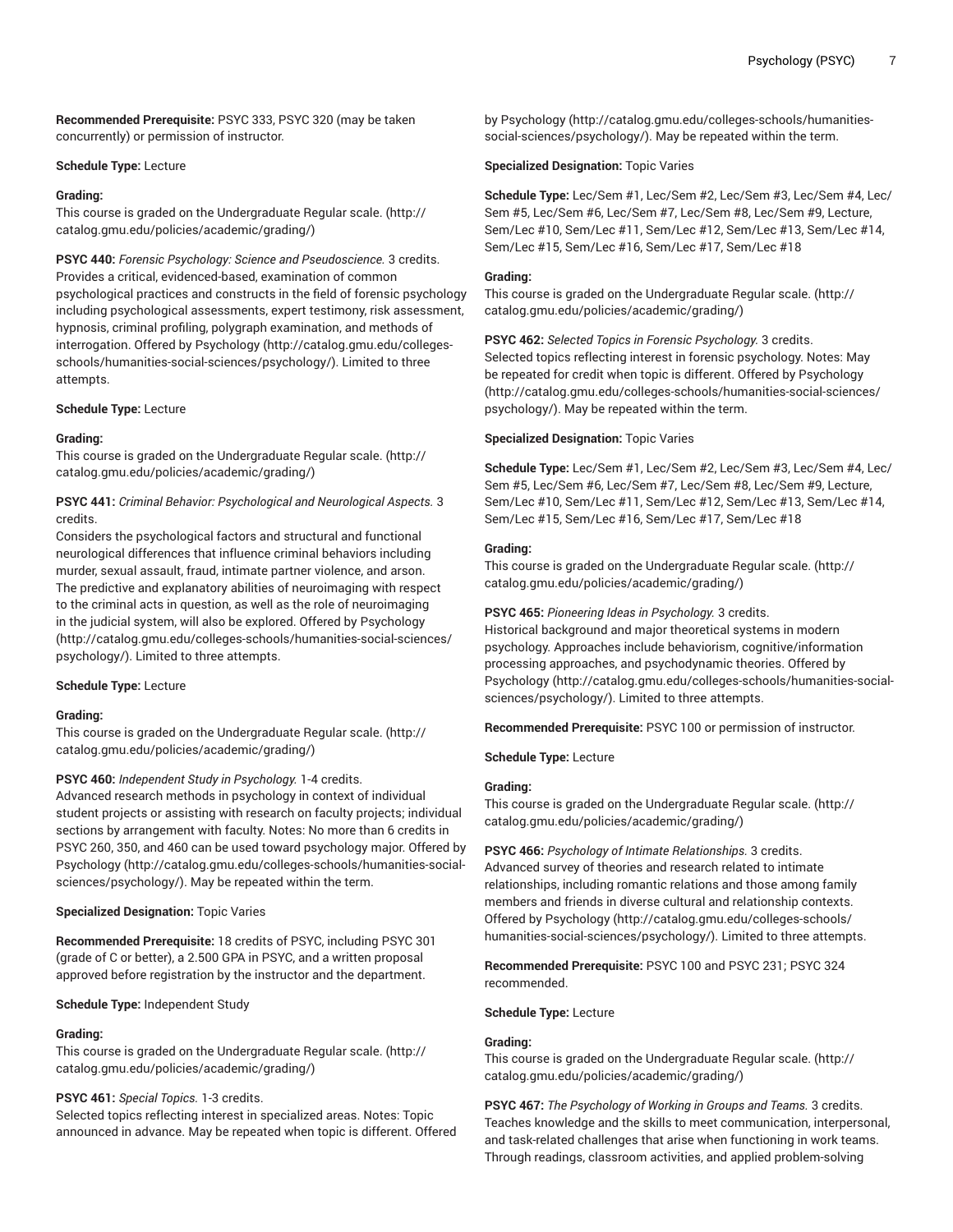exercises, students acquire or refine team-related competencies. Students study theory of group and team processes while gaining insight from feedback on their behavior in exercises to become more effective team members. Offered by [Psychology](http://catalog.gmu.edu/colleges-schools/humanities-social-sciences/psychology/) ([http://catalog.gmu.edu/colleges](http://catalog.gmu.edu/colleges-schools/humanities-social-sciences/psychology/)[schools/humanities-social-sciences/psychology/](http://catalog.gmu.edu/colleges-schools/humanities-social-sciences/psychology/)). Limited to three attempts.

**Recommended Prerequisite:** 60 credit hours, including PSYC 100, or permission of instructor.

#### **Schedule Type:** Lecture

## **Grading:**

This course is graded on the [Undergraduate](http://catalog.gmu.edu/policies/academic/grading/) Regular scale. ([http://](http://catalog.gmu.edu/policies/academic/grading/) [catalog.gmu.edu/policies/academic/grading/\)](http://catalog.gmu.edu/policies/academic/grading/)

## **PSYC 472:** *Current Topics in Brain and Behavior.* 3 credits.

Rotating topics. Physiological mechanisms underlying behavior. Selected topics include neuronal bases of learning and memory, Alzheimer's disease, and biological bases of addiction. Notes: May be repeated with approval of instructor. Offered by [Psychology](http://catalog.gmu.edu/colleges-schools/humanities-social-sciences/psychology/) [\(http://catalog.gmu.edu/](http://catalog.gmu.edu/colleges-schools/humanities-social-sciences/psychology/) [colleges-schools/humanities-social-sciences/psychology/](http://catalog.gmu.edu/colleges-schools/humanities-social-sciences/psychology/)). May be repeated within the term for a maximum 6 credits.

## **Specialized Designation:** Topic Varies

**Recommended Prerequisite:** PSYC 372 or PSYC 375, and PSYC 376; or permission of instructor.

**Schedule Type:** Lec/Sem #1, Lec/Sem #2, Lec/Sem #3, Lec/Sem #4, Lec/ Sem #5, Lec/Sem #6, Lec/Sem #7, Lec/Sem #8, Lec/Sem #9, Lecture, Sem/Lec #10, Sem/Lec #11, Sem/Lec #12, Sem/Lec #13, Sem/Lec #14, Sem/Lec #15, Sem/Lec #16, Sem/Lec #17, Sem/Lec #18

#### **Grading:**

This course is graded on the [Undergraduate](http://catalog.gmu.edu/policies/academic/grading/) Regular scale. ([http://](http://catalog.gmu.edu/policies/academic/grading/) [catalog.gmu.edu/policies/academic/grading/\)](http://catalog.gmu.edu/policies/academic/grading/)

**PSYC 480:** *Biological Bases of Alzheimer's Disease.* 3 credits. A survey of the causes, symptoms, drug treatments, risk factors and preventative measures associated with Alzheimer's disease. Offered by [Psychology \(http://catalog.gmu.edu/colleges-schools/humanities-social](http://catalog.gmu.edu/colleges-schools/humanities-social-sciences/psychology/)[sciences/psychology/\)](http://catalog.gmu.edu/colleges-schools/humanities-social-sciences/psychology/). Limited to three attempts.

**Recommended Prerequisite:** PSYC 375, PSYC 376, equivalent course, or permission of instructor.

#### **Schedule Type:** Lecture

#### **Grading:**

This course is graded on the [Undergraduate](http://catalog.gmu.edu/policies/academic/grading/) Regular scale. ([http://](http://catalog.gmu.edu/policies/academic/grading/) [catalog.gmu.edu/policies/academic/grading/\)](http://catalog.gmu.edu/policies/academic/grading/)

## **PSYC 490:** *Psychology Honors I.* 3 credits.

Review of topics and issues in psychology, including historical overview, theory and supporting data, and influences on behavior. Notes: Topics vary. Offered by [Psychology](http://catalog.gmu.edu/colleges-schools/humanities-social-sciences/psychology/) [\(http://catalog.gmu.edu/colleges-schools/](http://catalog.gmu.edu/colleges-schools/humanities-social-sciences/psychology/) [humanities-social-sciences/psychology/\)](http://catalog.gmu.edu/colleges-schools/humanities-social-sciences/psychology/). Limited to three attempts.

**Specialized Designation:** Mason Impact.

**Recommended Prerequisite:** Admission to psychology department Honors program.

**Schedule Type:** Seminar

## **Grading:**

This course is graded on the [Undergraduate](http://catalog.gmu.edu/policies/academic/grading/) Regular scale. ([http://](http://catalog.gmu.edu/policies/academic/grading/) [catalog.gmu.edu/policies/academic/grading/](http://catalog.gmu.edu/policies/academic/grading/))

#### **PSYC 491:** *Psychology Honors II.* 3 credits.

Introduces advanced statistics, research methodologies, statistics packages, computing and information technology, and library technology appropriate for psychological research and pedagogy. Notes: Students required to complete proposal in preparation for admission to Psychology Honors III. Offered by [Psychology](http://catalog.gmu.edu/colleges-schools/humanities-social-sciences/psychology/) ([http://catalog.gmu.edu/colleges](http://catalog.gmu.edu/colleges-schools/humanities-social-sciences/psychology/)[schools/humanities-social-sciences/psychology/](http://catalog.gmu.edu/colleges-schools/humanities-social-sciences/psychology/)). Limited to three attempts.

**Specialized Designation:** Mason Impact.

**Recommended Prerequisite:** PSYC 300, 305 and 490.

**Schedule Type:** Seminar

#### **Grading:**

This course is graded on the [Undergraduate](http://catalog.gmu.edu/policies/academic/grading/) Regular scale. ([http://](http://catalog.gmu.edu/policies/academic/grading/) [catalog.gmu.edu/policies/academic/grading/](http://catalog.gmu.edu/policies/academic/grading/))

## **PSYC 492:** *RS: Psychology Honors III.* 3 credits.

Completion of final honors project or thesis. Students must complete project or thesis, and present oral defense to committee and poster to class. Students also expected to prepare proposal to present project or thesis at regional or national conference, or prepare manuscript for publication in appropriate journal. Offered by [Psychology](http://catalog.gmu.edu/colleges-schools/humanities-social-sciences/psychology/) ([http://](http://catalog.gmu.edu/colleges-schools/humanities-social-sciences/psychology/) [catalog.gmu.edu/colleges-schools/humanities-social-sciences/](http://catalog.gmu.edu/colleges-schools/humanities-social-sciences/psychology/) [psychology/\)](http://catalog.gmu.edu/colleges-schools/humanities-social-sciences/psychology/). Limited to three attempts.

**Specialized Designation:** Research/Scholarship Intensive

**Recommended Prerequisite:** PSYC 491 and approval of final honors project for thesis.

#### **Schedule Type:** Seminar

#### **Grading:**

This course is graded on the [Undergraduate](http://catalog.gmu.edu/policies/academic/grading/) Regular scale. ([http://](http://catalog.gmu.edu/policies/academic/grading/) [catalog.gmu.edu/policies/academic/grading/](http://catalog.gmu.edu/policies/academic/grading/))

#### **PSYC 499:** *Senior Thesis.* 3 credits.

Directed research on topic agreed on by student and advisor. Notes: Students should take PSYC 460 with same advisor to develop thesis proposal before registering for PSYC 499. Students must complete thesis and defend it orally before advisor and two faculty members. Offered by [Psychology](http://catalog.gmu.edu/colleges-schools/humanities-social-sciences/psychology/) ([http://catalog.gmu.edu/colleges-schools/humanities-social](http://catalog.gmu.edu/colleges-schools/humanities-social-sciences/psychology/)[sciences/psychology/](http://catalog.gmu.edu/colleges-schools/humanities-social-sciences/psychology/)). Limited to three attempts.

**Recommended Prerequisite:** Psychology major with 84 hours, an experimental psychology laboratory course, PSYC 460, Permission of Instructor, and prior approval of thesis proposal.

**Schedule Type:** Independent Study

#### **Grading:**

This course is graded on the [Undergraduate](http://catalog.gmu.edu/policies/academic/grading/) Regular scale. ([http://](http://catalog.gmu.edu/policies/academic/grading/) [catalog.gmu.edu/policies/academic/grading/](http://catalog.gmu.edu/policies/academic/grading/))

# **500 Level Courses**

**PSYC 518:** *Death, Dying, and Grieving.* 3 credits.

Advanced survey of processes of grieving and their relationship to death and dying. Topics include ways of dying, effects of death on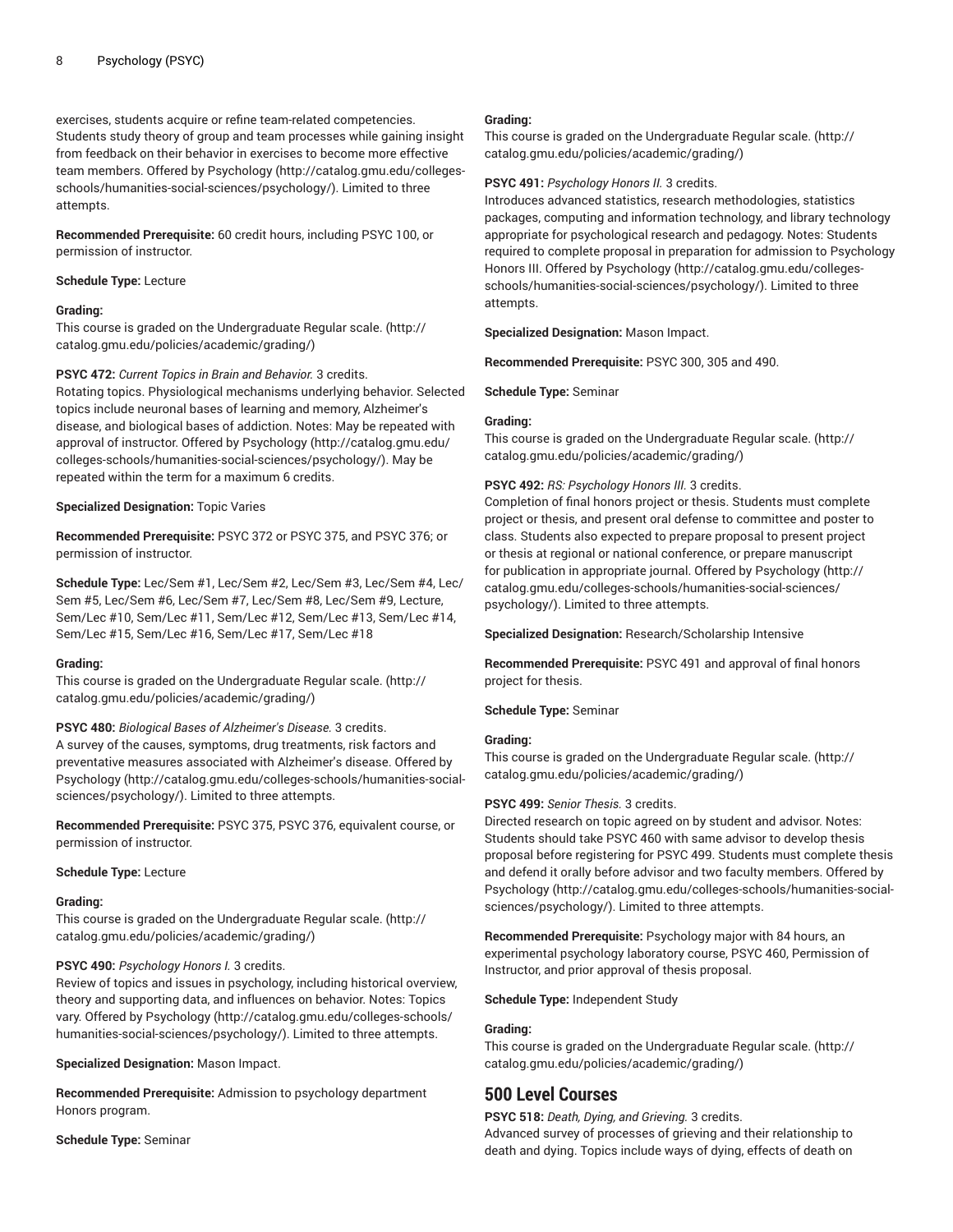loved ones, and care for the terminally ill. Offered by [Psychology](http://catalog.gmu.edu/colleges-schools/humanities-social-sciences/psychology/) ([http://catalog.gmu.edu/colleges-schools/humanities-social-sciences/](http://catalog.gmu.edu/colleges-schools/humanities-social-sciences/psychology/) [psychology/](http://catalog.gmu.edu/colleges-schools/humanities-social-sciences/psychology/)). May not be repeated for credit. Equivalent to PSYC 418.

#### **Recommended Prerequisite:** PSYC 100

#### **Registration Restrictions:**

Enrollment limited to students with a class of Advanced to Candidacy, Graduate, Junior Plus or Senior Plus.

Enrollment is limited to Graduate or Undergraduate level students.

Students in a Non-Degree Post-Baccalaureate or Non-Degree Undergraduate degrees may **not** enroll.

#### **Schedule Type:** Lecture

#### **Grading:**

This course is graded on the [Graduate Regular scale.](http://catalog.gmu.edu/policies/academic/grading/) [\(http://](http://catalog.gmu.edu/policies/academic/grading/) [catalog.gmu.edu/policies/academic/grading/\)](http://catalog.gmu.edu/policies/academic/grading/)

## **PSYC 530:** *Cognitive Engineering: Cognitive Science Applied to Human Factors.* 3 credits.

Application of cognitive theory to understand and predict interactions among human cognition, artifact, and task. Discusses recent research and case studies that emphasize empirical research, analytical modeling techniques, systems design, and development of tools and methods. Offered by [Psychology \(http://catalog.gmu.edu/colleges-schools/](http://catalog.gmu.edu/colleges-schools/humanities-social-sciences/psychology/) [humanities-social-sciences/psychology/\)](http://catalog.gmu.edu/colleges-schools/humanities-social-sciences/psychology/). May not be repeated for credit.

**Recommended Prerequisite:** An experimental lab course or permission of instructor.

#### **Registration Restrictions:**

Enrollment limited to students with a class of Advanced to Candidacy, Graduate, Junior Plus or Senior Plus.

Enrollment is limited to Graduate or Undergraduate level students.

Students in a Non-Degree Post-Baccalaureate or Non-Degree Undergraduate degrees may **not** enroll.

#### **Schedule Type:** Lecture

#### **Grading:**

This course is graded on the [Graduate Regular scale.](http://catalog.gmu.edu/policies/academic/grading/) [\(http://](http://catalog.gmu.edu/policies/academic/grading/) [catalog.gmu.edu/policies/academic/grading/\)](http://catalog.gmu.edu/policies/academic/grading/)

#### **PSYC 531:** *Mammalian Neurobiology.* 3 credits.

Functional anatomy of brains of mammals, with emphasis on regional and systems neuroanatomy of humans. Anatomy correlated with material from clinical neurology where possible. Laboratory component includes brain dissections and clinical correlations. Offered by [Psychology](http://catalog.gmu.edu/colleges-schools/humanities-social-sciences/psychology/) ([http://catalog.gmu.edu/colleges-schools/humanities-social-sciences/](http://catalog.gmu.edu/colleges-schools/humanities-social-sciences/psychology/) [psychology/](http://catalog.gmu.edu/colleges-schools/humanities-social-sciences/psychology/)). May not be repeated for credit. Equivalent to BIOL 516.

#### **Registration Restrictions:**

Enrollment limited to students with a class of Advanced to Candidacy, Graduate, Junior Plus or Senior Plus.

Enrollment is limited to Graduate or Undergraduate level students.

Students in a Non-Degree Post-Baccalaureate or Non-Degree Undergraduate degrees may **not** enroll.

**Schedule Type:** Laboratory, Lecture

#### **Grading:**

This course is graded on the [Graduate Regular scale.](http://catalog.gmu.edu/policies/academic/grading/) ([http://](http://catalog.gmu.edu/policies/academic/grading/) [catalog.gmu.edu/policies/academic/grading/](http://catalog.gmu.edu/policies/academic/grading/))

#### **PSYC 552:** *Histology/Histochemistry of the Brain.* 4 credits.

Explores conceptual basics and provides hands-on experience in techniques for studying brain tissue, including stereotaxic surgery, perfusion, sectioning, Nissl and myelin stains, enzyme histochemistry, immunohistochemistry, in situ hybridization, and quantitative receptor autoradiography. Offered by [Psychology \(http://catalog.gmu.edu/](http://catalog.gmu.edu/colleges-schools/humanities-social-sciences/psychology/) [colleges-schools/humanities-social-sciences/psychology/\)](http://catalog.gmu.edu/colleges-schools/humanities-social-sciences/psychology/). May not be repeated for credit.

**Recommended Prerequisite:** PSYC 372 or equivalent.

#### **Registration Restrictions:**

Enrollment limited to students with a class of Advanced to Candidacy, Graduate, Junior Plus or Senior Plus.

Enrollment is limited to Graduate or Undergraduate level students.

Students in a Non-Degree Post-Baccalaureate or Non-Degree Undergraduate degrees may **not** enroll.

**Schedule Type:** Laboratory, Lecture

#### **Grading:**

This course is graded on the [Graduate Regular scale.](http://catalog.gmu.edu/policies/academic/grading/) ([http://](http://catalog.gmu.edu/policies/academic/grading/) [catalog.gmu.edu/policies/academic/grading/](http://catalog.gmu.edu/policies/academic/grading/))

#### **PSYC 555:** *Neuroimaging.* 3 credits.

Covers functional magnetic resonance imaging (fMRI) methods, experimental design and analysis issues in fMRI, structural MRI techniques and how they can contribute to cognitive neuroscience, and event-related potential methods. Offered by [Psychology](http://catalog.gmu.edu/colleges-schools/humanities-social-sciences/psychology/) ([http://](http://catalog.gmu.edu/colleges-schools/humanities-social-sciences/psychology/) [catalog.gmu.edu/colleges-schools/humanities-social-sciences/](http://catalog.gmu.edu/colleges-schools/humanities-social-sciences/psychology/) [psychology/\)](http://catalog.gmu.edu/colleges-schools/humanities-social-sciences/psychology/). May not be repeated for credit.

**Recommended Prerequisite:** Graduate enrollment in either Cognitive & Behavioral Neuroscience or Human Factors & Applied Cognition programs, or instructor approval.

#### **Registration Restrictions:**

Enrollment limited to students with a class of Advanced to Candidacy, Graduate, Junior Plus or Senior Plus.

Enrollment is limited to Graduate or Undergraduate level students.

Students in a Non-Degree Post-Baccalaureate or Non-Degree Undergraduate degrees may **not** enroll.

**Schedule Type:** Lecture

#### **Grading:**

This course is graded on the [Graduate Regular scale.](http://catalog.gmu.edu/policies/academic/grading/) ([http://](http://catalog.gmu.edu/policies/academic/grading/) [catalog.gmu.edu/policies/academic/grading/](http://catalog.gmu.edu/policies/academic/grading/))

#### **PSYC 557:** *Psychometric Methods.* 3 credits.

Examines concepts of psychological measurement with emphasis on predictor test and criterion development. Discusses reliability, validity, and specialized techniques to develop tests of ability, interest, and personality. Offered by [Psychology \(http://catalog.gmu.edu/colleges](http://catalog.gmu.edu/colleges-schools/humanities-social-sciences/psychology/)[schools/humanities-social-sciences/psychology/](http://catalog.gmu.edu/colleges-schools/humanities-social-sciences/psychology/)). May not be repeated for credit.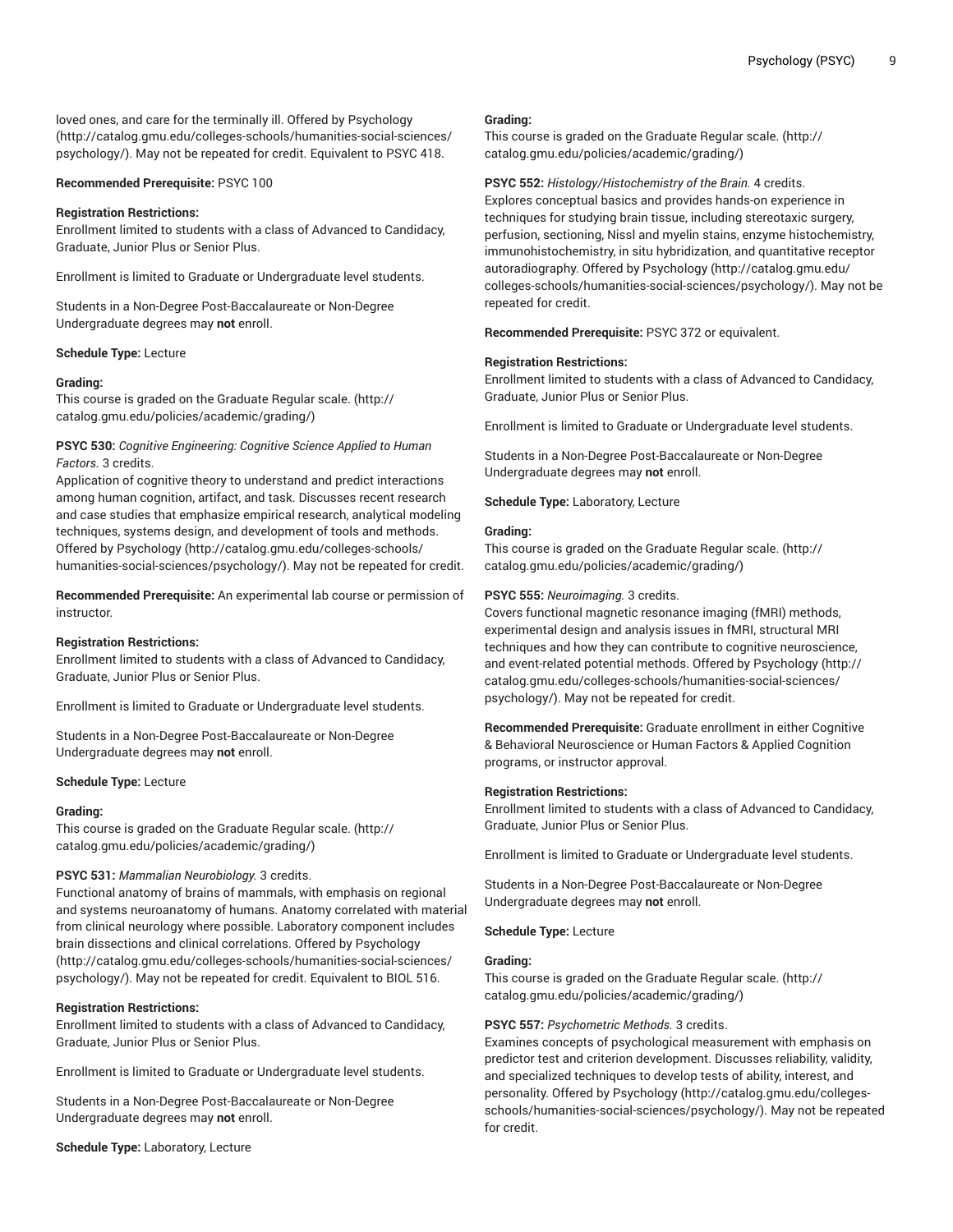**Recommended Prerequisite:** PSYC 611 or permission of instructor

#### **Registration Restrictions:**

Enrollment limited to students with a class of Advanced to Candidacy, Graduate, Junior Plus or Senior Plus.

**Schedule Type:** Lecture

#### **Grading:**

This course is graded on the [Graduate Regular scale.](http://catalog.gmu.edu/policies/academic/grading/) [\(http://](http://catalog.gmu.edu/policies/academic/grading/) [catalog.gmu.edu/policies/academic/grading/\)](http://catalog.gmu.edu/policies/academic/grading/)

**PSYC 558:** *Neuronal Bases of Learning and Memory.* 3 credits. Examines neuronal mechanisms involved in learning and memory, in animals ranging from invertebrates to humans. Offered by [Psychology](http://catalog.gmu.edu/colleges-schools/humanities-social-sciences/psychology/) ([http://catalog.gmu.edu/colleges-schools/humanities-social-sciences/](http://catalog.gmu.edu/colleges-schools/humanities-social-sciences/psychology/) [psychology/](http://catalog.gmu.edu/colleges-schools/humanities-social-sciences/psychology/)). May not be repeated for credit.

**Recommended Prerequisite:** PSYC 372, or 375 and 376; or permission of instructor.

#### **Registration Restrictions:**

Enrollment limited to students with a class of Advanced to Candidacy, Graduate, Junior Plus or Senior Plus.

Enrollment is limited to Graduate or Undergraduate level students.

Students in a Non-Degree Post-Baccalaureate or Non-Degree Undergraduate degrees may **not** enroll.

#### **Schedule Type:** Lecture

#### **Grading:**

This course is graded on the [Graduate Regular scale.](http://catalog.gmu.edu/policies/academic/grading/) [\(http://](http://catalog.gmu.edu/policies/academic/grading/) [catalog.gmu.edu/policies/academic/grading/\)](http://catalog.gmu.edu/policies/academic/grading/)

#### **PSYC 559:** *Behavioral Chemistry.* 3 credits.

Neurochemistry and neuroendocrinology, including neurotransmitter synthesis, genetic aspects of neural functioning, mechanisms of action of neurotransmitters and second messenger systems, regulation of neuroendocrine systems, neuroendocrine effects on behavior, and neuroimmunology. Offered by [Psychology](http://catalog.gmu.edu/colleges-schools/humanities-social-sciences/psychology/) [\(http://catalog.gmu.edu/](http://catalog.gmu.edu/colleges-schools/humanities-social-sciences/psychology/) [colleges-schools/humanities-social-sciences/psychology/](http://catalog.gmu.edu/colleges-schools/humanities-social-sciences/psychology/)). May not be repeated for credit.

**Recommended Prerequisite:** PSYC 372, or 375 and 376; or permission of instructor.

#### **Registration Restrictions:**

Enrollment limited to students with a class of Advanced to Candidacy, Graduate, Junior Plus or Senior Plus.

Enrollment is limited to Graduate or Undergraduate level students.

Students in a Non-Degree Post-Baccalaureate or Non-Degree Undergraduate degrees may **not** enroll.

#### **Schedule Type:** Lecture

#### **Grading:**

This course is graded on the [Graduate Regular scale.](http://catalog.gmu.edu/policies/academic/grading/) [\(http://](http://catalog.gmu.edu/policies/academic/grading/) [catalog.gmu.edu/policies/academic/grading/\)](http://catalog.gmu.edu/policies/academic/grading/)

**PSYC 563:** *Laboratory Methods in Cognitive and Behavioral Neuroscience.* 3 credits.

Specialized instruction on a variety of laboratory methods that could include EEG (event related potentials and oscillations), brain stimulation

(eg., tDCS, TMS), histological, genetic, electrophysiological, and/or behavioral techniques, depending on the instructor/semester. Specific topic will vary from section to section. May be repeated for credit as long as it is a different section/topic. Upper level undergraduate students may register with permission of instructor. Offered by [Psychology](http://catalog.gmu.edu/colleges-schools/humanities-social-sciences/psychology/) [\(http://catalog.gmu.edu/colleges-schools/humanities-social-sciences/](http://catalog.gmu.edu/colleges-schools/humanities-social-sciences/psychology/) [psychology/\)](http://catalog.gmu.edu/colleges-schools/humanities-social-sciences/psychology/). May be repeated within the degree for a maximum 9 credits.

**Specialized Designation:** Topic Varies

#### **Registration Restrictions:**

Enrollment limited to students with a class of Advanced to Candidacy, Graduate, Junior Plus or Senior Plus.

Enrollment is limited to Graduate or Undergraduate level students.

Students in a Non-Degree Post-Baccalaureate or Non-Degree Undergraduate degrees may **not** enroll.

**Schedule Type:** Laboratory, Lecture

## **Grading:**

This course is graded on the [Graduate Regular scale.](http://catalog.gmu.edu/policies/academic/grading/) ([http://](http://catalog.gmu.edu/policies/academic/grading/) [catalog.gmu.edu/policies/academic/grading/](http://catalog.gmu.edu/policies/academic/grading/))

**PSYC 566:** *Cognitive and Perceptual Development.* 3 credits. Survey of theory and the research on development of perception, memory, concepts, problem solving, intelligence, and academic skills in children. Offered by [Psychology](http://catalog.gmu.edu/colleges-schools/humanities-social-sciences/psychology/) ([http://catalog.gmu.edu/colleges-schools/](http://catalog.gmu.edu/colleges-schools/humanities-social-sciences/psychology/) [humanities-social-sciences/psychology/\)](http://catalog.gmu.edu/colleges-schools/humanities-social-sciences/psychology/). May not be repeated for credit.

**Recommended Prerequisite:** 6 credits of child psychology and course in experimental psychology or permission of instructor.

#### **Registration Restrictions:**

Enrollment limited to students with a class of Advanced to Candidacy, Graduate, Junior Plus or Senior Plus.

Enrollment is limited to Graduate or Undergraduate level students.

Students in a Non-Degree Post-Baccalaureate or Non-Degree Undergraduate degrees may **not** enroll.

#### **Schedule Type:** Lecture

## **Grading:**

This course is graded on the [Graduate Regular scale.](http://catalog.gmu.edu/policies/academic/grading/) ([http://](http://catalog.gmu.edu/policies/academic/grading/) [catalog.gmu.edu/policies/academic/grading/](http://catalog.gmu.edu/policies/academic/grading/))

#### **PSYC 592:** *Special Topics.* 1-6 credits.

Special topics reflecting interests in specialized areas. Notes: Topic announced in advance. May be repeated when topic is different. Offered by [Psychology \(http://catalog.gmu.edu/colleges-schools/humanities](http://catalog.gmu.edu/colleges-schools/humanities-social-sciences/psychology/)[social-sciences/psychology/\)](http://catalog.gmu.edu/colleges-schools/humanities-social-sciences/psychology/). May be repeated within the term for a maximum 9 credits.

**Specialized Designation:** Topic Varies

#### **Registration Restrictions:**

Enrollment limited to students with a class of Advanced to Candidacy, Graduate, Junior Plus, Non-Degree or Senior Plus.

Enrollment is limited to Graduate, Non-Degree or Undergraduate level students.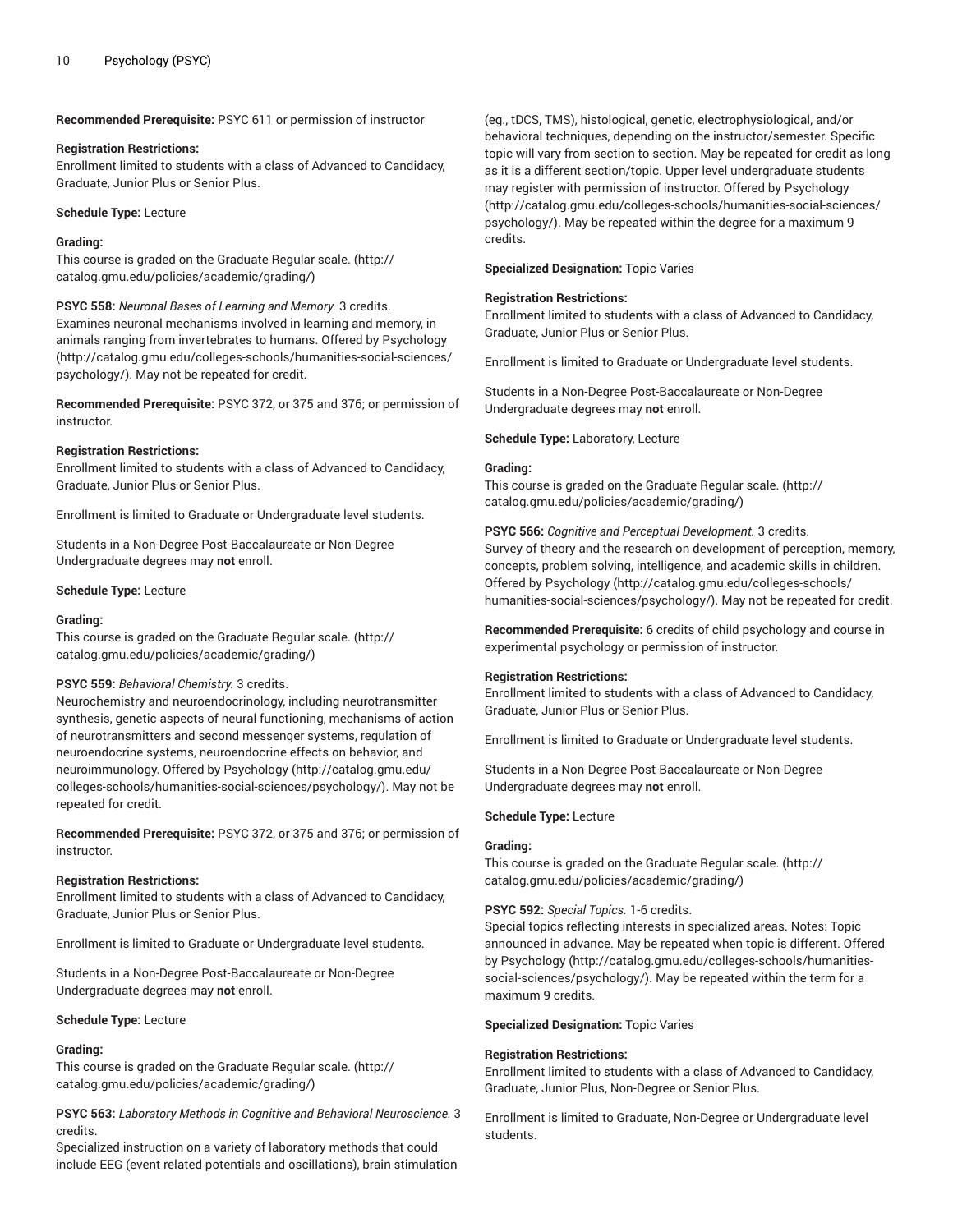Students in a Non-Degree Undergraduate degree may **not** enroll.

**Schedule Type:** Lec/Sem #1, Lec/Sem #2, Lec/Sem #3, Lec/Sem #4, Lec/ Sem #5, Lec/Sem #6, Lec/Sem #7, Lec/Sem #8, Lec/Sem #9, Lecture, Sem/Lec #10, Sem/Lec #11, Sem/Lec #12, Sem/Lec #13, Sem/Lec #14, Sem/Lec #15, Sem/Lec #16, Sem/Lec #17, Sem/Lec #18

## **Grading:**

This course is graded on the [Graduate Regular scale.](http://catalog.gmu.edu/policies/academic/grading/) [\(http://](http://catalog.gmu.edu/policies/academic/grading/) [catalog.gmu.edu/policies/academic/grading/\)](http://catalog.gmu.edu/policies/academic/grading/)

## **PSYC 597:** *Directed Reading and Research.* 1-6 credits.

Independent reading or research on topic agreed on by student and faculty member. Notes: Directed reading or research for MA students in psychology. Offered by [Psychology](http://catalog.gmu.edu/colleges-schools/humanities-social-sciences/psychology/) ([http://catalog.gmu.edu/colleges](http://catalog.gmu.edu/colleges-schools/humanities-social-sciences/psychology/)[schools/humanities-social-sciences/psychology/](http://catalog.gmu.edu/colleges-schools/humanities-social-sciences/psychology/)). May be repeated within the term for a maximum 6 credits.

**Specialized Designation:** Topic Varies

**Recommended Prerequisite:** Permission of instructor.

## **Registration Restrictions:**

Enrollment limited to students with a class of Advanced to Candidacy, Graduate, Junior Plus, Non-Degree or Senior Plus.

Enrollment is limited to Graduate, Non-Degree or Undergraduate level students.

Students in a Non-Degree Undergraduate degree may **not** enroll.

**Schedule Type:** Independent Study

## **Grading:**

This course is graded on the [Graduate Regular scale.](http://catalog.gmu.edu/policies/academic/grading/) [\(http://](http://catalog.gmu.edu/policies/academic/grading/) [catalog.gmu.edu/policies/academic/grading/\)](http://catalog.gmu.edu/policies/academic/grading/)

## **PSYC 598:** *Introduction to the Science and Practice of Industrial and Organizational Psychology.* 3 credits.

Introduces students to the building blocks of I-O Psychology and developing key competencies for their success in the Master of Professional Studies in Applied and Industrial and Organizational Psychology program. Course topics include an overview of I-O theory, applied research methods, data analytics, ethics, and demographic diversity. Offered by [Psychology \(http://catalog.gmu.edu/colleges](http://catalog.gmu.edu/colleges-schools/humanities-social-sciences/psychology/)[schools/humanities-social-sciences/psychology/](http://catalog.gmu.edu/colleges-schools/humanities-social-sciences/psychology/)). May not be repeated for credit.

## **Registration Restrictions:**

Enrollment limited to students with a class of Advanced to Candidacy, Graduate, Junior Plus or Senior Plus.

Students in a Non-Degree Post-Baccalaureate or Non-Degree Undergraduate degrees may **not** enroll.

**Schedule Type:** Lecture

#### **Grading:**

This course is graded on the [Graduate Regular scale.](http://catalog.gmu.edu/policies/academic/grading/) [\(http://](http://catalog.gmu.edu/policies/academic/grading/) [catalog.gmu.edu/policies/academic/grading/\)](http://catalog.gmu.edu/policies/academic/grading/)

# **600 Level Courses**

**PSYC 601:** *Applied Data Analysis in Psychology I.* 3 credits.

Introduces fundamental statistical concepts for applied psychological research. Concepts include descriptive statistics, inferential statistics and hypothesis testing, Analysis of Variance, and Linear Regression.

The course presents these topics from an applied perspective and also covers data visualization and presentation of results to clients. Offered by [Psychology](http://catalog.gmu.edu/colleges-schools/humanities-social-sciences/psychology/) ([http://catalog.gmu.edu/colleges-schools/humanities-social](http://catalog.gmu.edu/colleges-schools/humanities-social-sciences/psychology/)[sciences/psychology/](http://catalog.gmu.edu/colleges-schools/humanities-social-sciences/psychology/)). Limited to three attempts.

## **Registration Restrictions:**

Enrollment limited to students with a class of Graduate.

**Schedule Type:** Lecture

## **Grading:**

This course is graded on the [Graduate Regular scale.](http://catalog.gmu.edu/policies/academic/grading/) ([http://](http://catalog.gmu.edu/policies/academic/grading/) [catalog.gmu.edu/policies/academic/grading/](http://catalog.gmu.edu/policies/academic/grading/))

## **PSYC 602:** *Applied Data Analysis in Psychology II.* 3 credits.

Covers advanced statistical concepts and approaches for applied psychological research, such as multivariate techniques, longitudinal analyses, and other more complex approaches. A key emphasis will be on using these techniques to assess applied issues, such as return on investment of interventions and utility analyses. Offered by [Psychology](http://catalog.gmu.edu/colleges-schools/humanities-social-sciences/psychology/) [\(http://catalog.gmu.edu/colleges-schools/humanities-social-sciences/](http://catalog.gmu.edu/colleges-schools/humanities-social-sciences/psychology/) [psychology/\)](http://catalog.gmu.edu/colleges-schools/humanities-social-sciences/psychology/). Limited to three attempts.

## **Registration Restrictions:**

Enrollment limited to students with a class of Graduate.

**Schedule Type:** Lecture

## **Grading:**

This course is graded on the [Graduate Regular scale.](http://catalog.gmu.edu/policies/academic/grading/) ([http://](http://catalog.gmu.edu/policies/academic/grading/) [catalog.gmu.edu/policies/academic/grading/](http://catalog.gmu.edu/policies/academic/grading/))

## **PSYC 603:** *Psychological Research Methods.* 3 credits.

Covers basic principles of research methods for applied psychology contexts. The focus on this course is on learning how to interpret and design research studies and survey measures. Topics include basic concepts important to survey design and research methods, and overview of types of research design, and basic issues related to communication of research to lay audiences. Offered by [Psychology](http://catalog.gmu.edu/colleges-schools/humanities-social-sciences/psychology/) [\(http://catalog.gmu.edu/colleges-schools/humanities-social-sciences/](http://catalog.gmu.edu/colleges-schools/humanities-social-sciences/psychology/) [psychology/\)](http://catalog.gmu.edu/colleges-schools/humanities-social-sciences/psychology/). Limited to three attempts.

## **Registration Restrictions:**

Enrollment limited to students with a class of Graduate.

**Schedule Type:** Lecture

## **Grading:**

This course is graded on the [Graduate Regular scale.](http://catalog.gmu.edu/policies/academic/grading/) ([http://](http://catalog.gmu.edu/policies/academic/grading/) [catalog.gmu.edu/policies/academic/grading/](http://catalog.gmu.edu/policies/academic/grading/))

## **PSYC 611:** *Advanced Statistics.* 4 credits.

Integrates basic psychological statistics and measurement issues from advanced perspective. Lab work includes using computer packages for data handling and analyses. Offered by [Psychology](http://catalog.gmu.edu/colleges-schools/humanities-social-sciences/psychology/) [\(http://catalog.gmu.edu/colleges-schools/humanities-social-sciences/](http://catalog.gmu.edu/colleges-schools/humanities-social-sciences/psychology/) [psychology/\)](http://catalog.gmu.edu/colleges-schools/humanities-social-sciences/psychology/). May not be repeated for credit.

#### **Registration Restrictions:**

Enrollment limited to students with a class of Advanced to Candidacy, Graduate, Junior Plus or Senior Plus.

Enrollment is limited to students with a major in Psychology.

Students in a Non-Degree Undergraduate degree may **not** enroll.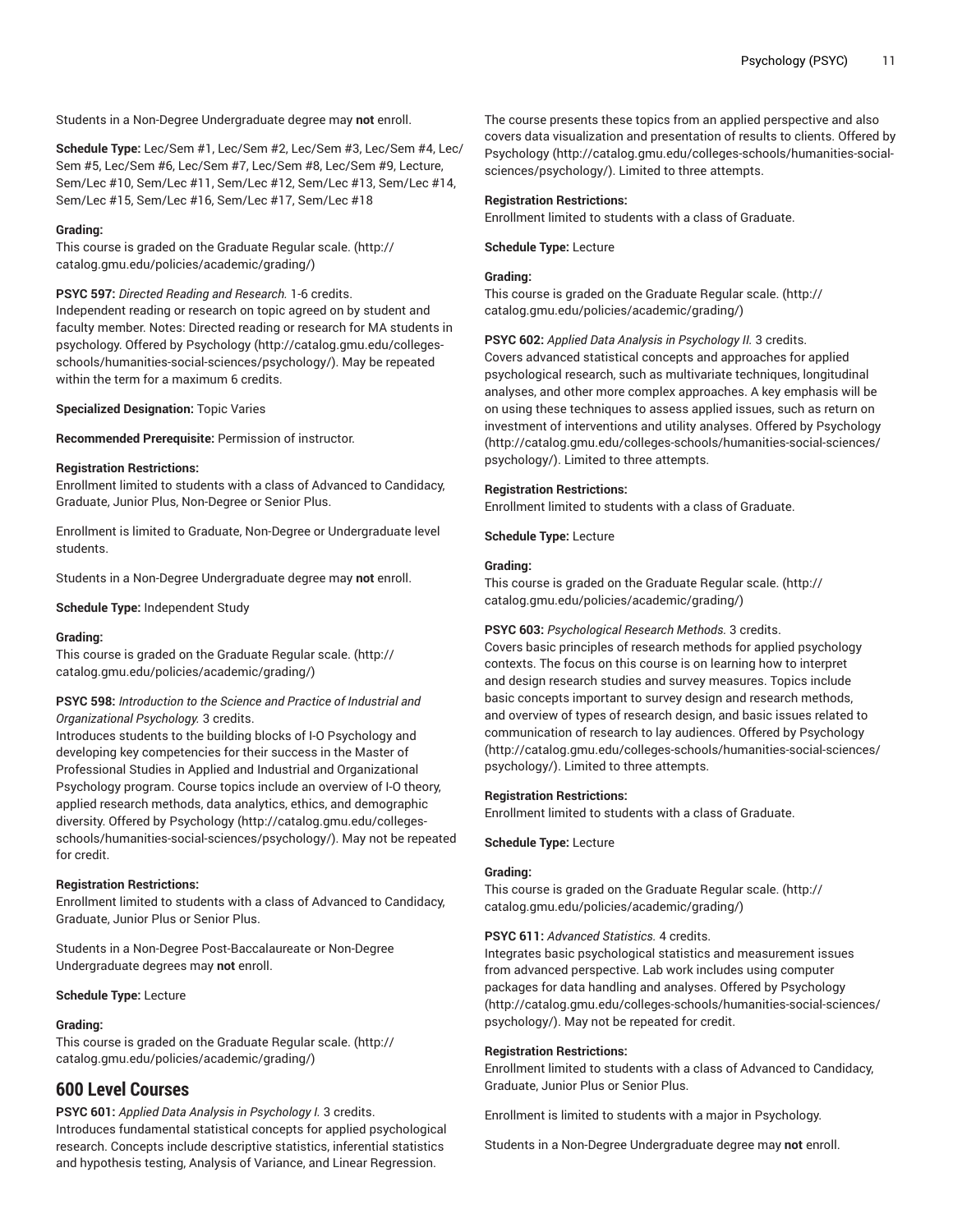#### **Schedule Type:** Laboratory, Lecture

#### **Grading:**

This course is graded on the [Graduate Special scale.](http://catalog.gmu.edu/policies/academic/grading/) ([http://](http://catalog.gmu.edu/policies/academic/grading/) [catalog.gmu.edu/policies/academic/grading/\)](http://catalog.gmu.edu/policies/academic/grading/)

#### **PSYC 614:** *The Psychology of Aging.* 3 credits.

Review of the experimental literature in psychology of aging, including intellectual functioning, personality and adjustment, minor and major adjustment problems, and role changes in later life. Offered by [Psychology \(http://catalog.gmu.edu/colleges-schools/humanities-social](http://catalog.gmu.edu/colleges-schools/humanities-social-sciences/psychology/)[sciences/psychology/\)](http://catalog.gmu.edu/colleges-schools/humanities-social-sciences/psychology/). May not be repeated for credit.

**Recommended Prerequisite:** PSYC 100 and undergraduate or graduate course in aging.

## **Registration Restrictions:**

Enrollment limited to students with a class of Advanced to Candidacy, Graduate, Junior Plus or Senior Plus.

Enrollment is limited to Graduate or Undergraduate level students.

Students in a Non-Degree Post-Baccalaureate or Non-Degree Undergraduate degrees may **not** enroll.

#### **Schedule Type:** Lecture

#### **Grading:**

This course is graded on the [Graduate Regular scale.](http://catalog.gmu.edu/policies/academic/grading/) [\(http://](http://catalog.gmu.edu/policies/academic/grading/) [catalog.gmu.edu/policies/academic/grading/\)](http://catalog.gmu.edu/policies/academic/grading/)

## **PSYC 615:** *Language Development.* 3 credits.

Seminar covering theory and research on acquisition of language, including biological and environmental influences and constraints; research methods; role of parents; individual and cultural differences; links between language and other domains of development including cognitive, behavioral, social, and emotional; language and the brain; animal language; bilingualism; and atypical language development. Offered by [Psychology \(http://catalog.gmu.edu/colleges-schools/](http://catalog.gmu.edu/colleges-schools/humanities-social-sciences/psychology/) [humanities-social-sciences/psychology/\)](http://catalog.gmu.edu/colleges-schools/humanities-social-sciences/psychology/). May not be repeated for credit.

**Recommended Prerequisite:** 3 credits graduate Developmental Psychology or permission of instructor.

#### **Registration Restrictions:**

Enrollment limited to students with a class of Advanced to Candidacy, Graduate, Junior Plus or Senior Plus.

Enrollment is limited to Graduate or Undergraduate level students.

Students in a Non-Degree Post-Baccalaureate or Non-Degree Undergraduate degrees may **not** enroll.

#### **Schedule Type:** Seminar

#### **Grading:**

This course is graded on the [Graduate Regular scale.](http://catalog.gmu.edu/policies/academic/grading/) [\(http://](http://catalog.gmu.edu/policies/academic/grading/) [catalog.gmu.edu/policies/academic/grading/\)](http://catalog.gmu.edu/policies/academic/grading/)

#### **PSYC 616:** *Employee Selection.* 3 credits.

Study of administration, scoring, and interpretation of standard tests used by industry for selection and assessment of personnel. The focus is on understanding and applying evidence-based best practices. Offered by [Psychology \(http://catalog.gmu.edu/colleges-schools/humanities-social](http://catalog.gmu.edu/colleges-schools/humanities-social-sciences/psychology/)[sciences/psychology/\)](http://catalog.gmu.edu/colleges-schools/humanities-social-sciences/psychology/). Limited to three attempts.

#### **Registration Restrictions:**

Enrollment limited to students with a class of Graduate.

**Schedule Type:** Lecture

#### **Grading:**

This course is graded on the [Graduate Regular scale.](http://catalog.gmu.edu/policies/academic/grading/) ([http://](http://catalog.gmu.edu/policies/academic/grading/) [catalog.gmu.edu/policies/academic/grading/](http://catalog.gmu.edu/policies/academic/grading/))

**PSYC 618:** *Applied Leadership in the Workplace.* 3 credits.

Covers major theories of leadership in organizations. Includes a focus on strategies for leadership assessment, selection, and development, and also examines strategies for staffing and building high performance teams. Offered by [Psychology \(http://catalog.gmu.edu/colleges-schools/](http://catalog.gmu.edu/colleges-schools/humanities-social-sciences/psychology/) [humanities-social-sciences/psychology/\)](http://catalog.gmu.edu/colleges-schools/humanities-social-sciences/psychology/). Limited to three attempts.

#### **Registration Restrictions:**

Enrollment limited to students with a class of Graduate.

#### **Schedule Type:** Lecture

#### **Grading:**

This course is graded on the [Graduate Regular scale.](http://catalog.gmu.edu/policies/academic/grading/) ([http://](http://catalog.gmu.edu/policies/academic/grading/) [catalog.gmu.edu/policies/academic/grading/](http://catalog.gmu.edu/policies/academic/grading/))

#### **PSYC 620:** *Motivation and Well-Being.* 3 credits.

Covers major theories of work motivation and well-being, with an emphasis on understanding valid tools for measuring motivation and well-being and evidence-based approaches for enhancing motivation and well-being in organizational contexts. Offered by [Psychology](http://catalog.gmu.edu/colleges-schools/humanities-social-sciences/psychology/) [\(http://catalog.gmu.edu/colleges-schools/humanities-social-sciences/](http://catalog.gmu.edu/colleges-schools/humanities-social-sciences/psychology/) [psychology/\)](http://catalog.gmu.edu/colleges-schools/humanities-social-sciences/psychology/). Limited to three attempts.

#### **Registration Restrictions:**

Enrollment limited to students with a class of Graduate.

**Schedule Type:** Lecture

## **Grading:**

This course is graded on the [Graduate Regular scale.](http://catalog.gmu.edu/policies/academic/grading/) ([http://](http://catalog.gmu.edu/policies/academic/grading/) [catalog.gmu.edu/policies/academic/grading/](http://catalog.gmu.edu/policies/academic/grading/))

#### **PSYC 622:** *Applied Teamwork in the Workplace.* 3 credits.

The purpose of this class is to cover major theories concepts of teamwork in organizations. The course also includes a focus on strategies for assessing, training, staffing and building teams. Offered by [Psychology](http://catalog.gmu.edu/colleges-schools/humanities-social-sciences/psychology/) ([http://catalog.gmu.edu/colleges-schools/humanities-social](http://catalog.gmu.edu/colleges-schools/humanities-social-sciences/psychology/)[sciences/psychology/](http://catalog.gmu.edu/colleges-schools/humanities-social-sciences/psychology/)). Limited to three attempts.

#### **Registration Restrictions:**

Enrollment limited to students with a class of Advanced to Candidacy, Graduate, Junior Plus or Senior Plus.

Non-Degree level students may **not** enroll.

Students in a Non-Degree Undergraduate degree may **not** enroll.

#### **Schedule Type:** Lecture

#### **Grading:**

This course is graded on the [Graduate Regular scale.](http://catalog.gmu.edu/policies/academic/grading/) ([http://](http://catalog.gmu.edu/policies/academic/grading/) [catalog.gmu.edu/policies/academic/grading/](http://catalog.gmu.edu/policies/academic/grading/))

**PSYC 626:** *Organizational Change and Development.* 3 credits. Covers principles and strategies for facilitating effective organizational change and growth. Topics include principles of organizational growth,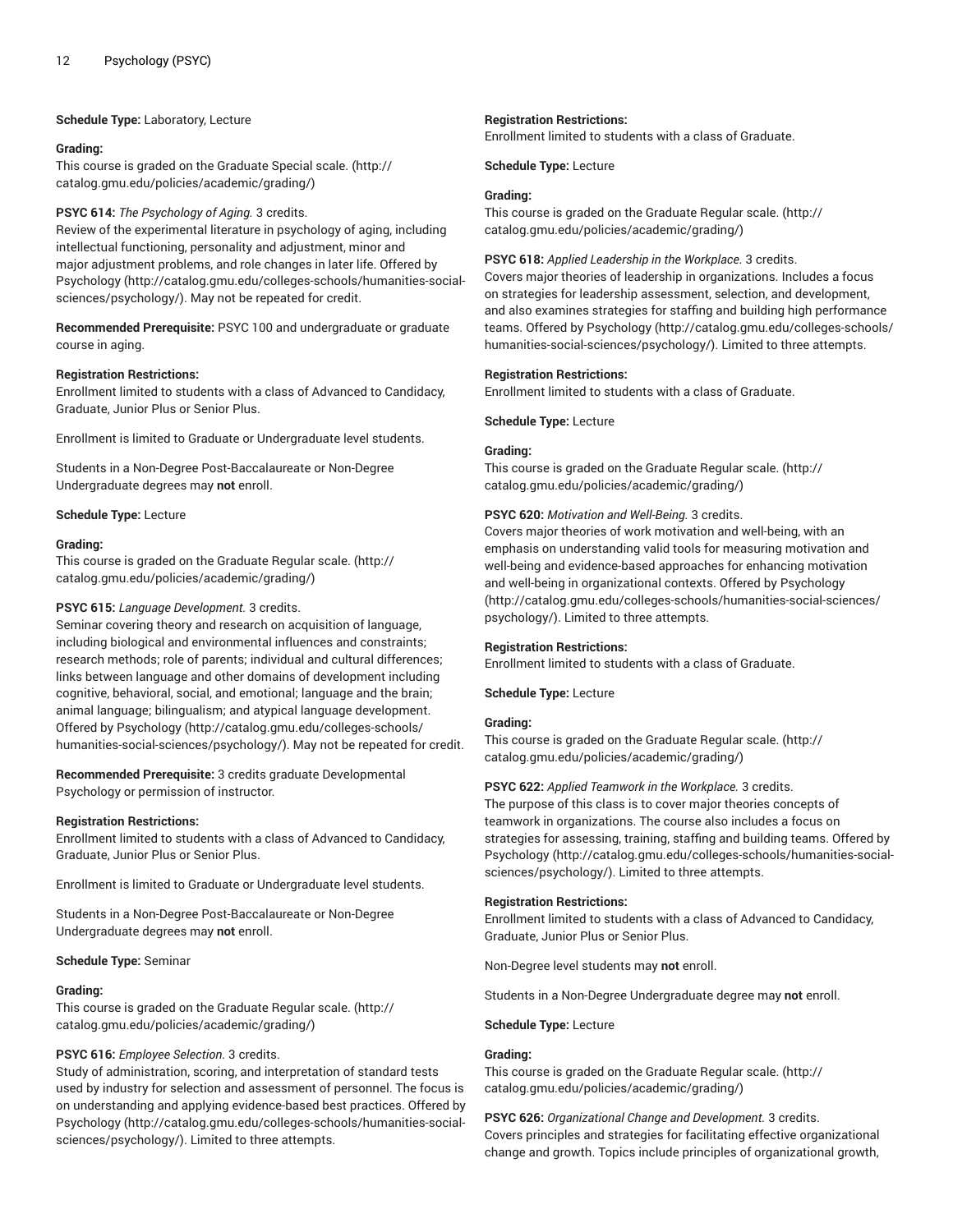organizational diagnosis, the design of effective organizational interventions, leading and managing organizational change, and strategies for evaluating and calibrating organizational change. Offered by [Psychology](http://catalog.gmu.edu/colleges-schools/humanities-social-sciences/psychology/) ([http://catalog.gmu.edu/colleges-schools/humanities](http://catalog.gmu.edu/colleges-schools/humanities-social-sciences/psychology/)[social-sciences/psychology/](http://catalog.gmu.edu/colleges-schools/humanities-social-sciences/psychology/)). Limited to three attempts.

## **Registration Restrictions:**

Enrollment limited to students with a class of Graduate.

## **Schedule Type:** Lecture

#### **Grading:**

This course is graded on the [Graduate Regular scale.](http://catalog.gmu.edu/policies/academic/grading/) [\(http://](http://catalog.gmu.edu/policies/academic/grading/) [catalog.gmu.edu/policies/academic/grading/\)](http://catalog.gmu.edu/policies/academic/grading/)

## **PSYC 627:** *Performance Management.* 3 credits.

Focuses on developing competencies in designing, implementing, and evaluating systems that measure and evaluate employees' individual performance within the organizational context, as well as the performance of organizational units. Includes developing skills and knowledge to develop tools for providing feedback at the individual and the group/organizational level. Emphasis will be on evidence-based management practices and the dynamic nature of workplaces. Offered by [Psychology \(http://catalog.gmu.edu/colleges-schools/humanities-social](http://catalog.gmu.edu/colleges-schools/humanities-social-sciences/psychology/)[sciences/psychology/\)](http://catalog.gmu.edu/colleges-schools/humanities-social-sciences/psychology/). Limited to three attempts.

#### **Registration Restrictions:**

Enrollment limited to students with a class of Graduate.

#### **Schedule Type:** Lecture

#### **Grading:**

This course is graded on the [Graduate Regular scale.](http://catalog.gmu.edu/policies/academic/grading/) [\(http://](http://catalog.gmu.edu/policies/academic/grading/) [catalog.gmu.edu/policies/academic/grading/\)](http://catalog.gmu.edu/policies/academic/grading/)

#### **PSYC 628:** *Benefits and Compensation.* 3 credits.

Provides an understanding of a variety of approaches for rewards, recognition, and compensation systems. Covers the underlying theoretical frameworks for the design and implementation of such systems on attraction, retention, motivation, and performance of employees, as well as the existing empirical evidence to support these propositions. Offered by [Psychology](http://catalog.gmu.edu/colleges-schools/humanities-social-sciences/psychology/) ([http://catalog.gmu.edu/colleges](http://catalog.gmu.edu/colleges-schools/humanities-social-sciences/psychology/)[schools/humanities-social-sciences/psychology/](http://catalog.gmu.edu/colleges-schools/humanities-social-sciences/psychology/)). Limited to three attempts.

#### **Registration Restrictions:**

Enrollment limited to students with a class of Graduate.

**Schedule Type:** Lecture

#### **Grading:**

This course is graded on the [Graduate Regular scale.](http://catalog.gmu.edu/policies/academic/grading/) [\(http://](http://catalog.gmu.edu/policies/academic/grading/) [catalog.gmu.edu/policies/academic/grading/\)](http://catalog.gmu.edu/policies/academic/grading/)

#### **PSYC 629:** *Workplace Training.* 3 credits.

Covers principles and strategies of effective training. Topics include assessment of training needs, development of effective instructional designs, strategies for facilitating training transfer, and techniques of program evaluation. Offered by [Psychology \(http://catalog.gmu.edu/](http://catalog.gmu.edu/colleges-schools/humanities-social-sciences/psychology/) [colleges-schools/humanities-social-sciences/psychology/](http://catalog.gmu.edu/colleges-schools/humanities-social-sciences/psychology/)). Limited to three attempts.

#### **Registration Restrictions:**

Enrollment limited to students with a class of Graduate.

#### **Schedule Type:** Lecture

#### **Grading:**

This course is graded on the [Graduate Regular scale.](http://catalog.gmu.edu/policies/academic/grading/) ([http://](http://catalog.gmu.edu/policies/academic/grading/) [catalog.gmu.edu/policies/academic/grading/](http://catalog.gmu.edu/policies/academic/grading/))

**PSYC 631:** *Industrial and Personnel Testing and Evaluation.* 3 credits. Study of administration, scoring, and interpretation of standard tests used by industry for selection and assessment of personnel. Offered by [Psychology](http://catalog.gmu.edu/colleges-schools/humanities-social-sciences/psychology/) ([http://catalog.gmu.edu/colleges-schools/humanities-social](http://catalog.gmu.edu/colleges-schools/humanities-social-sciences/psychology/)[sciences/psychology/](http://catalog.gmu.edu/colleges-schools/humanities-social-sciences/psychology/)). May not be repeated for credit.

**Recommended Prerequisite:** PSYC 300 and 320.

#### **Registration Restrictions:**

Enrollment limited to students with a class of Advanced to Candidacy, Graduate, Junior Plus or Senior Plus.

Enrollment limited to students in the LA-MA-PSYC or LA-PHD-PSYC programs.

Enrollment is limited to Graduate or Undergraduate level students.

Students in a Non-Degree Post-Baccalaureate or Non-Degree Undergraduate degrees may **not** enroll.

**Schedule Type:** Lecture

#### **Grading:**

This course is graded on the [Graduate Regular scale.](http://catalog.gmu.edu/policies/academic/grading/) ([http://](http://catalog.gmu.edu/policies/academic/grading/) [catalog.gmu.edu/policies/academic/grading/](http://catalog.gmu.edu/policies/academic/grading/))

#### **PSYC 633:** *Evaluative Research in Psychology.* 3 credits.

Examines research techniques specifically designed to evaluate human effectiveness of organizations and mental health programs. Offered by [Psychology](http://catalog.gmu.edu/colleges-schools/humanities-social-sciences/psychology/) ([http://catalog.gmu.edu/colleges-schools/humanities-social](http://catalog.gmu.edu/colleges-schools/humanities-social-sciences/psychology/)[sciences/psychology/](http://catalog.gmu.edu/colleges-schools/humanities-social-sciences/psychology/)). May not be repeated for credit.

**Recommended Prerequisite:** PSYC 300 or Permission of Instructor.

#### **Registration Restrictions:**

Enrollment limited to students with a class of Advanced to Candidacy, Graduate, Junior Plus or Senior Plus.

Enrollment limited to students in the LA-MA-PSYC or LA-PHD-PSYC programs.

Enrollment is limited to Graduate or Undergraduate level students.

Students in a Non-Degree Post-Baccalaureate or Non-Degree Undergraduate degrees may **not** enroll.

**Schedule Type:** Lecture

#### **Grading:**

This course is graded on the [Graduate Regular scale.](http://catalog.gmu.edu/policies/academic/grading/) ([http://](http://catalog.gmu.edu/policies/academic/grading/) [catalog.gmu.edu/policies/academic/grading/](http://catalog.gmu.edu/policies/academic/grading/))

**PSYC 636:** *Survey of Industrial-Organizational Psychology.* 3 credits. Intensive survey of historical and current issues in major areas of industrial and organizational psychology. Offered by [Psychology](http://catalog.gmu.edu/colleges-schools/humanities-social-sciences/psychology/) [\(http://catalog.gmu.edu/colleges-schools/humanities-social-sciences/](http://catalog.gmu.edu/colleges-schools/humanities-social-sciences/psychology/) [psychology/\)](http://catalog.gmu.edu/colleges-schools/humanities-social-sciences/psychology/). May not be repeated for credit.

**Recommended Prerequisite:** PSYC 300 or permission of instructor.

#### **Registration Restrictions:**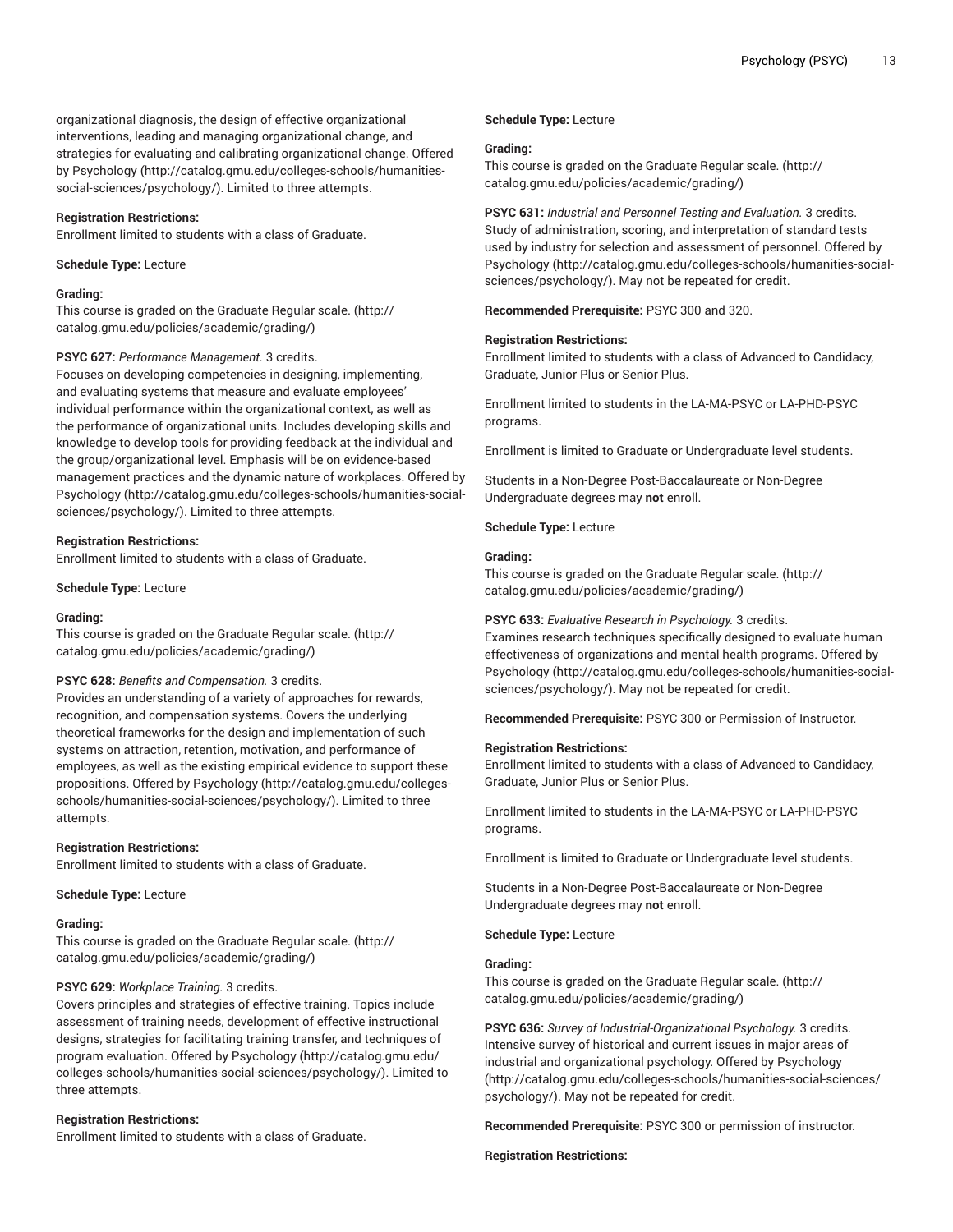Enrollment limited to students with a class of Advanced to Candidacy, Graduate, Junior Plus or Senior Plus.

Enrollment limited to students in the LA-MA-PSYC or LA-PHD-PSYC programs.

Enrollment is limited to Graduate or Undergraduate level students.

Students in a Non-Degree Post-Baccalaureate or Non-Degree Undergraduate degrees may **not** enroll.

## **Schedule Type:** Lecture

## **Grading:**

This course is graded on the [Graduate Regular scale.](http://catalog.gmu.edu/policies/academic/grading/) [\(http://](http://catalog.gmu.edu/policies/academic/grading/) [catalog.gmu.edu/policies/academic/grading/\)](http://catalog.gmu.edu/policies/academic/grading/)

## **PSYC 637:** *Foundations of Industrial Psychology.* 3 credits.

Intensive survey of historical and current issues in major areas of applied (nonclinical) psychology. Offered by [Psychology \(http://catalog.gmu.edu/](http://catalog.gmu.edu/colleges-schools/humanities-social-sciences/psychology/) [colleges-schools/humanities-social-sciences/psychology/](http://catalog.gmu.edu/colleges-schools/humanities-social-sciences/psychology/)). May not be repeated for credit.

**Recommended Prerequisite:** PSYC 300 or permission of instructor.

## **Registration Restrictions:**

Enrollment limited to students with a class of Advanced to Candidacy, Graduate, Junior Plus or Senior Plus.

Students in a Non-Degree Post-Baccalaureate or Non-Degree Undergraduate degrees may **not** enroll.

#### **Schedule Type:** Lecture

#### **Grading:**

This course is graded on the [Graduate Regular scale.](http://catalog.gmu.edu/policies/academic/grading/) [\(http://](http://catalog.gmu.edu/policies/academic/grading/) [catalog.gmu.edu/policies/academic/grading/\)](http://catalog.gmu.edu/policies/academic/grading/)

#### **PSYC 638:** *Training: Psychological Contributions to Theory, Design, and Evaluation.* 3 credits.

Focuses on applying learning principles derived from psychological research in development of training models and techniques of skill acquisition. Discusses research designs and empirical results appropriate to training evaluation. Offered by [Psychology](http://catalog.gmu.edu/colleges-schools/humanities-social-sciences/psychology/) ([http://](http://catalog.gmu.edu/colleges-schools/humanities-social-sciences/psychology/) [catalog.gmu.edu/colleges-schools/humanities-social-sciences/](http://catalog.gmu.edu/colleges-schools/humanities-social-sciences/psychology/) [psychology/](http://catalog.gmu.edu/colleges-schools/humanities-social-sciences/psychology/)). May not be repeated for credit.

**Recommended Prerequisite:** PSYC 636 or permission of instructor.

#### **Registration Restrictions:**

Enrollment limited to students with a class of Advanced to Candidacy, Graduate, Junior Plus or Senior Plus.

Enrollment limited to students in the LA-MA-PSYC or LA-PHD-PSYC programs.

Enrollment is limited to Graduate or Undergraduate level students.

Students in a Non-Degree Post-Baccalaureate or Non-Degree Undergraduate degrees may **not** enroll.

#### **Schedule Type:** Lecture

## **Grading:**

This course is graded on the [Graduate Regular scale.](http://catalog.gmu.edu/policies/academic/grading/) [\(http://](http://catalog.gmu.edu/policies/academic/grading/) [catalog.gmu.edu/policies/academic/grading/\)](http://catalog.gmu.edu/policies/academic/grading/)

#### **PSYC 639:** *Survey of Organizational Processes.* 3 credits.

Trains at conceptual/theoretical and empirical levels in organizational processes. Includes individual, interpersonal, intra-group, and intergroup phenomena as they exist in context of organizational settings. Offered by [Psychology](http://catalog.gmu.edu/colleges-schools/humanities-social-sciences/psychology/) ([http://catalog.gmu.edu/colleges-schools/humanities-social](http://catalog.gmu.edu/colleges-schools/humanities-social-sciences/psychology/)[sciences/psychology/](http://catalog.gmu.edu/colleges-schools/humanities-social-sciences/psychology/)). May not be repeated for credit.

**Recommended Prerequisite:** PSYC 333 or 632.

## **Registration Restrictions:**

Enrollment limited to students with a class of Advanced to Candidacy, Graduate, Junior Plus or Senior Plus.

Enrollment limited to students in the LA-MA-PSYC or LA-PHD-PSYC programs.

Enrollment is limited to Graduate or Undergraduate level students.

Students in a Non-Degree Post-Baccalaureate or Non-Degree Undergraduate degrees may **not** enroll.

## **Schedule Type:** Lecture

### **Grading:**

This course is graded on the [Graduate Regular scale.](http://catalog.gmu.edu/policies/academic/grading/) ([http://](http://catalog.gmu.edu/policies/academic/grading/) [catalog.gmu.edu/policies/academic/grading/](http://catalog.gmu.edu/policies/academic/grading/))

**PSYC 640:** *Techniques in Industrial/Organizational Psychology.* 3 credits. Skills-oriented course enabling students to construct instruments and perform functions critical to both researchers and practitioners in industrial/organizational psychology. Focuses on conducting job analysis interviews, developing and scoring task inventories, using critical incident and KSAO methods, and constructing performance appraisal and selection instruments. Offered by [Psychology](http://catalog.gmu.edu/colleges-schools/humanities-social-sciences/psychology/) [\(http://catalog.gmu.edu/](http://catalog.gmu.edu/colleges-schools/humanities-social-sciences/psychology/) [colleges-schools/humanities-social-sciences/psychology/\)](http://catalog.gmu.edu/colleges-schools/humanities-social-sciences/psychology/). May not be repeated for credit.

**Recommended Prerequisite:** PSYC 300 or Permission of Instructor.

## **Registration Restrictions:**

Enrollment limited to students with a class of Advanced to Candidacy, Graduate, Junior Plus or Senior Plus.

Enrollment is limited to Graduate or Undergraduate level students.

Students in a Non-Degree Post-Baccalaureate or Non-Degree Undergraduate degrees may **not** enroll.

## **Schedule Type:** Lecture

#### **Grading:**

This course is graded on the [Graduate Regular scale.](http://catalog.gmu.edu/policies/academic/grading/) ([http://](http://catalog.gmu.edu/policies/academic/grading/) [catalog.gmu.edu/policies/academic/grading/](http://catalog.gmu.edu/policies/academic/grading/))

**PSYC 641:** *Foundations of Organizational Psychology.* 3 credits. Trains at conceptual/theoretical and empirical levels in organizational processes. Includes individual, interpersonal, intra-group, and intergroup phenomena as they exist in context of organizational settings. Offered by [Psychology](http://catalog.gmu.edu/colleges-schools/humanities-social-sciences/psychology/) ([http://catalog.gmu.edu/colleges-schools/humanities-social](http://catalog.gmu.edu/colleges-schools/humanities-social-sciences/psychology/)[sciences/psychology/](http://catalog.gmu.edu/colleges-schools/humanities-social-sciences/psychology/)). May not be repeated for credit.

**Recommended Prerequisite:** PSYC 333 or 632.

#### **Registration Restrictions:**

Enrollment limited to students with a class of Advanced to Candidacy, Graduate, Junior Plus or Senior Plus.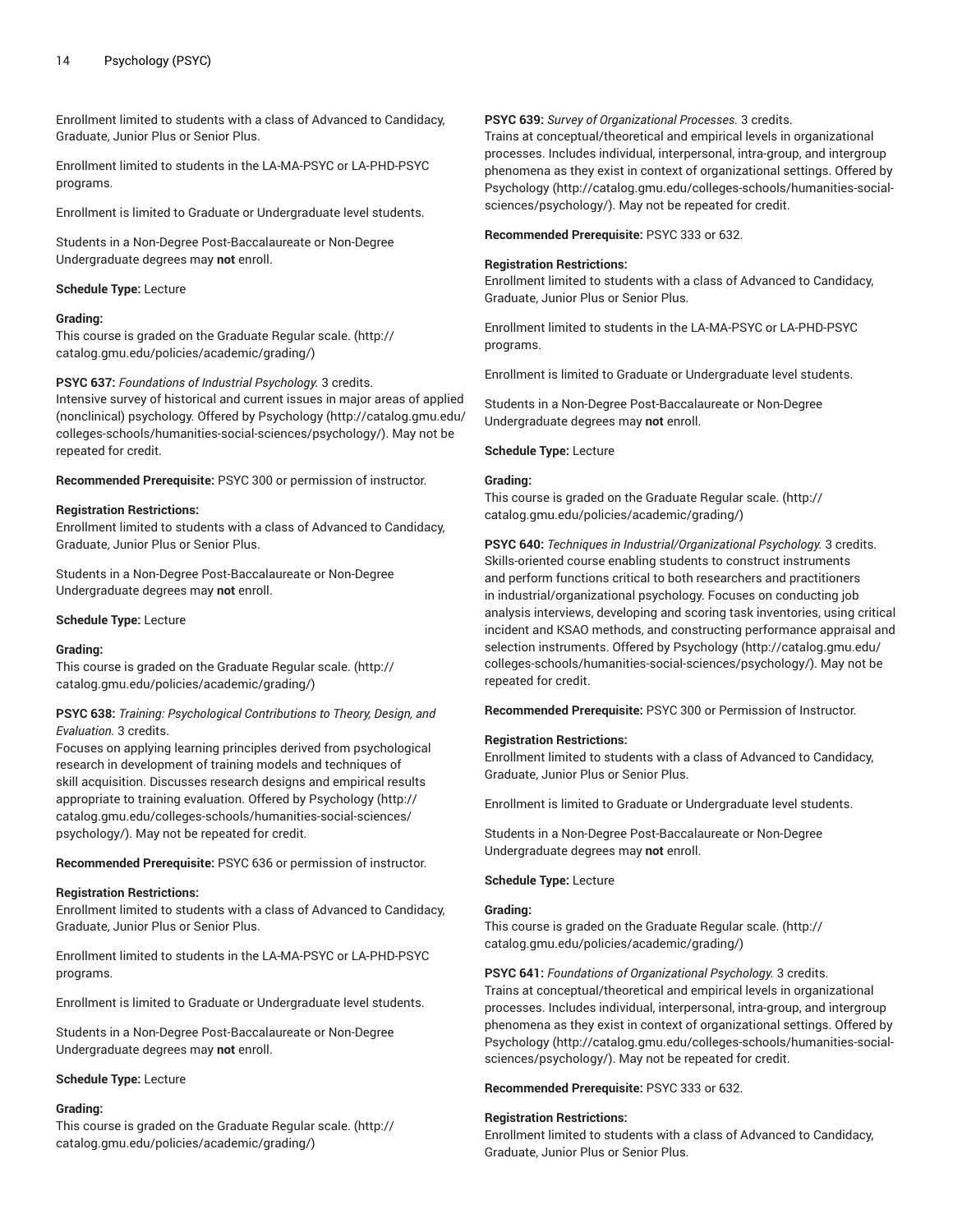Students in a Non-Degree Post-Baccalaureate or Non-Degree Undergraduate degrees may **not** enroll.

## **Schedule Type:** Lecture

## **Grading:**

This course is graded on the [Graduate Regular scale.](http://catalog.gmu.edu/policies/academic/grading/) [\(http://](http://catalog.gmu.edu/policies/academic/grading/) [catalog.gmu.edu/policies/academic/grading/\)](http://catalog.gmu.edu/policies/academic/grading/)

## **PSYC 644:** *Methods for Social Research.* 3 credits.

Examines issues in basic and applied social science methodology including internal validity, causal generalization, and construct validity. Offered by [Psychology \(http://catalog.gmu.edu/colleges-schools/](http://catalog.gmu.edu/colleges-schools/humanities-social-sciences/psychology/) [humanities-social-sciences/psychology/\)](http://catalog.gmu.edu/colleges-schools/humanities-social-sciences/psychology/). May not be repeated for credit.

## **Registration Restrictions:**

Enrollment limited to students with a class of Advanced to Candidacy, Graduate, Junior Plus or Senior Plus.

Enrollment is limited to Graduate or Undergraduate level students.

Students in a Non-Degree Post-Baccalaureate or Non-Degree Undergraduate degrees may **not** enroll.

## **Schedule Type:** Seminar

## **Grading:**

This course is graded on the [Graduate Regular scale.](http://catalog.gmu.edu/policies/academic/grading/) [\(http://](http://catalog.gmu.edu/policies/academic/grading/) [catalog.gmu.edu/policies/academic/grading/\)](http://catalog.gmu.edu/policies/academic/grading/)

## **PSYC 645:** *Research Methods in Human Factors and Applied Cognition.* 3 credits.

Hands-on approach to selected current or classical human factors/ applied cognition research methods; exact methods announced in advance. Potential methods include cognitive task analysis, usability evaluation methods, critical incident analysis, reliability analysis, workload measures, verbal protocol analysis, and engineering models of human performance. Offered by [Psychology \(http://catalog.gmu.edu/](http://catalog.gmu.edu/colleges-schools/humanities-social-sciences/psychology/) [colleges-schools/humanities-social-sciences/psychology/](http://catalog.gmu.edu/colleges-schools/humanities-social-sciences/psychology/)). May not be repeated for credit.

## **Recommended Prerequisite:** PSYC 530 and 611.

#### **Registration Restrictions:**

Enrollment limited to students with a class of Advanced to Candidacy, Graduate, Junior Plus or Senior Plus.

Enrollment is limited to Graduate or Undergraduate level students.

Students in a Non-Degree Post-Baccalaureate or Non-Degree Undergraduate degrees may **not** enroll.

#### **Schedule Type:** Lecture

#### **Grading:**

This course is graded on the [Graduate Regular scale.](http://catalog.gmu.edu/policies/academic/grading/) [\(http://](http://catalog.gmu.edu/policies/academic/grading/) [catalog.gmu.edu/policies/academic/grading/\)](http://catalog.gmu.edu/policies/academic/grading/)

#### **PSYC 646:** *Longitudinal Data Analysis.* 3 credits.

Examines techniques for measuring developmental change across lifespan. Offered by [Psychology](http://catalog.gmu.edu/colleges-schools/humanities-social-sciences/psychology/) [\(http://catalog.gmu.edu/colleges](http://catalog.gmu.edu/colleges-schools/humanities-social-sciences/psychology/)[schools/humanities-social-sciences/psychology/](http://catalog.gmu.edu/colleges-schools/humanities-social-sciences/psychology/)). May not be repeated for credit.

#### **Recommended Prerequisite:** PSYC 611

**Registration Restrictions:**

Enrollment limited to students with a class of Advanced to Candidacy, Graduate, Junior Plus or Senior Plus.

**Schedule Type:** Lecture

#### **Grading:**

This course is graded on the [Graduate Regular scale.](http://catalog.gmu.edu/policies/academic/grading/) ([http://](http://catalog.gmu.edu/policies/academic/grading/) [catalog.gmu.edu/policies/academic/grading/](http://catalog.gmu.edu/policies/academic/grading/))

#### **PSYC 648:** *Developmental Psychopathology.* 3 credits.

In-depth look at emerging discipline of developmental psychopathology. Discusses specific disorders and contexts to illustrate how knowledge of normal development, deviant development, and maladaptive behavior illuminates principles underlying adaptive functioning. Offered by [Psychology](http://catalog.gmu.edu/colleges-schools/humanities-social-sciences/psychology/) ([http://catalog.gmu.edu/colleges-schools/humanities-social](http://catalog.gmu.edu/colleges-schools/humanities-social-sciences/psychology/)[sciences/psychology/](http://catalog.gmu.edu/colleges-schools/humanities-social-sciences/psychology/)). May not be repeated for credit.

**Recommended Prerequisite:** 6 credits graduate developmental psychology.

#### **Registration Restrictions:**

Enrollment limited to students with a class of Advanced to Candidacy, Graduate, Junior Plus or Senior Plus.

Enrollment is limited to Graduate or Undergraduate level students.

Students in a Non-Degree Post-Baccalaureate or Non-Degree Undergraduate degrees may **not** enroll.

**Schedule Type:** Seminar

#### **Grading:**

This course is graded on the [Graduate Regular scale.](http://catalog.gmu.edu/policies/academic/grading/) ([http://](http://catalog.gmu.edu/policies/academic/grading/) [catalog.gmu.edu/policies/academic/grading/](http://catalog.gmu.edu/policies/academic/grading/))

## **PSYC 651:** *Doing Social Network Research in Psychological Science.* 3 credits.

This course is an overview and application of social network analysis (SNA) concepts and tools to understand how social networks promote and constrain individual and group outcomes from a psychological perspective. SNA software (R-packages) are used to characterize people's social network structure and dynamics. Students have the opportunity to apply SNA in their own areas of interest within psychology. Offered by [Psychology](http://catalog.gmu.edu/colleges-schools/humanities-social-sciences/psychology/) ([http://catalog.gmu.edu/colleges-schools/](http://catalog.gmu.edu/colleges-schools/humanities-social-sciences/psychology/) [humanities-social-sciences/psychology/\)](http://catalog.gmu.edu/colleges-schools/humanities-social-sciences/psychology/). Limited to three attempts.

**Recommended Prerequisite:** PSYC 611 and either PSYC 754: Multiple Regression or ANOVA

#### **Registration Restrictions:**

Enrollment limited to students with a class of Advanced to Candidacy, Graduate, Junior Plus or Senior Plus.

Students in a Non-Degree Post-Baccalaureate or Non-Degree Undergraduate degrees may **not** enroll.

**Schedule Type:** Seminar

#### **Grading:**

This course is graded on the [Graduate Regular scale.](http://catalog.gmu.edu/policies/academic/grading/) ([http://](http://catalog.gmu.edu/policies/academic/grading/) [catalog.gmu.edu/policies/academic/grading/](http://catalog.gmu.edu/policies/academic/grading/))

**PSYC 652:** *Quantitative Methods II: Analysis of Variance.* 3 credits. Basic concepts in experimental design, fundamental assumptions in analysis of variance, and analysis of variance and covariance designs. Reviews multiple comparison tests. Offered by [Psychology](http://catalog.gmu.edu/colleges-schools/humanities-social-sciences/psychology/) ([http://](http://catalog.gmu.edu/colleges-schools/humanities-social-sciences/psychology/)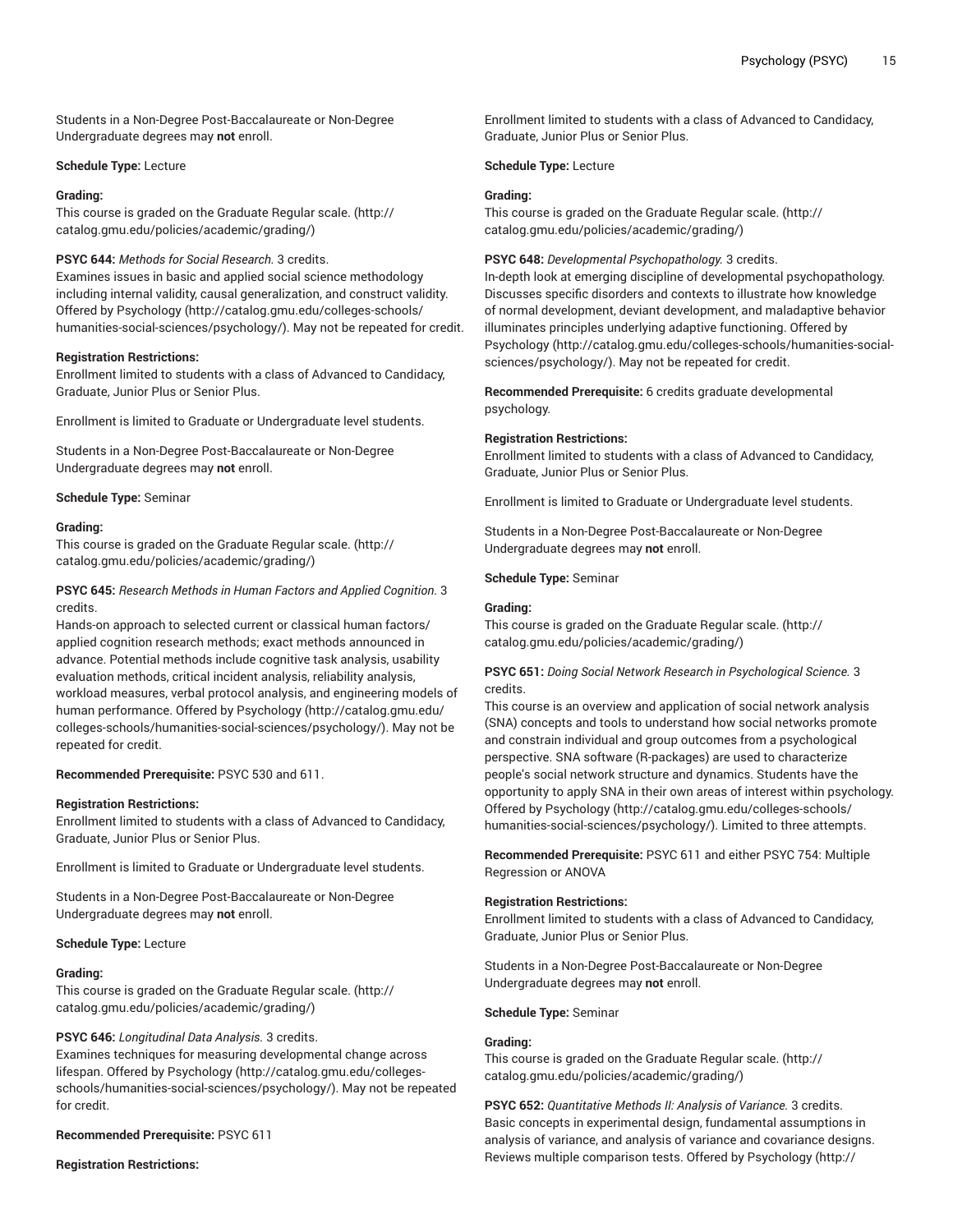[catalog.gmu.edu/colleges-schools/humanities-social-sciences/](http://catalog.gmu.edu/colleges-schools/humanities-social-sciences/psychology/) [psychology/](http://catalog.gmu.edu/colleges-schools/humanities-social-sciences/psychology/)). May not be repeated for credit.

## **Registration Restrictions:**

**Required Prerequisites:** (PSYC 611<sup>B-</sup> or 611<sup>XS</sup>).

B- Requires minimum grade of B-.

XS Requires minimum grade of XS.

Enrollment limited to students with a class of Advanced to Candidacy, Graduate, Junior Plus or Senior Plus.

Enrollment is limited to Graduate or Undergraduate level students.

Students in a Non-Degree Post-Baccalaureate or Non-Degree Undergraduate degrees may **not** enroll.

**Schedule Type:** Lecture

#### **Grading:**

This course is graded on the [Graduate Regular scale.](http://catalog.gmu.edu/policies/academic/grading/) [\(http://](http://catalog.gmu.edu/policies/academic/grading/) [catalog.gmu.edu/policies/academic/grading/\)](http://catalog.gmu.edu/policies/academic/grading/)

**PSYC 667:** *Behavior in Small Groups and Teams.* 3 credits.

Theories, methods, and topics relevant to individual behavior in small group setting. Includes effects of individual on group, effects of group on individual, and interaction effects among individuals. Offered by [Psychology \(http://catalog.gmu.edu/colleges-schools/humanities-social](http://catalog.gmu.edu/colleges-schools/humanities-social-sciences/psychology/)[sciences/psychology/\)](http://catalog.gmu.edu/colleges-schools/humanities-social-sciences/psychology/). May not be repeated for credit.

#### **Recommended Prerequisite:** PSYC 231.

#### **Registration Restrictions:**

Enrollment limited to students with a class of Advanced to Candidacy, Graduate, Junior Plus or Senior Plus.

Enrollment is limited to students with a major, minor, or concentration in Psychology.

Enrollment is limited to Graduate or Undergraduate level students.

Students in a Non-Degree Post-Baccalaureate or Non-Degree Undergraduate degrees may **not** enroll.

#### **Schedule Type:** Lecture

#### **Grading:**

This course is graded on the [Graduate Regular scale.](http://catalog.gmu.edu/policies/academic/grading/) [\(http://](http://catalog.gmu.edu/policies/academic/grading/) [catalog.gmu.edu/policies/academic/grading/\)](http://catalog.gmu.edu/policies/academic/grading/)

**PSYC 668:** *Personality: Theoretical and Empirical Approaches.* 3 credits. Presents comprehensive overview of current theoretical and empirical approaches to personality. Emphasizes areas of special relevance to clinical, developmental, and industrial/ organizational psychology. Offered by [Psychology](http://catalog.gmu.edu/colleges-schools/humanities-social-sciences/psychology/) ([http://catalog.gmu.edu/colleges-schools/humanities](http://catalog.gmu.edu/colleges-schools/humanities-social-sciences/psychology/)[social-sciences/psychology/](http://catalog.gmu.edu/colleges-schools/humanities-social-sciences/psychology/)). May not be repeated for credit.

**Recommended Prerequisite:** PSYC 324 (or equivalent) or permission of instructor.

#### **Registration Restrictions:**

Enrollment limited to students with a class of Advanced to Candidacy, Graduate, Junior Plus or Senior Plus.

Enrollment limited to students in the LA-MA-PSYC or LA-PHD-PSYC programs.

Enrollment is limited to Graduate or Undergraduate level students.

Students in a Non-Degree Post-Baccalaureate or Non-Degree Undergraduate degrees may **not** enroll.

**Schedule Type:** Lecture

### **Grading:**

This course is graded on the [Graduate Regular scale.](http://catalog.gmu.edu/policies/academic/grading/) ([http://](http://catalog.gmu.edu/policies/academic/grading/) [catalog.gmu.edu/policies/academic/grading/](http://catalog.gmu.edu/policies/academic/grading/))

#### **PSYC 669:** *Social and Emotional Development.* 3 credits.

Surveys theory and research relevant to development of social relationships, emotional expressiveness and regulation, aggressive and altruistic behaviors, sex roles, and morality. Emphasizes influences on such development, including parents, other adults, peers, siblings, and broader culture. Offered by [Psychology \(http://catalog.gmu.edu/colleges](http://catalog.gmu.edu/colleges-schools/humanities-social-sciences/psychology/)[schools/humanities-social-sciences/psychology/](http://catalog.gmu.edu/colleges-schools/humanities-social-sciences/psychology/)). May not be repeated for credit.

**Recommended Prerequisite:** Six hours of developmental psychology or permission of instructor.

## **Registration Restrictions:**

Enrollment limited to students with a class of Advanced to Candidacy, Graduate, Junior Plus or Senior Plus.

Enrollment is limited to Graduate or Undergraduate level students.

Students in a Non-Degree Post-Baccalaureate or Non-Degree Undergraduate degrees may **not** enroll.

#### **Schedule Type:** Lecture

#### **Grading:**

This course is graded on the [Graduate Regular scale.](http://catalog.gmu.edu/policies/academic/grading/) ([http://](http://catalog.gmu.edu/policies/academic/grading/) [catalog.gmu.edu/policies/academic/grading/](http://catalog.gmu.edu/policies/academic/grading/))

#### **PSYC 685:** *Cognitive Neuroscience.* 3 credits.

Provides an overview of the neural basis of human mental functions. Uses neuroimaging (PET, fMRI, ERPs, TMS, etc.), computational, and information-processing methods to examine functions such as attention, memory, language, emotion, and decision making. Offered by [Psychology](http://catalog.gmu.edu/colleges-schools/humanities-social-sciences/psychology/) [\(http://catalog.gmu.edu/colleges-schools/humanities-social-sciences/](http://catalog.gmu.edu/colleges-schools/humanities-social-sciences/psychology/) [psychology/\)](http://catalog.gmu.edu/colleges-schools/humanities-social-sciences/psychology/). May not be repeated for credit.

#### **Registration Restrictions:**

Enrollment limited to students with a class of Advanced to Candidacy, Graduate, Junior Plus or Senior Plus.

Enrollment is limited to students with a major in Psychology.

Enrollment is limited to Graduate or Undergraduate level students.

Students in a Non-Degree Post-Baccalaureate or Non-Degree Undergraduate degrees may **not** enroll.

**Schedule Type:** Lecture

## **Grading:**

This course is graded on the [Graduate Regular scale.](http://catalog.gmu.edu/policies/academic/grading/) ([http://](http://catalog.gmu.edu/policies/academic/grading/) [catalog.gmu.edu/policies/academic/grading/](http://catalog.gmu.edu/policies/academic/grading/))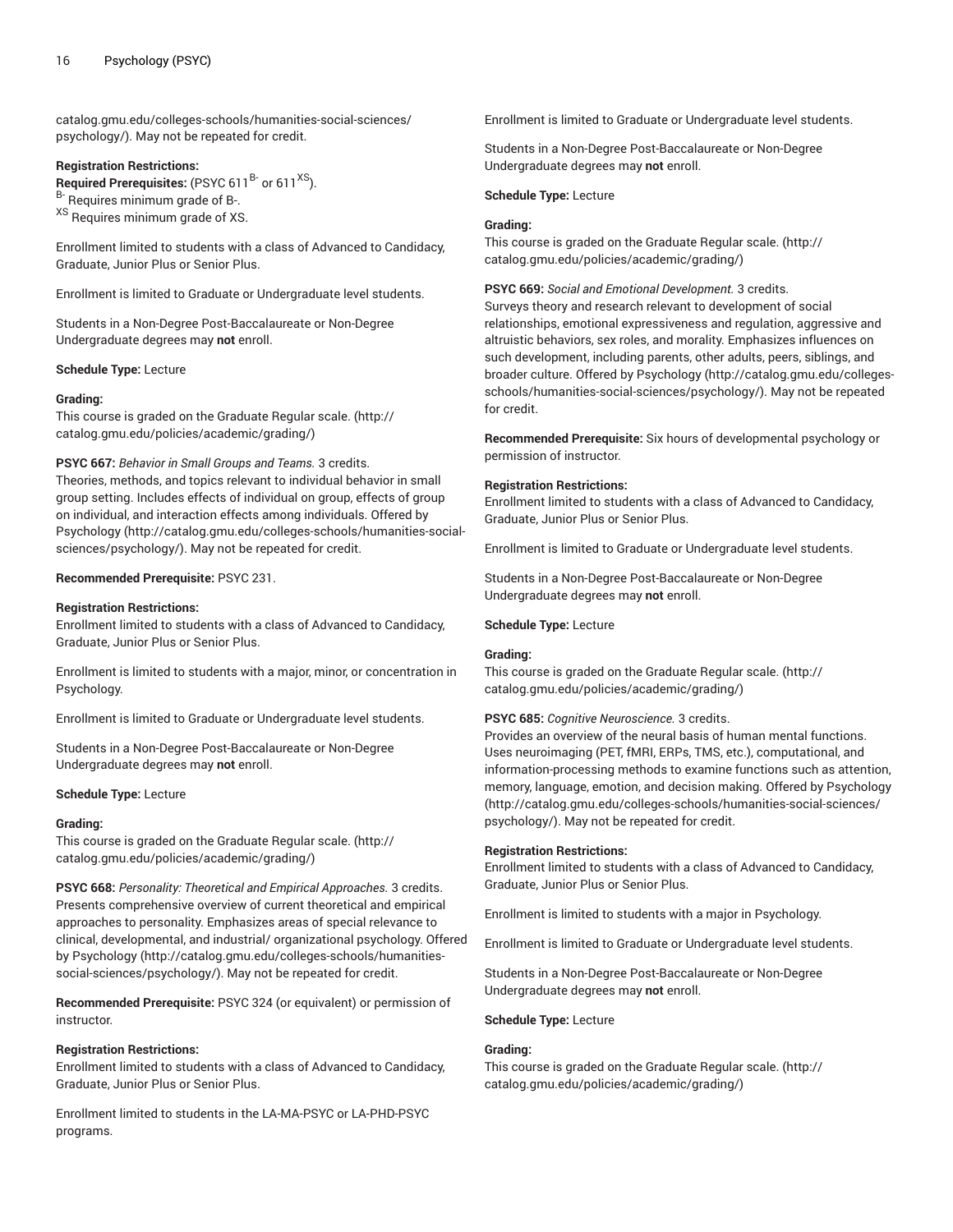# **700 Level Courses**

## **PSYC 701:** *Cognitive Bases of Behavior.* 3 credits.

Surveys concepts in learning, cognitive, and affective processes, including theories and supporting data and their influences on behavior. Notes: Open only to degree students. Offered by [Psychology \(http://](http://catalog.gmu.edu/colleges-schools/humanities-social-sciences/psychology/) [catalog.gmu.edu/colleges-schools/humanities-social-sciences/](http://catalog.gmu.edu/colleges-schools/humanities-social-sciences/psychology/) [psychology/](http://catalog.gmu.edu/colleges-schools/humanities-social-sciences/psychology/)). May not be repeated for credit.

## **Registration Restrictions:**

Enrollment is limited to students with a major in Adv Grad Studies in Sch Psych or Psychology.

Enrollment is limited to Graduate level students.

Students in a Non-Degree Post-Baccalaureate or Non-Degree Undergraduate degrees may **not** enroll.

## **Schedule Type:** Lecture

## **Grading:**

This course is graded on the [Graduate Regular scale.](http://catalog.gmu.edu/policies/academic/grading/) [\(http://](http://catalog.gmu.edu/policies/academic/grading/) [catalog.gmu.edu/policies/academic/grading/\)](http://catalog.gmu.edu/policies/academic/grading/)

## **PSYC 702:** *Biological Bases of Human Behavior.* 3 credits.

Surveys biological bases of behavior, including such topics as neural conduction, role of specific neurotransmitters, cortical functioning, and brain disorders. Notes: Open only to degree students. Offered by [Psychology \(http://catalog.gmu.edu/colleges-schools/humanities-social](http://catalog.gmu.edu/colleges-schools/humanities-social-sciences/psychology/)[sciences/psychology/\)](http://catalog.gmu.edu/colleges-schools/humanities-social-sciences/psychology/). May not be repeated for credit.

## **Registration Restrictions:**

Enrollment is limited to students with a major in Psychology.

Enrollment is limited to Graduate level students.

Students in a Non-Degree Post-Baccalaureate or Non-Degree Undergraduate degrees may **not** enroll.

#### **Schedule Type:** Lecture

#### **Grading:**

This course is graded on the [Graduate Regular scale.](http://catalog.gmu.edu/policies/academic/grading/) [\(http://](http://catalog.gmu.edu/policies/academic/grading/) [catalog.gmu.edu/policies/academic/grading/\)](http://catalog.gmu.edu/policies/academic/grading/)

## **PSYC 703:** *Social Bases of Behavior.* 3 credits.

Surveys social influences on behavior, including group processes, person perception, and attitude formation. Notes: Open only to degree students. Offered by [Psychology \(http://catalog.gmu.edu/colleges-schools/](http://catalog.gmu.edu/colleges-schools/humanities-social-sciences/psychology/) [humanities-social-sciences/psychology/\)](http://catalog.gmu.edu/colleges-schools/humanities-social-sciences/psychology/). May not be repeated for credit.

#### **Registration Restrictions:**

Enrollment is limited to students with a major in Psychology.

Enrollment is limited to Graduate level students.

Students in a Non-Degree Post-Baccalaureate or Non-Degree Undergraduate degrees may **not** enroll.

#### **Schedule Type:** Lecture

# **Grading:**

This course is graded on the [Graduate Regular scale.](http://catalog.gmu.edu/policies/academic/grading/) [\(http://](http://catalog.gmu.edu/policies/academic/grading/) [catalog.gmu.edu/policies/academic/grading/\)](http://catalog.gmu.edu/policies/academic/grading/)

## **PSYC 704:** *Life-Span Development.* 3 credits.

Surveys theories and research regarding lifespan development and personality formation. Notes: Open only to degree students. Offered by [Psychology](http://catalog.gmu.edu/colleges-schools/humanities-social-sciences/psychology/) ([http://catalog.gmu.edu/colleges-schools/humanities-social](http://catalog.gmu.edu/colleges-schools/humanities-social-sciences/psychology/)[sciences/psychology/](http://catalog.gmu.edu/colleges-schools/humanities-social-sciences/psychology/)). May not be repeated for credit.

**Recommended Prerequisite:** Admission to graduate program in psychology.

## **Registration Restrictions:**

Enrollment is limited to Graduate level students.

Students in a Non-Degree Post-Baccalaureate or Non-Degree Undergraduate degrees may **not** enroll.

**Schedule Type:** Lecture

## **Grading:**

This course is graded on the [Graduate Regular scale.](http://catalog.gmu.edu/policies/academic/grading/) ([http://](http://catalog.gmu.edu/policies/academic/grading/) [catalog.gmu.edu/policies/academic/grading/](http://catalog.gmu.edu/policies/academic/grading/))

## **PSYC 707:** *Emotional Bases of Behavior.* 3 credits.

Surveys major theories and research in emotion, including its development, cognitive and neurological bases, clinical implications, and social functions. Offered by [Psychology](http://catalog.gmu.edu/colleges-schools/humanities-social-sciences/psychology/) ([http://catalog.gmu.edu/](http://catalog.gmu.edu/colleges-schools/humanities-social-sciences/psychology/) [colleges-schools/humanities-social-sciences/psychology/\)](http://catalog.gmu.edu/colleges-schools/humanities-social-sciences/psychology/). May not be repeated for credit.

## **Registration Restrictions:**

Enrollment limited to students with a class of Advanced to Candidacy or Graduate.

Students in a Non-Degree Post-Baccalaureate or Non-Degree Undergraduate degrees may **not** enroll.

## **Schedule Type:** Seminar

#### **Grading:**

This course is graded on the [Graduate Regular scale.](http://catalog.gmu.edu/policies/academic/grading/) ([http://](http://catalog.gmu.edu/policies/academic/grading/) [catalog.gmu.edu/policies/academic/grading/](http://catalog.gmu.edu/policies/academic/grading/))

## **PSYC 730:** *Practicum in Applied Psychology.* 1-6 credits.

Practical experience in organizational setting as assigned. Notes: PhD students may repeat course for a maximum of 15 credits; MA students for a maximum 6 credits. Offered by [Psychology \(http://catalog.gmu.edu/](http://catalog.gmu.edu/colleges-schools/humanities-social-sciences/psychology/) [colleges-schools/humanities-social-sciences/psychology/\)](http://catalog.gmu.edu/colleges-schools/humanities-social-sciences/psychology/). May be repeated within the degree for a maximum 15 credits.

#### **Registration Restrictions:**

Enrollment is limited to students with a major in Applied Industr/Orgnztnl Psyc, Adv Grad Studies in Sch Psych or Psychology.

Enrollment is limited to Graduate level students.

Students in a Non-Degree Post-Baccalaureate or Non-Degree Undergraduate degrees may **not** enroll.

#### **Schedule Type:** Internship

## **Grading:**

This course is graded on the [Graduate Special scale. \(http://](http://catalog.gmu.edu/policies/academic/grading/) [catalog.gmu.edu/policies/academic/grading/](http://catalog.gmu.edu/policies/academic/grading/))

#### **PSYC 733:** *Issues in Personnel Psychology.* 3 credits.

Examines psychological literature on job analysis, job evaluation and compensation, performance appraisal, training, and EEOL selection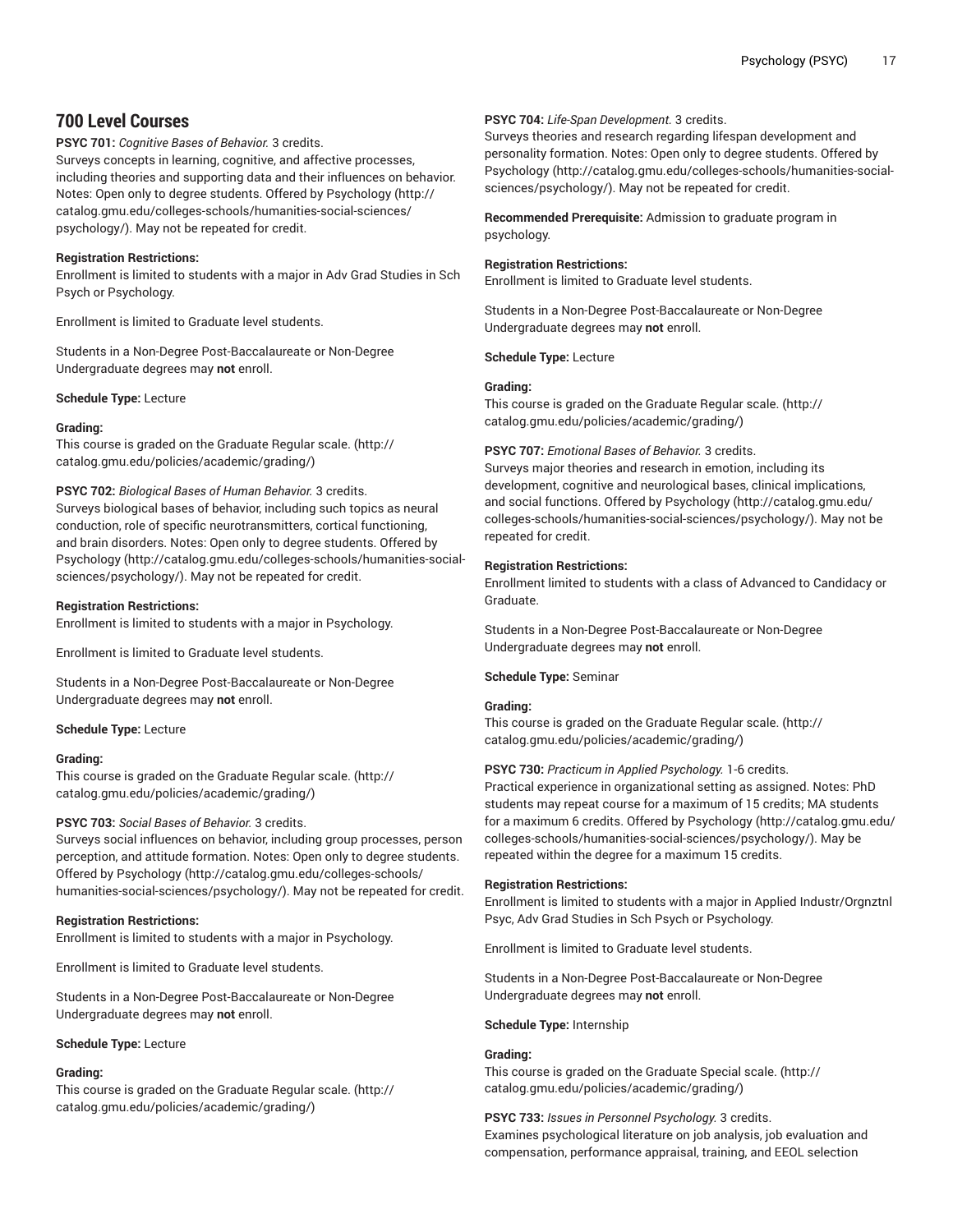issues. Methodological and psychometric issues in interpretation and evaluation of personnel psychology research receive particular attention. Offered by [Psychology \(http://catalog.gmu.edu/colleges-schools/](http://catalog.gmu.edu/colleges-schools/humanities-social-sciences/psychology/) [humanities-social-sciences/psychology/\)](http://catalog.gmu.edu/colleges-schools/humanities-social-sciences/psychology/). May not be repeated for credit.

**Recommended Prerequisite:** PSYC 636 or permission of instructor.

#### **Registration Restrictions:**

Enrollment limited to students in the LA-MA-PSYC or LA-PHD-PSYC programs.

Enrollment is limited to Graduate level students.

Students in a Non-Degree Post-Baccalaureate or Non-Degree Undergraduate degrees may **not** enroll.

**Schedule Type:** Lecture

#### **Grading:**

This course is graded on the [Graduate Regular scale.](http://catalog.gmu.edu/policies/academic/grading/) [\(http://](http://catalog.gmu.edu/policies/academic/grading/) [catalog.gmu.edu/policies/academic/grading/\)](http://catalog.gmu.edu/policies/academic/grading/)

**PSYC 734:** *Seminar in Human Factors and Applied Cognition.* 3 credits. Emphasizes current research and application of human factors, ergonomics, applied cognition, and applied perception. Notes: May be repeated when topic is different. Offered by [Psychology](http://catalog.gmu.edu/colleges-schools/humanities-social-sciences/psychology/) ([http://](http://catalog.gmu.edu/colleges-schools/humanities-social-sciences/psychology/) [catalog.gmu.edu/colleges-schools/humanities-social-sciences/](http://catalog.gmu.edu/colleges-schools/humanities-social-sciences/psychology/) [psychology/](http://catalog.gmu.edu/colleges-schools/humanities-social-sciences/psychology/)). May be repeated within the term for a maximum 9 credits.

**Specialized Designation:** Topic Varies

**Recommended Prerequisite:** Six graduate credits in Human Factors and Applied Cognition or permission of instructor.

#### **Registration Restrictions:**

Enrollment is limited to Graduate level students.

Students in a Non-Degree Post-Baccalaureate or Non-Degree Undergraduate degrees may **not** enroll.

**Schedule Type:** Lec/Sem #1, Lec/Sem #2, Lec/Sem #3, Lec/Sem #4, Lec/ Sem #5, Lec/Sem #6, Lec/Sem #7, Lec/Sem #8, Lec/Sem #9, Sem/Lec #10, Sem/Lec #11, Sem/Lec #12, Sem/Lec #13, Sem/Lec #14, Sem/Lec #15, Sem/Lec #16, Sem/Lec #17, Sem/Lec #18, Seminar

#### **Grading:**

This course is graded on the [Graduate Regular scale.](http://catalog.gmu.edu/policies/academic/grading/) [\(http://](http://catalog.gmu.edu/policies/academic/grading/) [catalog.gmu.edu/policies/academic/grading/\)](http://catalog.gmu.edu/policies/academic/grading/)

**PSYC 737:** *Psychology of Human-Technology Interaction.* 3 credits. Emphasizes current research and development in human-computer interaction, cognitive systems engineering, cognitive ergonomics, and cognitive engineering. Notes: May be repeated when topic is different. Offered by [Psychology \(http://catalog.gmu.edu/colleges-schools/](http://catalog.gmu.edu/colleges-schools/humanities-social-sciences/psychology/) [humanities-social-sciences/psychology/\)](http://catalog.gmu.edu/colleges-schools/humanities-social-sciences/psychology/). May be repeated within the term for a maximum 9 credits.

**Specialized Designation:** Topic Varies

**Recommended Prerequisite:** 6 graduate credits in human factors and applied cognition or permission of instructor.

#### **Registration Restrictions:**

Enrollment is limited to Graduate or Non-Degree level students.

Students in a Non-Degree Undergraduate degree may **not** enroll.

**Schedule Type:** Lec/Sem #1, Lec/Sem #2, Lec/Sem #3, Lec/Sem #4, Lec/ Sem #5, Lec/Sem #6, Lec/Sem #7, Lec/Sem #8, Lec/Sem #9, Lecture, Sem/Lec #10, Sem/Lec #11, Sem/Lec #12, Sem/Lec #13, Sem/Lec #14, Sem/Lec #15, Sem/Lec #16, Sem/Lec #17, Sem/Lec #18

#### **Grading:**

This course is graded on the [Graduate Regular scale.](http://catalog.gmu.edu/policies/academic/grading/) ([http://](http://catalog.gmu.edu/policies/academic/grading/) [catalog.gmu.edu/policies/academic/grading/](http://catalog.gmu.edu/policies/academic/grading/))

**PSYC 739:** *Seminar in Industrial/Organizational Psychology.* 3 credits. Rotating topics such as leadership theories and management development, and performance appraisal. Notes: Topics announced in advance. May be repeated when topic is different. Offered by [Psychology](http://catalog.gmu.edu/colleges-schools/humanities-social-sciences/psychology/) [\(http://catalog.gmu.edu/colleges-schools/humanities-social-sciences/](http://catalog.gmu.edu/colleges-schools/humanities-social-sciences/psychology/) [psychology/\)](http://catalog.gmu.edu/colleges-schools/humanities-social-sciences/psychology/). May be repeated within the degree for a maximum 12 credits.

**Recommended Prerequisite:** PSYC 333 and 636, or permission of instructor.

## **Registration Restrictions:**

Enrollment limited to students in the LA-MA-PSYC or LA-PHD-PSYC programs.

Enrollment is limited to Graduate level students.

Students in a Non-Degree Post-Baccalaureate or Non-Degree Undergraduate degrees may **not** enroll.

#### **Schedule Type:** Seminar

#### **Grading:**

This course is graded on the [Graduate Regular scale.](http://catalog.gmu.edu/policies/academic/grading/) ([http://](http://catalog.gmu.edu/policies/academic/grading/) [catalog.gmu.edu/policies/academic/grading/](http://catalog.gmu.edu/policies/academic/grading/))

#### **PSYC 741:** *Psychology of Work Motivation.* 3 credits.

Examines psychological literature of need, cognitive, and reinforcement theories of motivation; organizational attachment (commitment, absenteeism, and turnover); job design and quality of work issues. Emphasizes methodological and psychometric issues in interpreting and evaluating work-motivation research. Offered by [Psychology](http://catalog.gmu.edu/colleges-schools/humanities-social-sciences/psychology/) [\(http://catalog.gmu.edu/colleges-schools/humanities-social-sciences/](http://catalog.gmu.edu/colleges-schools/humanities-social-sciences/psychology/) [psychology/\)](http://catalog.gmu.edu/colleges-schools/humanities-social-sciences/psychology/). May not be repeated for credit.

**Recommended Prerequisite:** PSYC 333 or permission of instructor.

#### **Registration Restrictions:**

Enrollment limited to students in the LA-MA-PSYC or LA-PHD-PSYC programs.

Enrollment is limited to Graduate level students.

Students in a Non-Degree Post-Baccalaureate or Non-Degree Undergraduate degrees may **not** enroll.

**Schedule Type:** Lecture

#### **Grading:**

This course is graded on the [Graduate Regular scale.](http://catalog.gmu.edu/policies/academic/grading/) ([http://](http://catalog.gmu.edu/policies/academic/grading/) [catalog.gmu.edu/policies/academic/grading/](http://catalog.gmu.edu/policies/academic/grading/))

## **PSYC 742:** *Careers.* 3 credits.

This graduate seminar surveys career studies from an interdisciplinary perspective, with an emphasis on psychological theories and research.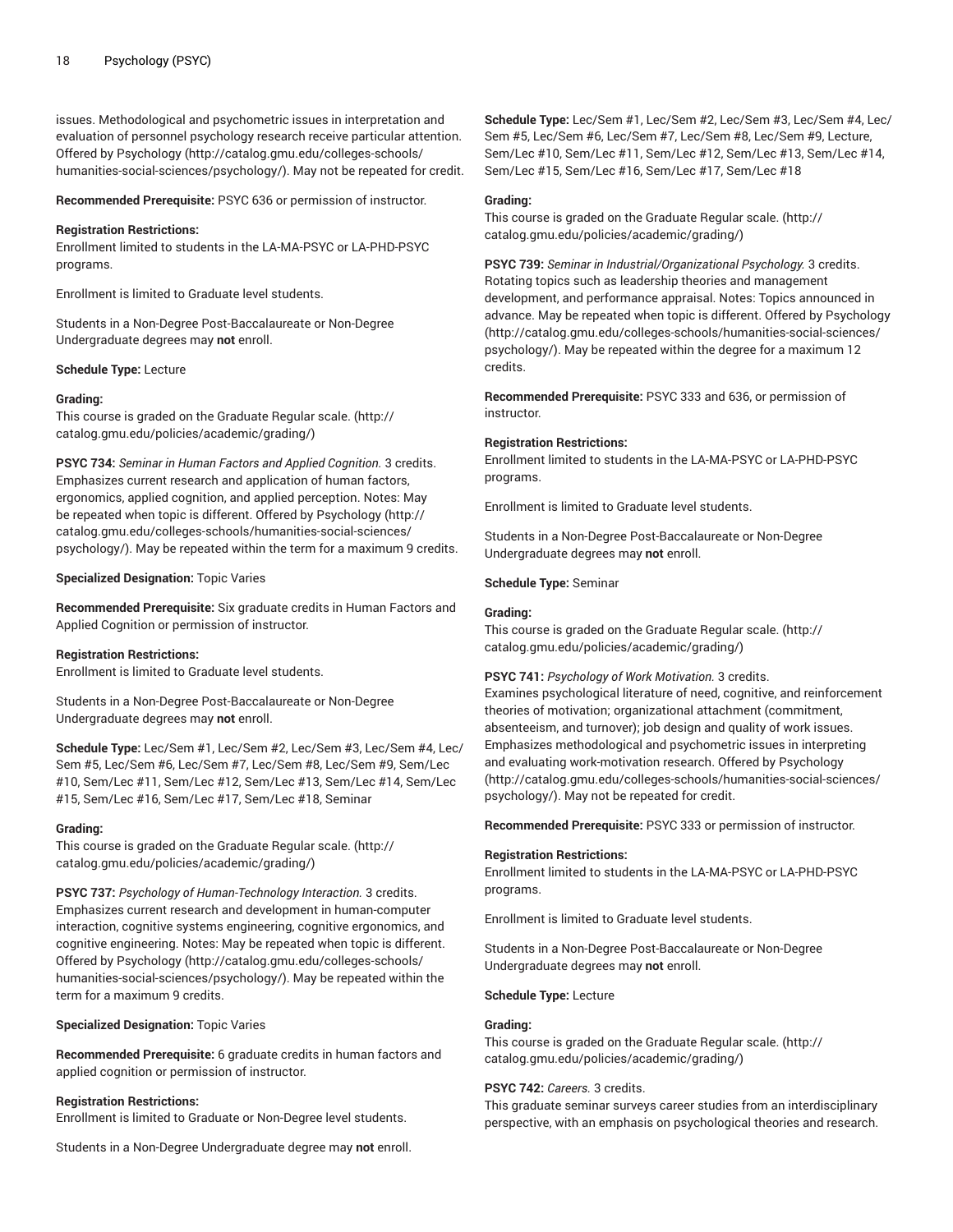Offered by [Psychology \(http://catalog.gmu.edu/colleges-schools/](http://catalog.gmu.edu/colleges-schools/humanities-social-sciences/psychology/) [humanities-social-sciences/psychology/\)](http://catalog.gmu.edu/colleges-schools/humanities-social-sciences/psychology/). May not be repeated for credit.

## **Registration Restrictions:**

Enrollment limited to students with a class of Advanced to Candidacy or Graduate.

Students in a Non-Degree Post-Baccalaureate or Non-Degree Undergraduate degrees may **not** enroll.

**Schedule Type:** Seminar

## **Grading:**

This course is graded on the [Graduate Regular scale.](http://catalog.gmu.edu/policies/academic/grading/) [\(http://](http://catalog.gmu.edu/policies/academic/grading/) [catalog.gmu.edu/policies/academic/grading/\)](http://catalog.gmu.edu/policies/academic/grading/)

## **PSYC 743:** *Behavior and Performance at Work.* 3 credits.

Advanced, research-based analysis of employee behavior and performance in organizational settings. Topics covered include performance appraisal and management, organizational citizenship behavior, counterproductive (deviant) work behavior, and employee withdrawal (primarily lateness, absenteeism, and turnover), along with coverage of timely issues such as within-person performance variability, adaptive performance, and star performers. Offered by [Psychology](http://catalog.gmu.edu/colleges-schools/humanities-social-sciences/psychology/) ([http://catalog.gmu.edu/colleges-schools/humanities-social-sciences/](http://catalog.gmu.edu/colleges-schools/humanities-social-sciences/psychology/) [psychology/](http://catalog.gmu.edu/colleges-schools/humanities-social-sciences/psychology/)). May not be repeated for credit.

**Recommended Prerequisite:** PSYC 611 and PSYC 754 or equivalent and PSYC 636 and PSYC 639 or equivalent

## **Registration Restrictions:**

Enrollment limited to students with a class of Advanced to Candidacy or Graduate.

Students in a Non-Degree Post-Baccalaureate or Non-Degree Undergraduate degrees may **not** enroll.

**Schedule Type:** Seminar

## **Grading:**

This course is graded on the [Graduate Regular scale.](http://catalog.gmu.edu/policies/academic/grading/) [\(http://](http://catalog.gmu.edu/policies/academic/grading/) [catalog.gmu.edu/policies/academic/grading/\)](http://catalog.gmu.edu/policies/academic/grading/)

## **PSYC 754:** *Multiple Regression.* 3 credits.

Reviews psychological applications of regression techniques in variety of contexts including experimental, field, and survey settings. Offered by [Psychology \(http://catalog.gmu.edu/colleges-schools/humanities-social](http://catalog.gmu.edu/colleges-schools/humanities-social-sciences/psychology/)[sciences/psychology/\)](http://catalog.gmu.edu/colleges-schools/humanities-social-sciences/psychology/). May not be repeated for credit.

## **Registration Restrictions:**

**Required Prerequisites:** (PSYC 611<sup>B-</sup> or 611<sup>XS</sup>). B- Requires minimum grade of B-. XS Requires minimum grade of XS.

Enrollment limited to students with a class of Graduate.

Non-Degree level students may **not** enroll.

**Schedule Type:** Laboratory, Lecture

# **Grading:**

This course is graded on the [Graduate Regular scale.](http://catalog.gmu.edu/policies/academic/grading/) [\(http://](http://catalog.gmu.edu/policies/academic/grading/) [catalog.gmu.edu/policies/academic/grading/\)](http://catalog.gmu.edu/policies/academic/grading/)

**PSYC 756:** *Quantitative Methods IV: Multivariate Techniques in Psychology.* 3 credits.

Surveys multivariate statistical techniques as applied to psychological research. Emphasizes analysis of complex designs and interpretation of multivariate data analyses resulting from computer processing. Offered by [Psychology \(http://catalog.gmu.edu/colleges-schools/humanities](http://catalog.gmu.edu/colleges-schools/humanities-social-sciences/psychology/)[social-sciences/psychology/\)](http://catalog.gmu.edu/colleges-schools/humanities-social-sciences/psychology/). May not be repeated for credit.

## **Recommended Prerequisite:** PSYC 611

## **Registration Restrictions:**

Enrollment limited to students with a class of Graduate.

Non-Degree level students may **not** enroll.

**Schedule Type:** Lecture

## **Grading:**

This course is graded on the [Graduate Regular scale.](http://catalog.gmu.edu/policies/academic/grading/) ([http://](http://catalog.gmu.edu/policies/academic/grading/) [catalog.gmu.edu/policies/academic/grading/](http://catalog.gmu.edu/policies/academic/grading/))

**PSYC 757:** *Advanced Topics in Statistical Analysis.* 3 credits.

Focuses on noncognitive individual differences that predict performance. Published work discussed in seminar format with emphasis on conceptual development, methodological adequacy, and new directions. Notes: May be repeated for credit when topic is different. Offered by [Psychology](http://catalog.gmu.edu/colleges-schools/humanities-social-sciences/psychology/) ([http://catalog.gmu.edu/colleges-schools/humanities-social](http://catalog.gmu.edu/colleges-schools/humanities-social-sciences/psychology/)[sciences/psychology/](http://catalog.gmu.edu/colleges-schools/humanities-social-sciences/psychology/)). May be repeated within the degree.

**Specialized Designation:** Topic Varies

**Recommended Prerequisite:** PSYC 754.

## **Registration Restrictions:**

Enrollment is limited to Graduate level students.

Students in a Non-Degree Post-Baccalaureate or Non-Degree Undergraduate degrees may **not** enroll.

**Schedule Type:** Lecture

#### **Grading:**

This course is graded on the [Graduate Regular scale.](http://catalog.gmu.edu/policies/academic/grading/) ([http://](http://catalog.gmu.edu/policies/academic/grading/) [catalog.gmu.edu/policies/academic/grading/](http://catalog.gmu.edu/policies/academic/grading/))

**PSYC 768:** *Advanced Topics in Cognitive Science.* 3 credits.

Emphasizes current research in cognitive science. Topics may include computational cognitive models, nature of expertise, diagrammatic reasoning, display-based problem solving, visual attention, decision making, goal-based versus event-based cognition, and situated action. Notes: May be repeated when topic is different. Offered by [Psychology](http://catalog.gmu.edu/colleges-schools/humanities-social-sciences/psychology/) [\(http://catalog.gmu.edu/colleges-schools/humanities-social-sciences/](http://catalog.gmu.edu/colleges-schools/humanities-social-sciences/psychology/) [psychology/\)](http://catalog.gmu.edu/colleges-schools/humanities-social-sciences/psychology/). May be repeated within the term for a maximum 12 credits.

**Specialized Designation:** Topic Varies

**Recommended Prerequisite:** PSYC 530 or 701.

## **Registration Restrictions:**

Enrollment is limited to Graduate level students.

Students in a Non-Degree Post-Baccalaureate or Non-Degree Undergraduate degrees may **not** enroll.

**Schedule Type:** Lec/Sem #1, Lec/Sem #2, Lec/Sem #3, Lec/Sem #4, Lec/ Sem #5, Lec/Sem #6, Lec/Sem #7, Lec/Sem #8, Lec/Sem #9, Lecture,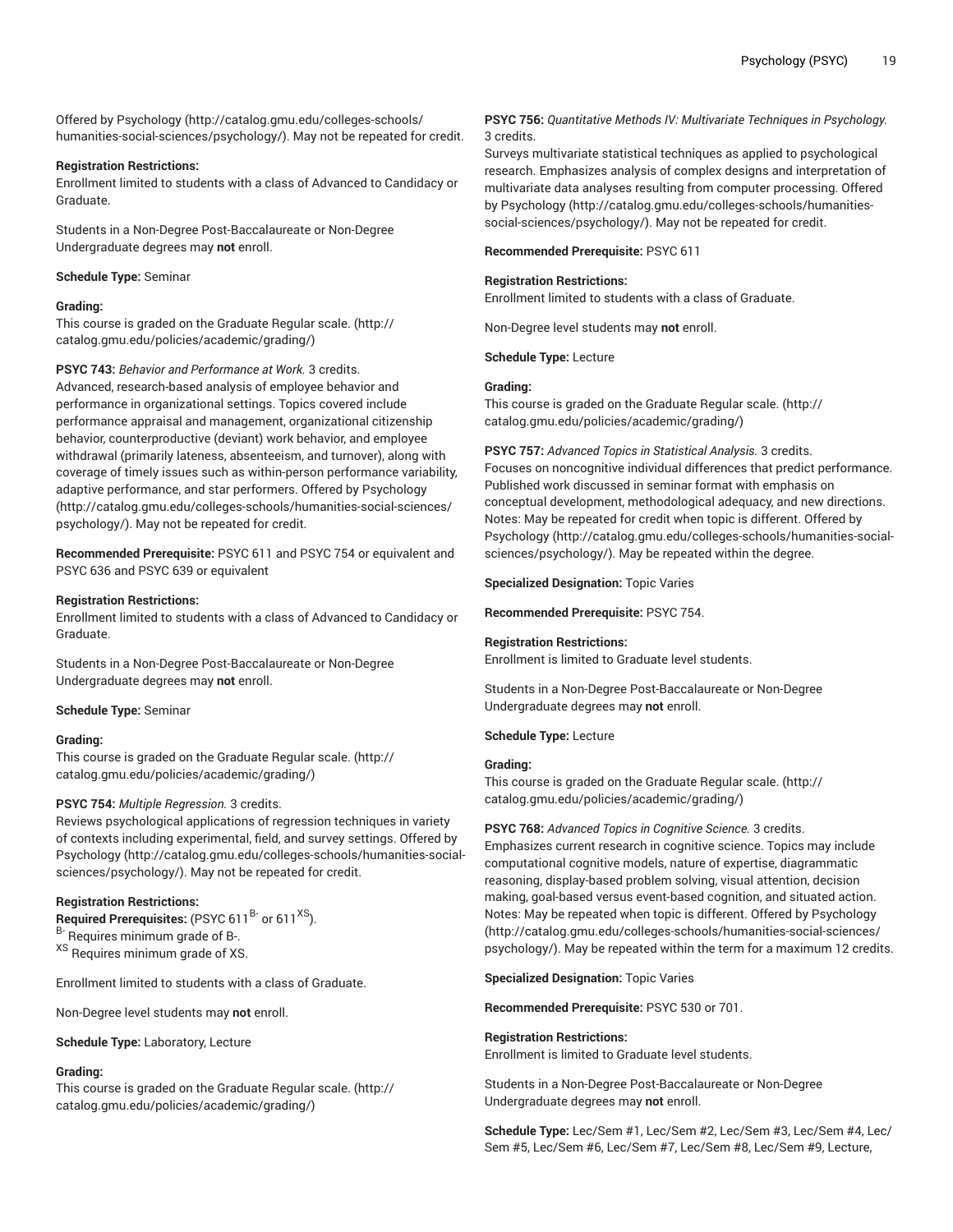Sem/Lec #10, Sem/Lec #11, Sem/Lec #12, Sem/Lec #13, Sem/Lec #14, Sem/Lec #15, Sem/Lec #16, Sem/Lec #17, Sem/Lec #18

## **Grading:**

This course is graded on the [Graduate Regular scale.](http://catalog.gmu.edu/policies/academic/grading/) [\(http://](http://catalog.gmu.edu/policies/academic/grading/) [catalog.gmu.edu/policies/academic/grading/\)](http://catalog.gmu.edu/policies/academic/grading/)

## **PSYC 780:** *Applied Developmental Psychology.* 3 credits.

Examines how developmental theory, knowledge base, and methodology can be used to promote health and welfare of individuals across lifespan. Topics include contemporary social issues and child development, research in applied settings, developmental assessment and intervention, and program evaluation. Offered by [Psychology](http://catalog.gmu.edu/colleges-schools/humanities-social-sciences/psychology/) ([http://catalog.gmu.edu/](http://catalog.gmu.edu/colleges-schools/humanities-social-sciences/psychology/) [colleges-schools/humanities-social-sciences/psychology/](http://catalog.gmu.edu/colleges-schools/humanities-social-sciences/psychology/)). May not be repeated for credit.

**Recommended Prerequisite:** PSYC 704 or 3 credits of other graduate developmental psychology courses and permission of instructor.

## **Registration Restrictions:**

Enrollment is limited to Graduate level students.

Students in a Non-Degree Post-Baccalaureate or Non-Degree Undergraduate degrees may **not** enroll.

## **Schedule Type:** Lecture

#### **Grading:**

This course is graded on the [Graduate Regular scale.](http://catalog.gmu.edu/policies/academic/grading/) [\(http://](http://catalog.gmu.edu/policies/academic/grading/) [catalog.gmu.edu/policies/academic/grading/\)](http://catalog.gmu.edu/policies/academic/grading/)

## **PSYC 792:** *Psychology Practicum.* 1-6 credits.

Supervised experience working in applied, school, or agency settings. Offered by [Psychology \(http://catalog.gmu.edu/colleges-schools/](http://catalog.gmu.edu/colleges-schools/humanities-social-sciences/psychology/) [humanities-social-sciences/psychology/\)](http://catalog.gmu.edu/colleges-schools/humanities-social-sciences/psychology/). May be repeated within the degree for a maximum 6 credits.

**Recommended Prerequisite:** Admission to psychology graduate program.

#### **Registration Restrictions:**

Enrollment is limited to Graduate level students.

Students in a Non-Degree Post-Baccalaureate or Non-Degree Undergraduate degrees may **not** enroll.

#### **Schedule Type:** Internship

#### **Grading:**

This course is graded on the [Satisfactory/No](http://catalog.gmu.edu/policies/academic/grading/) Credit scale. ([http://](http://catalog.gmu.edu/policies/academic/grading/) [catalog.gmu.edu/policies/academic/grading/\)](http://catalog.gmu.edu/policies/academic/grading/)

## **PSYC 794:** *Developmental Assessment.* 1-6 credits.

Introduces considerations and methods needed for evaluating young children (ages two - six). Focus on the skills necessary for formulating, conducting, and reporting comprehensive developmental evaluations. Emphasizes evaluation of preschool children and includes information relating to infants, as well as older children functioning at lower developmental levels. Offered by [Psychology](http://catalog.gmu.edu/colleges-schools/humanities-social-sciences/psychology/) ([http://catalog.gmu.edu/](http://catalog.gmu.edu/colleges-schools/humanities-social-sciences/psychology/) [colleges-schools/humanities-social-sciences/psychology/](http://catalog.gmu.edu/colleges-schools/humanities-social-sciences/psychology/)). May be repeated within the term for a maximum 9 credits.

## **Specialized Designation:** Topic Varies

**Recommended Prerequisite:** Admission to applied developmental psychology program.

## **Registration Restrictions:**

Enrollment is limited to Graduate level students.

Students in a Non-Degree Post-Baccalaureate or Non-Degree Undergraduate degrees may **not** enroll.

**Schedule Type:** Lec/Sem #1, Lec/Sem #2, Lec/Sem #3, Lec/Sem #4, Lec/ Sem #5, Lec/Sem #6, Lec/Sem #7, Lec/Sem #8, Lec/Sem #9, Lecture, Sem/Lec #10, Sem/Lec #11, Sem/Lec #12, Sem/Lec #13, Sem/Lec #14, Sem/Lec #15, Sem/Lec #16, Sem/Lec #17, Sem/Lec #18

## **Grading:**

This course is graded on the [Graduate Regular scale.](http://catalog.gmu.edu/policies/academic/grading/) ([http://](http://catalog.gmu.edu/policies/academic/grading/) [catalog.gmu.edu/policies/academic/grading/](http://catalog.gmu.edu/policies/academic/grading/))

## **PSYC 798:** *Thesis Proposal.* 1-6 credits.

Work on a proposal for master's thesis. Offered by [Psychology](http://catalog.gmu.edu/colleges-schools/humanities-social-sciences/psychology/) ([http://](http://catalog.gmu.edu/colleges-schools/humanities-social-sciences/psychology/) [catalog.gmu.edu/colleges-schools/humanities-social-sciences/](http://catalog.gmu.edu/colleges-schools/humanities-social-sciences/psychology/) [psychology/\)](http://catalog.gmu.edu/colleges-schools/humanities-social-sciences/psychology/). May be repeated within the degree for a maximum 6 credits.

**Recommended Prerequisite:** Permission of program coordinator.

## **Registration Restrictions:**

Enrollment is limited to Graduate or Non-Degree level students.

Students in a Non-Degree Undergraduate degree may **not** enroll.

**Schedule Type:** Thesis

## **Grading:**

This course is graded on the [Satisfactory/No](http://catalog.gmu.edu/policies/academic/grading/) Credit scale. [\(http://](http://catalog.gmu.edu/policies/academic/grading/) [catalog.gmu.edu/policies/academic/grading/](http://catalog.gmu.edu/policies/academic/grading/))

## **PSYC 799:** *Master's Thesis.* 1-6 credits.

Research on approved master's thesis topic under direction of thesis committee with approval of chair. Offered by [Psychology \(http://](http://catalog.gmu.edu/colleges-schools/humanities-social-sciences/psychology/) [catalog.gmu.edu/colleges-schools/humanities-social-sciences/](http://catalog.gmu.edu/colleges-schools/humanities-social-sciences/psychology/) [psychology/\)](http://catalog.gmu.edu/colleges-schools/humanities-social-sciences/psychology/). May be repeated within the degree.

#### **Registration Restrictions:**

Enrollment is limited to Graduate or Non-Degree level students.

Students in a Non-Degree Undergraduate degree may **not** enroll.

## **Schedule Type:** Thesis

#### **Grading:**

This course is graded on the [Satisfactory/No](http://catalog.gmu.edu/policies/academic/grading/) Credit scale. [\(http://](http://catalog.gmu.edu/policies/academic/grading/) [catalog.gmu.edu/policies/academic/grading/](http://catalog.gmu.edu/policies/academic/grading/))

# **800 Level Courses**

**PSYC 810:** *Psychological Assessment I.* 4 credits.

First of required two-course sequence that provides comprehensive coverage of principles, strategies, and techniques of psychological assessment. Emphasizes empirically supported methods. Notes: Open to clinical psychology PhD students, or other students with permission of instructor. Offered by [Psychology](http://catalog.gmu.edu/colleges-schools/humanities-social-sciences/psychology/) ([http://catalog.gmu.edu/colleges](http://catalog.gmu.edu/colleges-schools/humanities-social-sciences/psychology/)[schools/humanities-social-sciences/psychology/](http://catalog.gmu.edu/colleges-schools/humanities-social-sciences/psychology/)). May not be repeated for credit.

## **Registration Restrictions:**

Enrollment is limited to students with a major in Psychology.

Enrollment is limited to Graduate level students.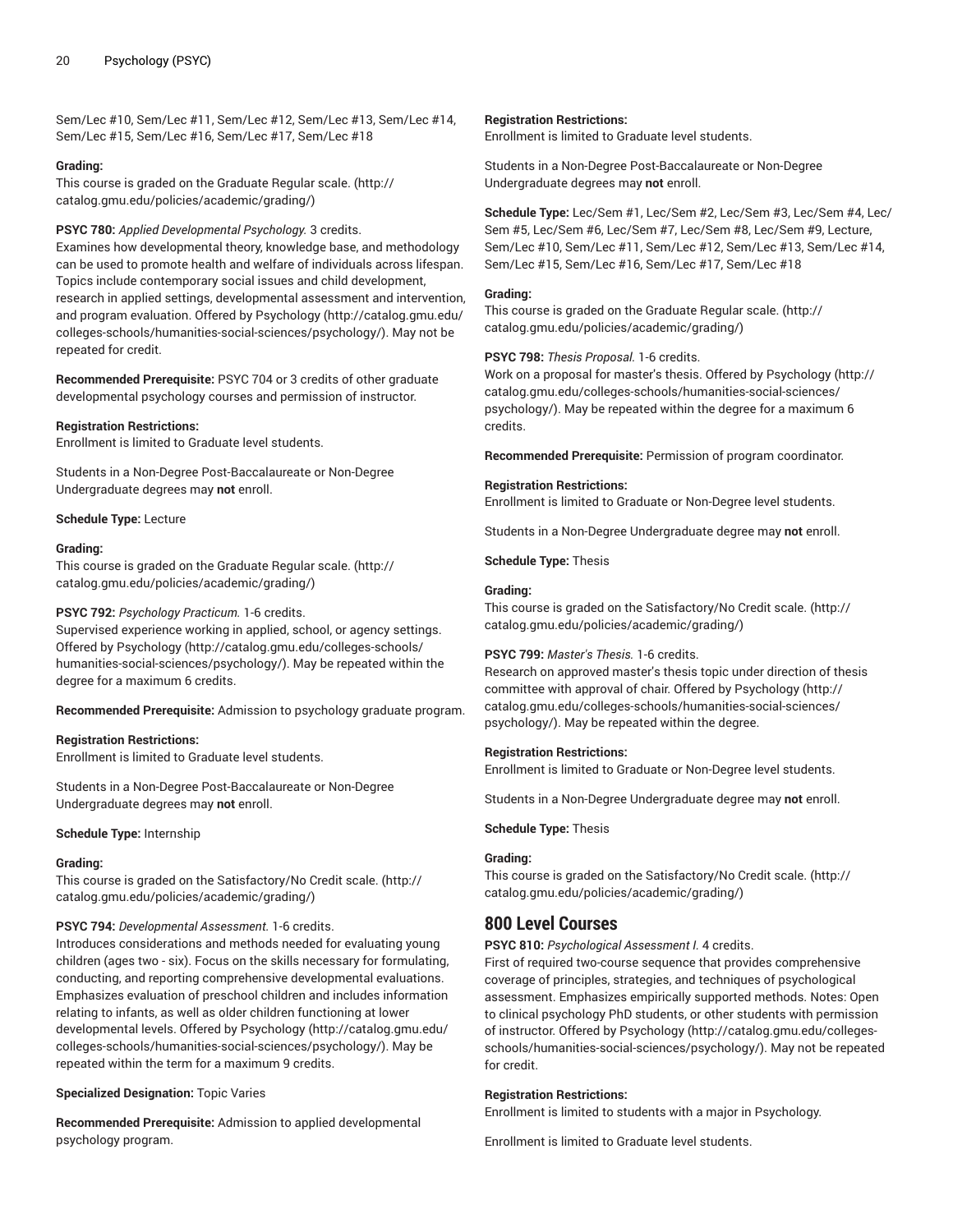## **Schedule Type:** Laboratory, Lecture

#### **Grading:**

This course is graded on the [Graduate Regular scale.](http://catalog.gmu.edu/policies/academic/grading/) [\(http://](http://catalog.gmu.edu/policies/academic/grading/) [catalog.gmu.edu/policies/academic/grading/\)](http://catalog.gmu.edu/policies/academic/grading/)

## **PSYC 811:** *Psychological Assessment II.* 4 credits.

Second of required two-course sequence that provides comprehensive coverage of principles, strategies, and techniques of psychological assessment. Emphasizes empirically supported methods. Notes: Open to clinical psychology PhD students, or other students with permission of instructor. Offered by [Psychology \(http://catalog.gmu.edu/colleges](http://catalog.gmu.edu/colleges-schools/humanities-social-sciences/psychology/)[schools/humanities-social-sciences/psychology/](http://catalog.gmu.edu/colleges-schools/humanities-social-sciences/psychology/)). May not be repeated for credit.

**Recommended Prerequisite:** PSYC 810.

#### **Registration Restrictions:**

Enrollment is limited to students with a major in Psychology.

Enrollment is limited to Graduate level students.

**Schedule Type:** Laboratory, Lecture

#### **Grading:**

This course is graded on the [Graduate Regular scale.](http://catalog.gmu.edu/policies/academic/grading/) [\(http://](http://catalog.gmu.edu/policies/academic/grading/) [catalog.gmu.edu/policies/academic/grading/\)](http://catalog.gmu.edu/policies/academic/grading/)

**PSYC 813:** *Supervision, Consultation, and Interprofessional Skills.* 3 credits. Offers advanced graduate students in health service psychology a foundation in supervision, consultation, and interprofessional/ interdisciplinary knowledge and skills. Offered by [Psychology](http://catalog.gmu.edu/colleges-schools/humanities-social-sciences/psychology/) ([http://](http://catalog.gmu.edu/colleges-schools/humanities-social-sciences/psychology/) [catalog.gmu.edu/colleges-schools/humanities-social-sciences/](http://catalog.gmu.edu/colleges-schools/humanities-social-sciences/psychology/) [psychology/](http://catalog.gmu.edu/colleges-schools/humanities-social-sciences/psychology/)). May not be repeated for credit.

#### **Registration Restrictions:**

Enrollment limited to students with a class of Advanced to Candidacy or Graduate.

Students in a Non-Degree Post-Baccalaureate or Non-Degree Undergraduate degrees may **not** enroll.

#### **Schedule Type:** Lecture

#### **Grading:**

This course is graded on the [Graduate Regular scale.](http://catalog.gmu.edu/policies/academic/grading/) [\(http://](http://catalog.gmu.edu/policies/academic/grading/) [catalog.gmu.edu/policies/academic/grading/\)](http://catalog.gmu.edu/policies/academic/grading/)

**PSYC 822:** *Scientific Foundations of Clinical Psychology I.* 3 credits. First of required two-course sequence that provides comprehensive coverage of major psychological problems, including review of empirically supported interventions. Notes: Open to clinical psychology PhD students, or other students with permission of instructor. Offered by [Psychology \(http://catalog.gmu.edu/colleges-schools/humanities-social](http://catalog.gmu.edu/colleges-schools/humanities-social-sciences/psychology/)[sciences/psychology/\)](http://catalog.gmu.edu/colleges-schools/humanities-social-sciences/psychology/). May not be repeated for credit.

#### **Registration Restrictions:**

Enrollment is limited to students with a major in Psychology.

Enrollment is limited to Graduate level students.

**Schedule Type:** Lecture

#### **Grading:**

This course is graded on the [Graduate Regular scale.](http://catalog.gmu.edu/policies/academic/grading/) [\(http://](http://catalog.gmu.edu/policies/academic/grading/) [catalog.gmu.edu/policies/academic/grading/\)](http://catalog.gmu.edu/policies/academic/grading/)

## **PSYC 830:** *History, Systems, and Theories of Personality and Psychotherapy.* 3 credits.

Review of history, systems, and theories of clinical psychology emphasizing traditional theories of personality and psychotherapy. Notes: Open to clinical psychology PhD students, or other students with permission of instructor. Offered by [Psychology \(http://catalog.gmu.edu/](http://catalog.gmu.edu/colleges-schools/humanities-social-sciences/psychology/) [colleges-schools/humanities-social-sciences/psychology/\)](http://catalog.gmu.edu/colleges-schools/humanities-social-sciences/psychology/). May not be repeated for credit.

**Recommended Prerequisite:** Admission to doctoral concentration in clinical psychology.

#### **Registration Restrictions:**

Enrollment is limited to students with a major in Psychology.

Enrollment is limited to Graduate level students.

**Schedule Type:** Lecture

#### **Grading:**

This course is graded on the [Graduate Regular scale.](http://catalog.gmu.edu/policies/academic/grading/) ([http://](http://catalog.gmu.edu/policies/academic/grading/) [catalog.gmu.edu/policies/academic/grading/](http://catalog.gmu.edu/policies/academic/grading/))

**PSYC 850:** *Teaching Practicum in Psychology.* 1-3 credits. Workshop in effective teaching of selected undergraduate psychology courses. Required of and designed to guide graduate teaching assistants assigned to teach undergraduate course (not a lab) for first time. Topics include course planning, syllabus development, lecture resources, effective lecturing skills, use of audio visuals, leading of classroom discussion, construction and grading of exams, student writing, instructional technology, and handling of student questions and problems. Individual critiques of teaching. Offered by [Psychology](http://catalog.gmu.edu/colleges-schools/humanities-social-sciences/psychology/) [\(http://catalog.gmu.edu/colleges-schools/humanities-social-sciences/](http://catalog.gmu.edu/colleges-schools/humanities-social-sciences/psychology/) [psychology/\)](http://catalog.gmu.edu/colleges-schools/humanities-social-sciences/psychology/). May not be repeated for credit.

#### **Registration Restrictions:**

Enrollment is limited to students with a major in Psychology.

Enrollment is limited to Graduate level students.

**Schedule Type:** Seminar

#### **Grading:**

This course is graded on the [Graduate Special scale. \(http://](http://catalog.gmu.edu/policies/academic/grading/) [catalog.gmu.edu/policies/academic/grading/](http://catalog.gmu.edu/policies/academic/grading/))

## **PSYC 855:** *Social, Cognitive, and Affective Foundations of Behavior.* 3 credits.

This course is designed to provide foundational knowledge, as required by the APA Commission on Accreditation, for graduate training in professional psychology, with a specific focus on the areas of social, cognitive, and affective bases of behavior. Offered by [Psychology](http://catalog.gmu.edu/colleges-schools/humanities-social-sciences/psychology/) [\(http://catalog.gmu.edu/colleges-schools/humanities-social-sciences/](http://catalog.gmu.edu/colleges-schools/humanities-social-sciences/psychology/) [psychology/\)](http://catalog.gmu.edu/colleges-schools/humanities-social-sciences/psychology/). May not be repeated for credit.

#### **Registration Restrictions:**

Enrollment limited to students with a class of Advanced to Candidacy or Graduate.

Students in a Non-Degree Post-Baccalaureate or Non-Degree Undergraduate degrees may **not** enroll.

**Schedule Type:** Lecture

**Grading:**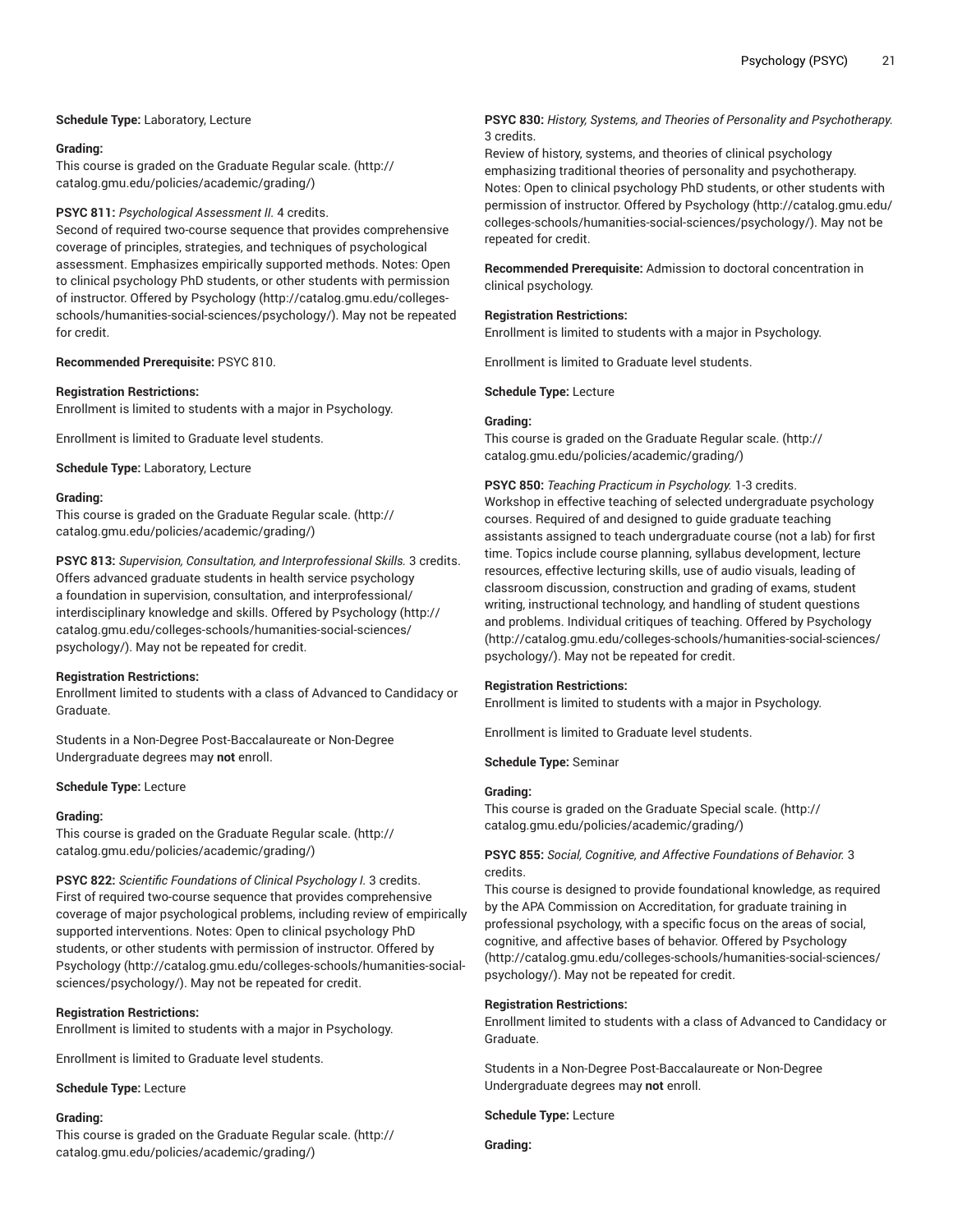This course is graded on the [Graduate Regular scale.](http://catalog.gmu.edu/policies/academic/grading/) [\(http://](http://catalog.gmu.edu/policies/academic/grading/) [catalog.gmu.edu/policies/academic/grading/\)](http://catalog.gmu.edu/policies/academic/grading/)

**PSYC 856:** *Diversity, History and Clinical Psychology.* 3 credits. In all of their roles, clinical psychologists have the potential to engage with diverse populations thoughtfully, ethically, intentionally, and in a way that promotes justice. This class equips students with the foundational knowledge, awareness and skills to reach this goal. The class builds awareness of the ways in which social identity influences our perceptions, interactions, and professional endeavors, and introduces students to the ways in which psychology has both perpetuated oppression and interrupted injustice in its distant and recent history. Students end the semester with training goals for growing their capacity to engage with our diverse society thoughtfully and intentionally. Offered by [Psychology](http://catalog.gmu.edu/colleges-schools/humanities-social-sciences/psychology/) ([http://catalog.gmu.edu/colleges-schools/humanities](http://catalog.gmu.edu/colleges-schools/humanities-social-sciences/psychology/)[social-sciences/psychology/](http://catalog.gmu.edu/colleges-schools/humanities-social-sciences/psychology/)). May not be repeated for credit.

## **Registration Restrictions:**

Enrollment limited to students with a class of Advanced to Candidacy or Graduate.

Students in a Non-Degree Post-Baccalaureate or Non-Degree Undergraduate degrees may **not** enroll.

**Schedule Type:** Lecture

#### **Grading:**

This course is graded on the [Graduate Regular scale.](http://catalog.gmu.edu/policies/academic/grading/) [\(http://](http://catalog.gmu.edu/policies/academic/grading/) [catalog.gmu.edu/policies/academic/grading/\)](http://catalog.gmu.edu/policies/academic/grading/)

**PSYC 860:** *Introductory Helping Skills and Motivational Interviewing.* 3 credits.

Teaches fundamental interviewing skills and the theory, research, and practice of motivational interviewing. Offered by [Psychology](http://catalog.gmu.edu/colleges-schools/humanities-social-sciences/psychology/) ([http://](http://catalog.gmu.edu/colleges-schools/humanities-social-sciences/psychology/) [catalog.gmu.edu/colleges-schools/humanities-social-sciences/](http://catalog.gmu.edu/colleges-schools/humanities-social-sciences/psychology/) [psychology/](http://catalog.gmu.edu/colleges-schools/humanities-social-sciences/psychology/)). May not be repeated for credit.

#### **Registration Restrictions:**

Enrollment is limited to Graduate level students.

#### **Schedule Type:** Seminar

#### **Grading:**

This course is graded on the [Graduate Regular scale.](http://catalog.gmu.edu/policies/academic/grading/) [\(http://](http://catalog.gmu.edu/policies/academic/grading/) [catalog.gmu.edu/policies/academic/grading/\)](http://catalog.gmu.edu/policies/academic/grading/)

**PSYC 861:** *Cognitive Behavioral Therapy for Youth.* 3 credits.

Teaches the selection, evaluation, and application of empirically supported interventions for children and adolescents with a focus on cognitive-behavioral interventions. Instruction in evidence based assessments, cognitive-behavioral case conceptualization, outcome evaluation, and consultation. Supervision of cognitive-behavioral therapy with youth. Offered by [Psychology \(http://catalog.gmu.edu/colleges](http://catalog.gmu.edu/colleges-schools/humanities-social-sciences/psychology/)[schools/humanities-social-sciences/psychology/](http://catalog.gmu.edu/colleges-schools/humanities-social-sciences/psychology/)). May be repeated within the degree for a maximum 6 credits.

#### **Registration Restrictions:**

Enrollment is limited to Graduate level students.

#### **Schedule Type:** Seminar

#### **Grading:**

This course is graded on the [Satisfactory/No](http://catalog.gmu.edu/policies/academic/grading/) Credit scale. ([http://](http://catalog.gmu.edu/policies/academic/grading/) [catalog.gmu.edu/policies/academic/grading/\)](http://catalog.gmu.edu/policies/academic/grading/)

#### **PSYC 862:** *Cognitive Behavioral Therapy for Adults.* 3 credits.

Teaches the principles of cognitive-behavioral theory, conceptualization and psychotherapy techniques for psychological problems with adults. Supervision of cognitive-behavioral therapy with adults. Offered by [Psychology](http://catalog.gmu.edu/colleges-schools/humanities-social-sciences/psychology/) ([http://catalog.gmu.edu/colleges-schools/humanities](http://catalog.gmu.edu/colleges-schools/humanities-social-sciences/psychology/)[social-sciences/psychology/\)](http://catalog.gmu.edu/colleges-schools/humanities-social-sciences/psychology/). May be repeated within the degree for a maximum 6 credits.

#### **Registration Restrictions:**

Enrollment is limited to Graduate level students.

**Schedule Type:** Seminar

## **Grading:**

This course is graded on the [Satisfactory/No](http://catalog.gmu.edu/policies/academic/grading/) Credit scale. [\(http://](http://catalog.gmu.edu/policies/academic/grading/) [catalog.gmu.edu/policies/academic/grading/](http://catalog.gmu.edu/policies/academic/grading/))

**PSYC 864:** *Foundations of Evidence-Based Psychotherapy.* 3 credits. This course is designed to begin preparing you as a professional therapist by providing you with a full introduction to key theoretical and evidence-based foundations of therapy. We will review the basic theories underlying different therapeutic orientations, as well as the literature on evidence-based therapeutic practice, including common factors of effective therapy and specific techniques that have been shown to be effective with a range of conditions. We will also explore how therapist and client identity can interact in therapy, and how to effectively broach sensitive issues (e.g., sexual history and preferences, substance use, experiences of racism and oppression) with clients. This course will utilize several modes of learning, including readings, lecture, discussion, personal reflections, example video/audio recordings, homework, and role plays. Offered by [Psychology](http://catalog.gmu.edu/colleges-schools/humanities-social-sciences/psychology/) ([http://catalog.gmu.edu/colleges-schools/](http://catalog.gmu.edu/colleges-schools/humanities-social-sciences/psychology/) [humanities-social-sciences/psychology/\)](http://catalog.gmu.edu/colleges-schools/humanities-social-sciences/psychology/). May not be repeated for credit.

#### **Registration Restrictions:**

Enrollment limited to students with a class of Advanced to Candidacy or Graduate.

Students in a Non-Degree Undergraduate degree may **not** enroll.

**Schedule Type:** Lecture

#### **Grading:**

This course is graded on the [Graduate Regular scale.](http://catalog.gmu.edu/policies/academic/grading/) ([http://](http://catalog.gmu.edu/policies/academic/grading/) [catalog.gmu.edu/policies/academic/grading/](http://catalog.gmu.edu/policies/academic/grading/))

**PSYC 881:** *Practicum in Clinical Psychology.* 1-3 credits.

Supervised clinical work in a professional psychological services setting. Usually includes practice in psychological assessment and clinical interventions, but can also include supervision, consultation, and program evaluation. Offered by [Psychology \(http://catalog.gmu.edu/colleges](http://catalog.gmu.edu/colleges-schools/humanities-social-sciences/psychology/)[schools/humanities-social-sciences/psychology/](http://catalog.gmu.edu/colleges-schools/humanities-social-sciences/psychology/)). May be repeated within the term for a maximum 21 credits.

#### **Specialized Designation:** Topic Varies

**Recommended Prerequisite:** Admission to doctoral concentration in clinical psychology and permission of director.

#### **Registration Restrictions:**

Enrollment is limited to students with a major in Psychology.

Enrollment is limited to Graduate level students.

**Schedule Type:** Lec/Sem #1, Lec/Sem #2, Lec/Sem #3, Lec/Sem #4, Lec/ Sem #5, Lec/Sem #6, Lec/Sem #7, Lec/Sem #8, Lec/Sem #9, Lecture,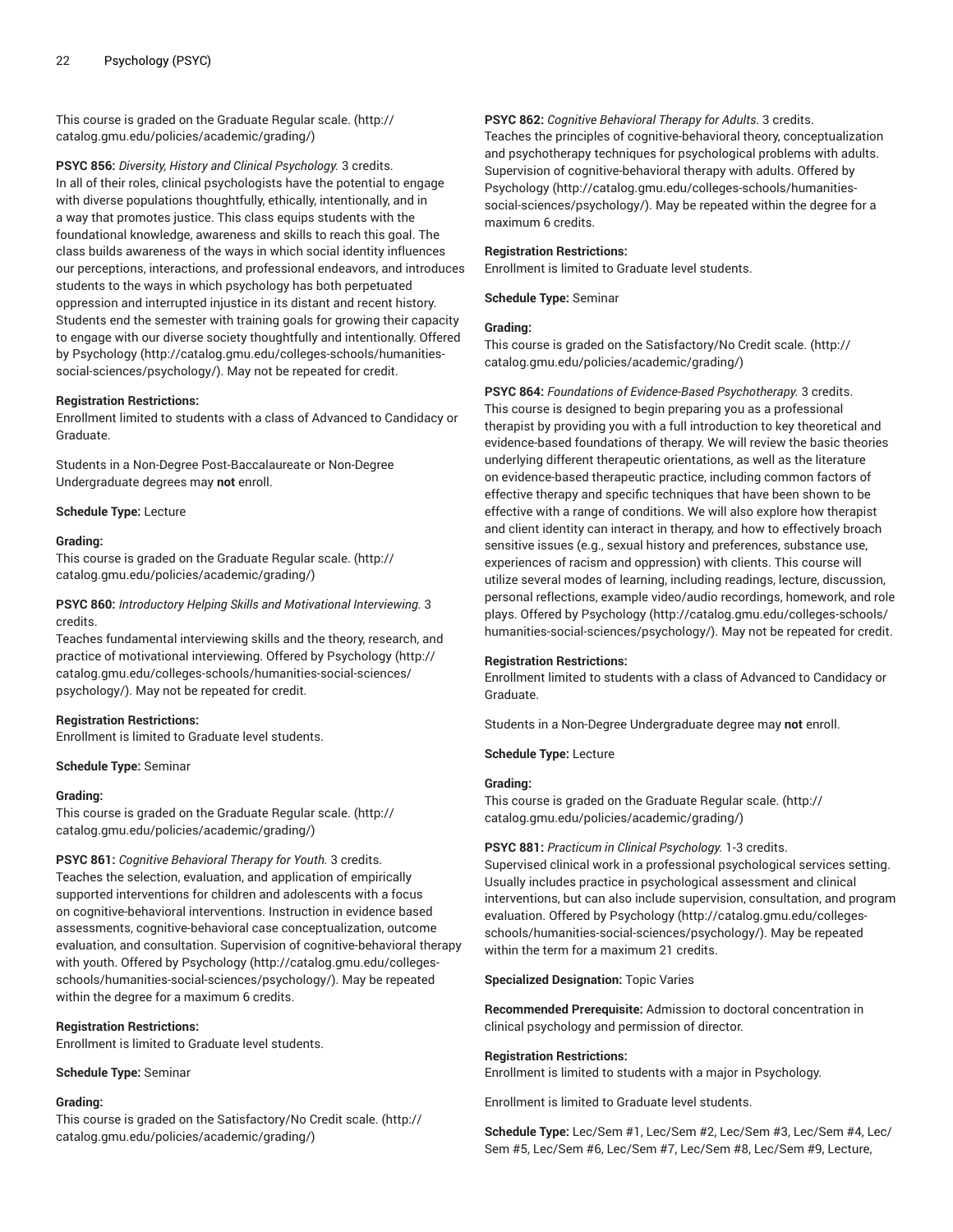Sem/Lec #10, Sem/Lec #11, Sem/Lec #12, Sem/Lec #13, Sem/Lec #14, Sem/Lec #15, Sem/Lec #16, Sem/Lec #17, Sem/Lec #18

## **Grading:**

This course is graded on the [Graduate Special scale.](http://catalog.gmu.edu/policies/academic/grading/) ([http://](http://catalog.gmu.edu/policies/academic/grading/) [catalog.gmu.edu/policies/academic/grading/\)](http://catalog.gmu.edu/policies/academic/grading/)

**PSYC 883:** *Ethical and Professional Issues in Clinical Practice.* 3 credits. Examines ethical principles and professional guidelines to help develop ethical decision-making and behavior to meet the appropriate standards of care in providing clinical services. Notes: Open to clinical psychology PhD students, or other students with permission of instructor. Offered by [Psychology \(http://catalog.gmu.edu/colleges-schools/humanities-social](http://catalog.gmu.edu/colleges-schools/humanities-social-sciences/psychology/)[sciences/psychology/\)](http://catalog.gmu.edu/colleges-schools/humanities-social-sciences/psychology/). May not be repeated for credit.

## **Registration Restrictions:**

Enrollment is limited to Graduate level students.

**Schedule Type:** Seminar

#### **Grading:**

This course is graded on the [Graduate Regular scale.](http://catalog.gmu.edu/policies/academic/grading/) [\(http://](http://catalog.gmu.edu/policies/academic/grading/) [catalog.gmu.edu/policies/academic/grading/\)](http://catalog.gmu.edu/policies/academic/grading/)

## **PSYC 885:** *Clinical Externship.* 0 credits.

Individual placements in psychological assessment or psychotherapy service settings. Notes: Open only to clinical psychology PhD students in the third year or more of training. Offered by [Psychology](http://catalog.gmu.edu/colleges-schools/humanities-social-sciences/psychology/) ([http://](http://catalog.gmu.edu/colleges-schools/humanities-social-sciences/psychology/) [catalog.gmu.edu/colleges-schools/humanities-social-sciences/](http://catalog.gmu.edu/colleges-schools/humanities-social-sciences/psychology/) [psychology/](http://catalog.gmu.edu/colleges-schools/humanities-social-sciences/psychology/)). May be repeated within the degree.

## **Registration Restrictions:**

Enrollment is limited to students with a major in Psychology.

Enrollment is limited to Graduate level students.

#### **Schedule Type:** Internship

#### **Grading:**

This course is graded on the [Graduate Special scale.](http://catalog.gmu.edu/policies/academic/grading/) ([http://](http://catalog.gmu.edu/policies/academic/grading/) [catalog.gmu.edu/policies/academic/grading/\)](http://catalog.gmu.edu/policies/academic/grading/)

**PSYC 889:** *Structural Equation Modeling and Meta-Analysis.* 3 credits. Offers advanced instruction on meta-analysis and structural equation modeling (SEM). The meta-analysis portion teaches students scoping and formulating a research question, searching for effect sizes, coding for study information, conducting and interpreting the analyses, and reporting results. The SEM portion of the course covers topics such as confirmatory analysis, mediation and moderation with latent variables, multiple-group SEM, invariance testing, and longitudinal analysis within SEM. Offered by [Psychology \(http://catalog.gmu.edu/colleges-schools/](http://catalog.gmu.edu/colleges-schools/humanities-social-sciences/psychology/) [humanities-social-sciences/psychology/\)](http://catalog.gmu.edu/colleges-schools/humanities-social-sciences/psychology/). May not be repeated for credit.

## **Registration Restrictions:**

**Required Prerequisites:** ((PSYC 611<sup>B-</sup> or 611<sup>XS</sup>) and (PSYC 754<sup>B-</sup> or  $754<sup>XS</sup>)$ ).

B- Requires minimum grade of B-.

XS Requires minimum grade of XS.

Enrollment limited to students with a class of Advanced to Candidacy or Graduate.

Students in a Non-Degree Post-Baccalaureate or Non-Degree Undergraduate degrees may **not** enroll.

## **Schedule Type:** Lecture

## **Grading:**

This course is graded on the [Graduate Regular scale.](http://catalog.gmu.edu/policies/academic/grading/) ([http://](http://catalog.gmu.edu/policies/academic/grading/) [catalog.gmu.edu/policies/academic/grading/](http://catalog.gmu.edu/policies/academic/grading/))

## **PSYC 890:** *Seminar in Professional Psychology.* 1-3 credits.

Each section limited to students in one concentration of MA or PhD program. See area coordinator for requirements for section in each track. Offered by [Psychology](http://catalog.gmu.edu/colleges-schools/humanities-social-sciences/psychology/) [\(http://catalog.gmu.edu/colleges-schools/](http://catalog.gmu.edu/colleges-schools/humanities-social-sciences/psychology/) [humanities-social-sciences/psychology/\)](http://catalog.gmu.edu/colleges-schools/humanities-social-sciences/psychology/). May be repeated within the term for a maximum 3 credits.

**Specialized Designation:** Topic Varies

**Recommended Prerequisite:** Student in psychology.

## **Registration Restrictions:**

Enrollment is limited to Graduate level students.

**Schedule Type:** Lec/Sem #1, Lec/Sem #2, Lec/Sem #3, Lec/Sem #4, Lec/ Sem #5, Lec/Sem #6, Lec/Sem #7, Lec/Sem #8, Lec/Sem #9, Sem/Lec #10, Sem/Lec #11, Sem/Lec #12, Sem/Lec #13, Sem/Lec #14, Sem/Lec #15, Sem/Lec #16, Sem/Lec #17, Sem/Lec #18, Seminar

## **Grading:**

This course is graded on the [Satisfactory/No](http://catalog.gmu.edu/policies/academic/grading/) Credit scale. [\(http://](http://catalog.gmu.edu/policies/academic/grading/) [catalog.gmu.edu/policies/academic/grading/](http://catalog.gmu.edu/policies/academic/grading/))

**PSYC 892:** *Special Topics in Psychology.* 1-6 credits.

Selected topics reflecting specialized areas in psychology. Notes: Open only to PhD students. Content varies. May be repeated when topic is different. Offered by [Psychology \(http://catalog.gmu.edu/colleges](http://catalog.gmu.edu/colleges-schools/humanities-social-sciences/psychology/)[schools/humanities-social-sciences/psychology/](http://catalog.gmu.edu/colleges-schools/humanities-social-sciences/psychology/)). May be repeated within the term for a maximum 17 credits.

**Specialized Designation:** Topic Varies

## **Registration Restrictions:**

Enrollment is limited to Graduate level students.

**Schedule Type:** Lec/Sem #1, Lec/Sem #2, Lec/Sem #3, Lec/Sem #4, Lec/ Sem #5, Lec/Sem #6, Lec/Sem #7, Lec/Sem #8, Lec/Sem #9, Lecture, Sem/Lec #10, Sem/Lec #11, Sem/Lec #12, Sem/Lec #13, Sem/Lec #14, Sem/Lec #15, Sem/Lec #16, Sem/Lec #17, Sem/Lec #18

#### **Grading:**

This course is graded on the [Graduate Regular scale.](http://catalog.gmu.edu/policies/academic/grading/) ([http://](http://catalog.gmu.edu/policies/academic/grading/) [catalog.gmu.edu/policies/academic/grading/](http://catalog.gmu.edu/policies/academic/grading/))

**PSYC 897:** *Directed Reading and Research.* 1-3 credits.

Independent reading on topic agreed on by student and faculty member. Notes: PhD students in the clinical psychology concentration may not take this course for elective credit. May not be repeated for credit towards a degree by students who also register for PSYC 799. Offered by [Psychology](http://catalog.gmu.edu/colleges-schools/humanities-social-sciences/psychology/) ([http://catalog.gmu.edu/colleges-schools/humanities-social](http://catalog.gmu.edu/colleges-schools/humanities-social-sciences/psychology/)[sciences/psychology/](http://catalog.gmu.edu/colleges-schools/humanities-social-sciences/psychology/)). May be repeated within the term.

**Specialized Designation:** Topic Varies

## **Registration Restrictions:**

Enrollment is limited to Graduate level students.

**Schedule Type:** Independent Study

## **Grading:**